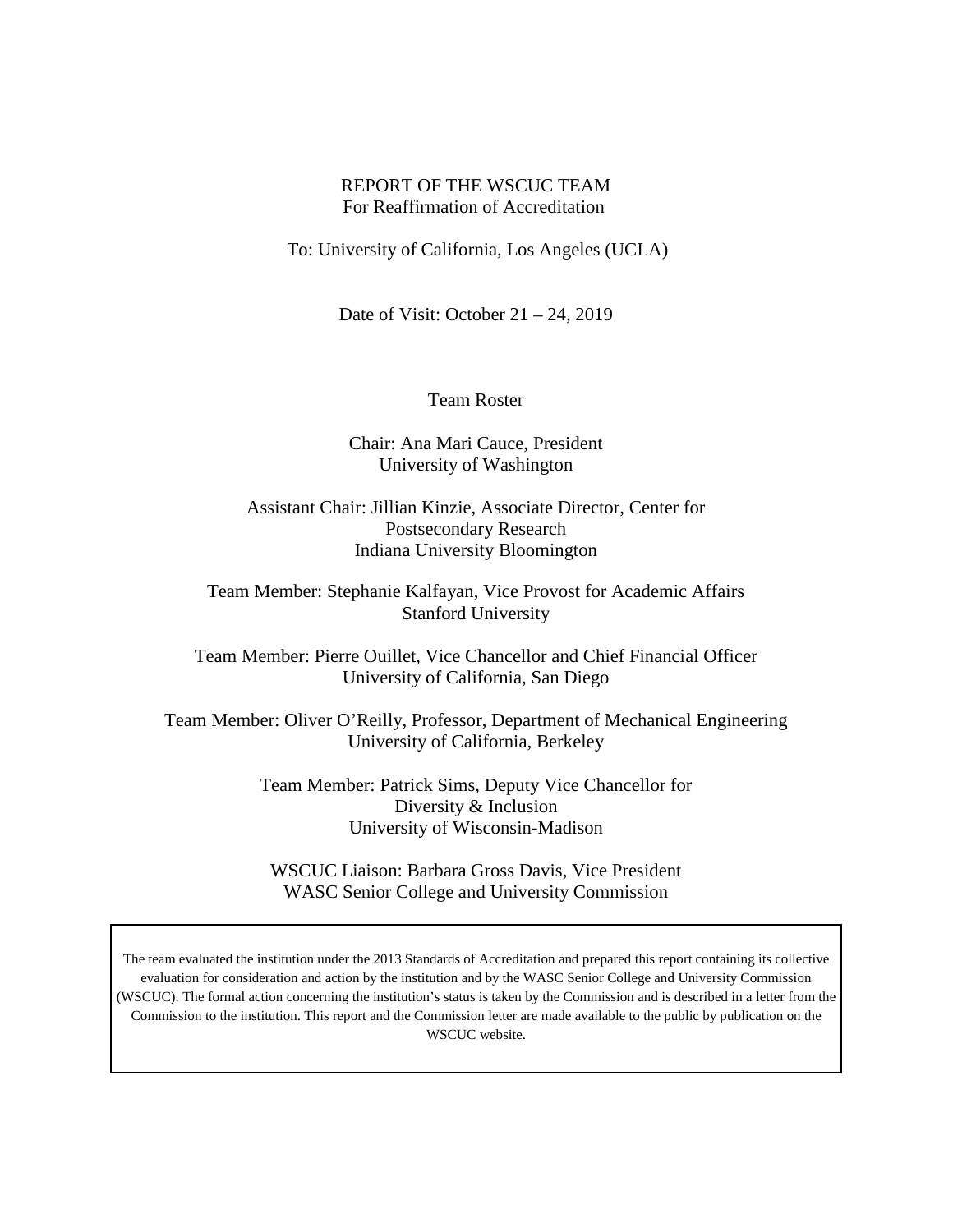# <span id="page-1-0"></span>**TABLE OF CONTENTS**

| IC. Institution's Reaccreditation Report and Update: Quality and Rigor of the Report and Supporting |  |
|-----------------------------------------------------------------------------------------------------|--|
|                                                                                                     |  |
|                                                                                                     |  |
| IIB. Component 2: Compliance with the Standards and Federal Requirements; Inventory of Educational  |  |
| Standard 1. Defining Institutional Purposes and Ensuring Educational Objectives11                   |  |
|                                                                                                     |  |
| Standard 3. Developing and Applying Resources and Organizational Structures to Ensure Quality and   |  |
| Standard 4. Creating an Organization Committed to Quality Assurance, Institutional Learning, and    |  |
|                                                                                                     |  |
| IIE. Component 5: Student Success: Student Learning, Retention, and Graduation30                    |  |
|                                                                                                     |  |
|                                                                                                     |  |
|                                                                                                     |  |
|                                                                                                     |  |
|                                                                                                     |  |
|                                                                                                     |  |
|                                                                                                     |  |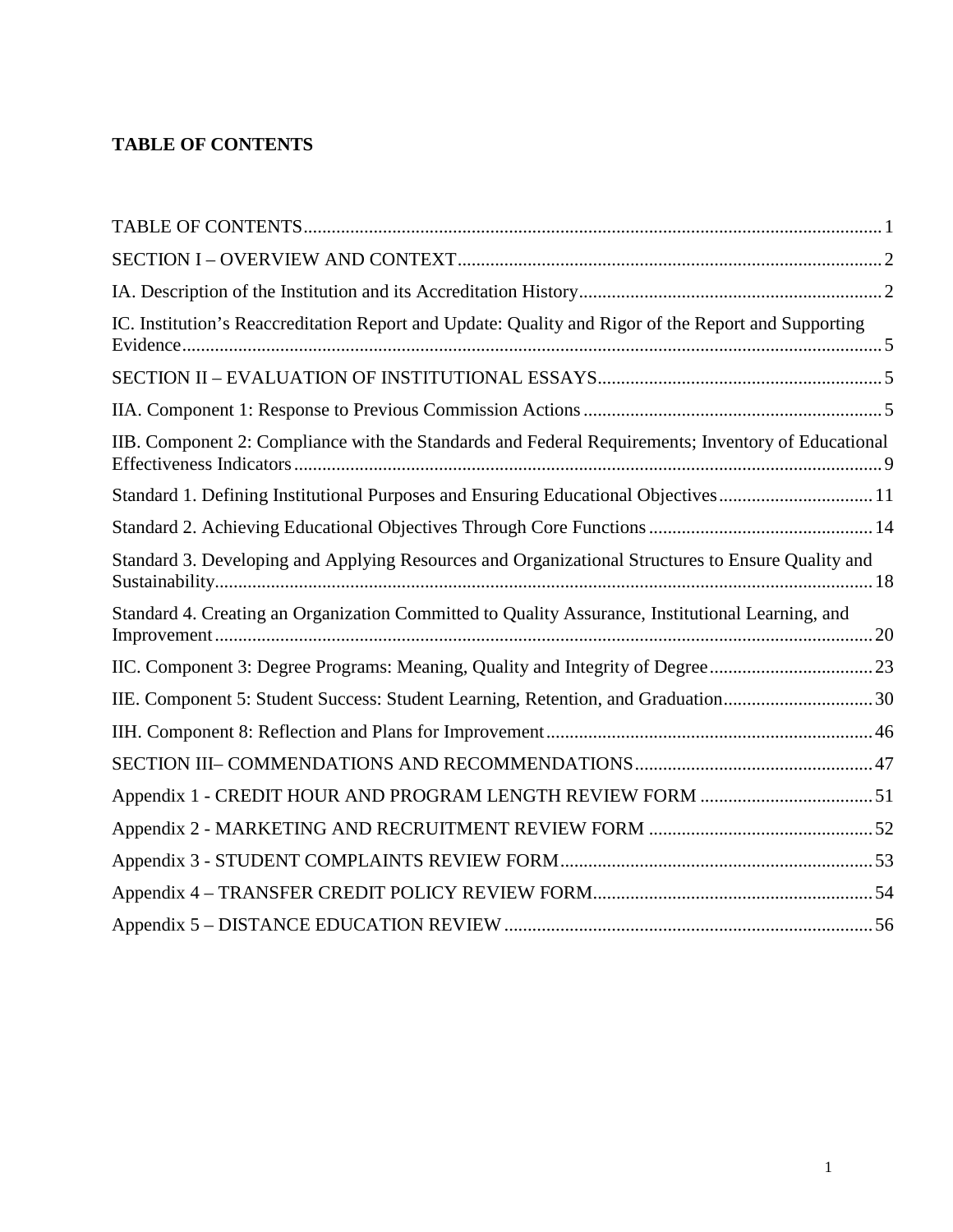#### <span id="page-2-0"></span>**SECTION I – OVERVIEW AND CONTEXT**

#### <span id="page-2-1"></span>**IA. Description of the Institution and its Accreditation History**

In the 100 years since its founding as a small Southern Branch campus, the University of California, Los Angeles (UCLA) has grown to be the largest campus of the UC system with an enrollment of nearly 32,000 undergraduates, and nearly 13,000 graduate and professional degree-seeking students. In its 12 Professional Schools and the College of Letters and Science, the institution offers 140 undergraduate and 259 graduate degree programs. As a public research university, UCLA is committed to the creation, dissemination, preservation and application of knowledge for the betterment of global society. At more than 135,000 applicants annually, UCLA is the most applied-to university in the nation. The 2018-19 undergraduate profile indicates enrolled students from nearly all states and more than 80 countries. Since 2010, UCLA has averaged nearly \$1 billion annually in competitively awarded research grants and contracts. By all accounts, UCLA is a diverse, international university, powered by extensive resources and a renowned reputation.

Initial WSCUC accreditation was granted in 1949 and last reaffirmed in June 2010 for ten years. UCLA participated in the extended pilot of the Mid-Cycle Review in 2015. A few new offerings and changes to programs were launched over the past decade including expansion of the Master of Science in Engineering Online degree to add 10 distinct degree programs. A dual degree program in Financial Engineering with Peking University was approved by WSCUC's expedited Substantive Change review and continues its path through UCLA's degree program establishment process. UCLA identified several major accomplishments since the last comprehensive review, including the establishment of the Herb Albert School of Music in 2016, the achievement of a \$4.2 billion Centennial Campaign, and notable new leadership roles including the Vice Chancellor for Equity, Diversity and Inclusion, Vice Provost for Enrollment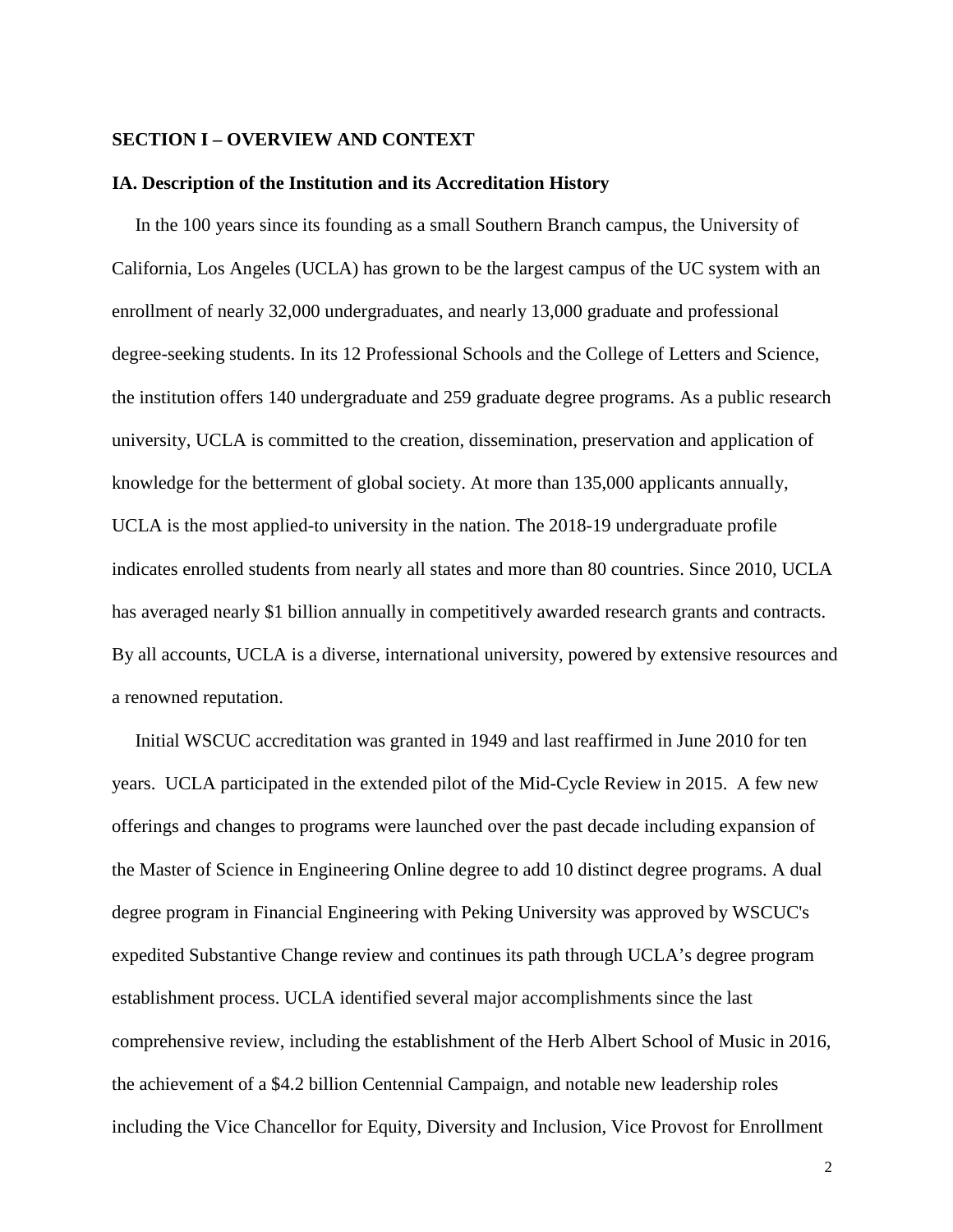Management, Special Advisor to the Chancellor on Native American and Indigenous Affairs, and Special Advisor to the Chancellor on Immigration Policy. The institution also achieved recognition for its commitment to community engagement and service through receipt of the Carnegie Community Engagement Classification in 2015. Additionally, upgrades to student housing, support initiatives for veterans, and expanded teaching and lab spaces reflect the institution's dedication to enhancing education and the public good.

Over the past five years, UCLA has been renewing its strategic planning to guide the campus into its second century. Through a thoughtful process of deliberative discussions, all-campus reviews and retreats on key topics for the future of the institution, UCLA has committed to addressing three main objectives: education innovation; research and creative innovation; and civic engagement and global outreach. These three themes align with the campus mission and promise to help ensure that local, national, and international communities recognize UCLA as a dynamic hub of creative innovation and action. In addition, UCLA continues to pursue its Grand Challenges. These large, collaborative and transformative efforts connect faculty, staff, students, community members and field experts to solve society's most intractable problems including sustainability and mental health and depression.

### **IB. Description of the Team's Review Process**

Members of the team began their evaluation work in advance of the Offsite Review (OSR) on March 6-7, 2019, by reading the UCLA Institutional Report and a variety of documents linked in the UCLA Reaffirmation of Accreditation 2019 Table of Contents document provided by the institution. The team analyzed the materials available and everyone completed worksheets to summarize information including strengths, weaknesses, and specific questions for further inquiry relative to the WSCUC Components and Standards. Once compiled, these worksheets helped the whole team focus on critical elements of UCLA's Institutional Report in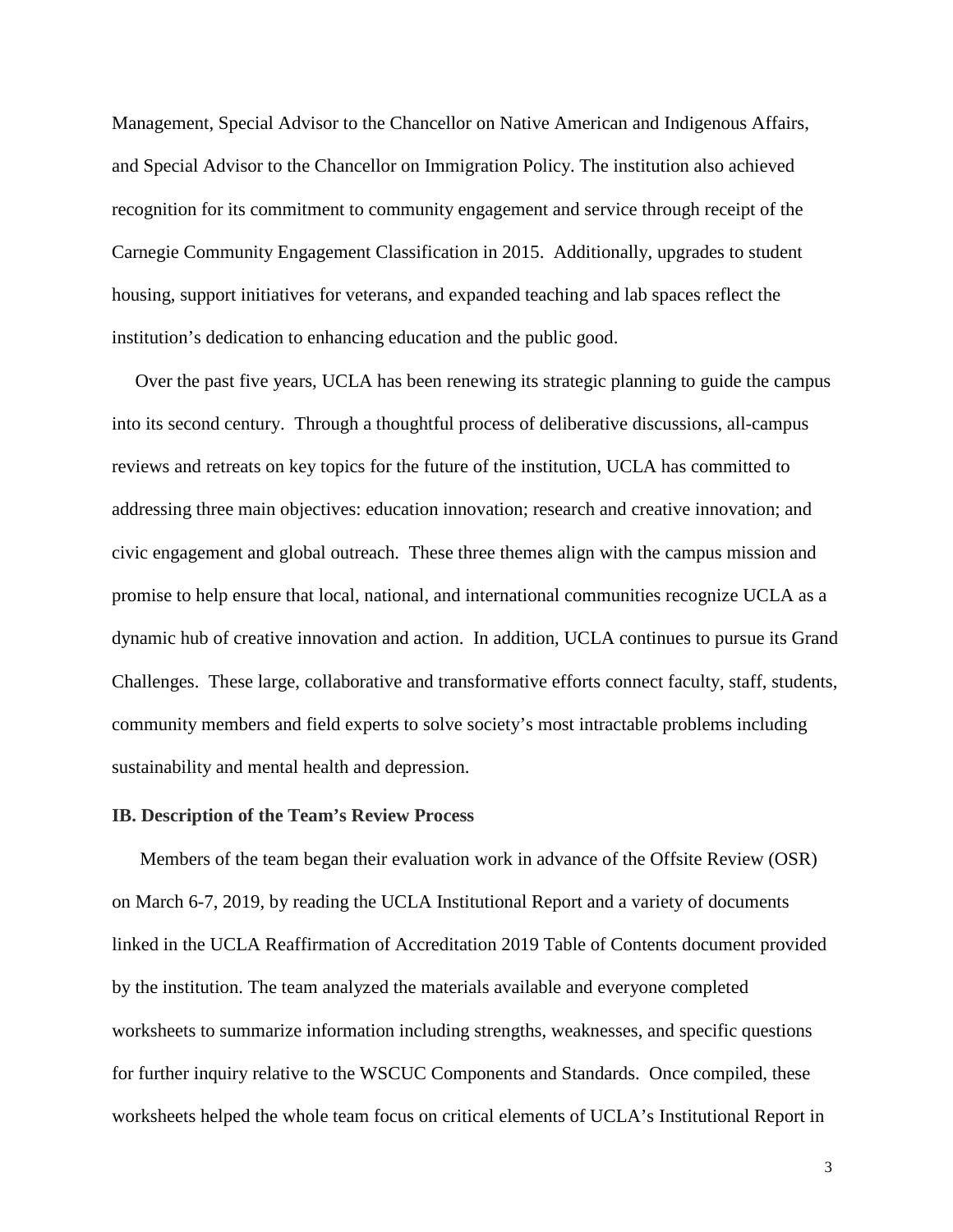preparation for the team call on February 8, and ultimately the Offsite Review. The Offsite , Review included a 45-minute video conference call with key UCLA administrators in which the team shared the areas for further exploration (Lines of Inquiry) during the Accreditation Visit (AV), October 21-24, 2019. The Offsite Review (OSR) Summary of Lines of Inquiry Guide was provided to UCLA on March 15, 2019. UCLA provided a response to the team's request for additional documents by August 12, 2019.

Prior to the Accreditation Visit the team prepared a worksheet for the pre-visit accreditation conference call that summarized a review of evidence from the Lines of Inquiry and outlined specific questions and areas for further inquiry along with people or groups to interview. During the pre-visit conference call on September 27, 2019, the team reviewed and discussed the materials the institution provided at the team's request and finalized the visit schedule and assigned teams members to specific interview sessions. A final draft visit schedule was prepared by UCLA's Accreditation Liaison Officer (ALO) and sent to the team prior to the actual visit.

A confidential email account was established to allow for greater participation from the campus community and to provide any information that might be deemed sensitive. It was monitored by the assistant chair and, ultimately, shared with all of the team members.

The Accreditation Visit began with a team executive planning session on Monday October 21, 2019 at which the team reviewed the final visit schedule and identified specific questions to be pursued during each group or individual meeting. The campus visit started on Tuesday, October 22, 2019 with a meeting with the chancellor, followed by a meeting with WSCUC Steering Committee. These meetings helped to set the context and identify the challenges and opportunities for UCLA. During the next two days, the team met with a range of constituencies and individuals and learned a lot more about the institution, its organizational structure, its values, and the faculty, staff and students. The visit ended on October 24, 2019 with a private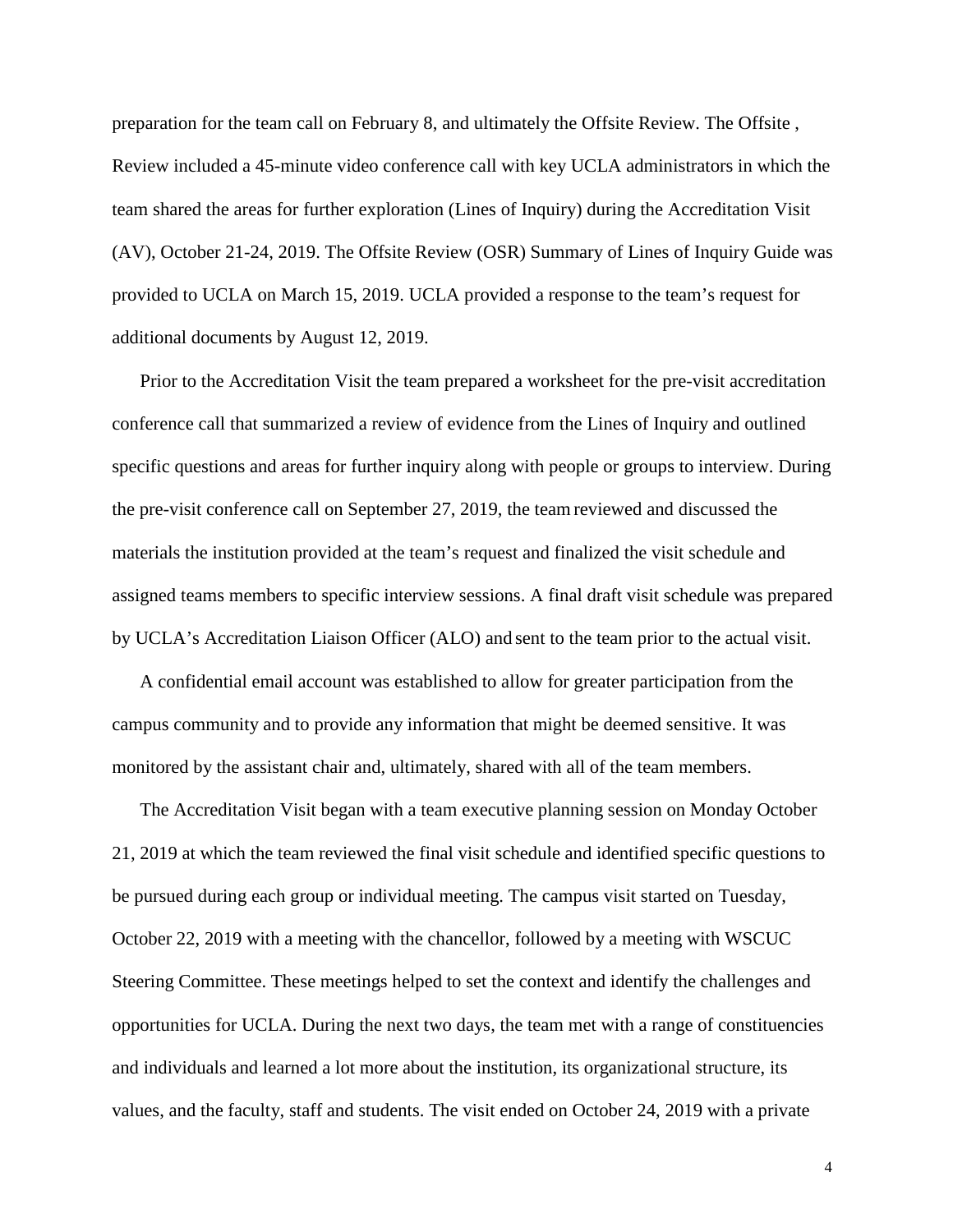meeting between the team chair and chancellor followed by a public exit meeting during which the final commendations and recommendations were read.

The visit was extremely well-organized and every session was productive and positive. The team was impressed by the level of participant commitment in meetings and appreciated the high level of candor.

# <span id="page-5-0"></span>**IC. Institution's Reaccreditation Report and Update: Quality and Rigor of the Report and Supporting Evidence**

UCLA's Institutional Report is a comprehensive and well-written document. A source of commendation from the team, the report provided a candid assessment of strengths and weaknesses and articulated the objectives UCLA wishes to pursue in the near term. Perhaps most importantly, the report also provided helpful descriptions of the campus culture and the approach undertaken by the institution's Steering Committee to conduct the self-study review and to produce the report. The report and complementary evidence were presented and organized in an accessible manner. The materials provided links to various documents and addressed how the institution is responding to each of the WSCUC Standards and Criteria for Review (CFR).

## <span id="page-5-1"></span>**SECTION II – EVALUATION OF INSTITUTIONAL ESSAYS**

#### <span id="page-5-2"></span>**IIA. Component 1: Response to Previous Commission Actions**

The Commission in its 2010 letter reaffirming UCLA's accreditation identified two areas for the institution to address prior to its next review: (1) assessment of student learning outcomes, and (2) continued progress in implementing the institution's commitment to diversity. The Commission letter noted that UCLA had made significant recent progress in assessment activities, but urged deepening and expanding these efforts to improve program effectiveness and student learning. The Commission also encouraged UCLA to implement its strategic plan to maintain its longstanding commitment to diversity. UCLA's Institutional Report for reaffirmation outlines the progress made in these two areas.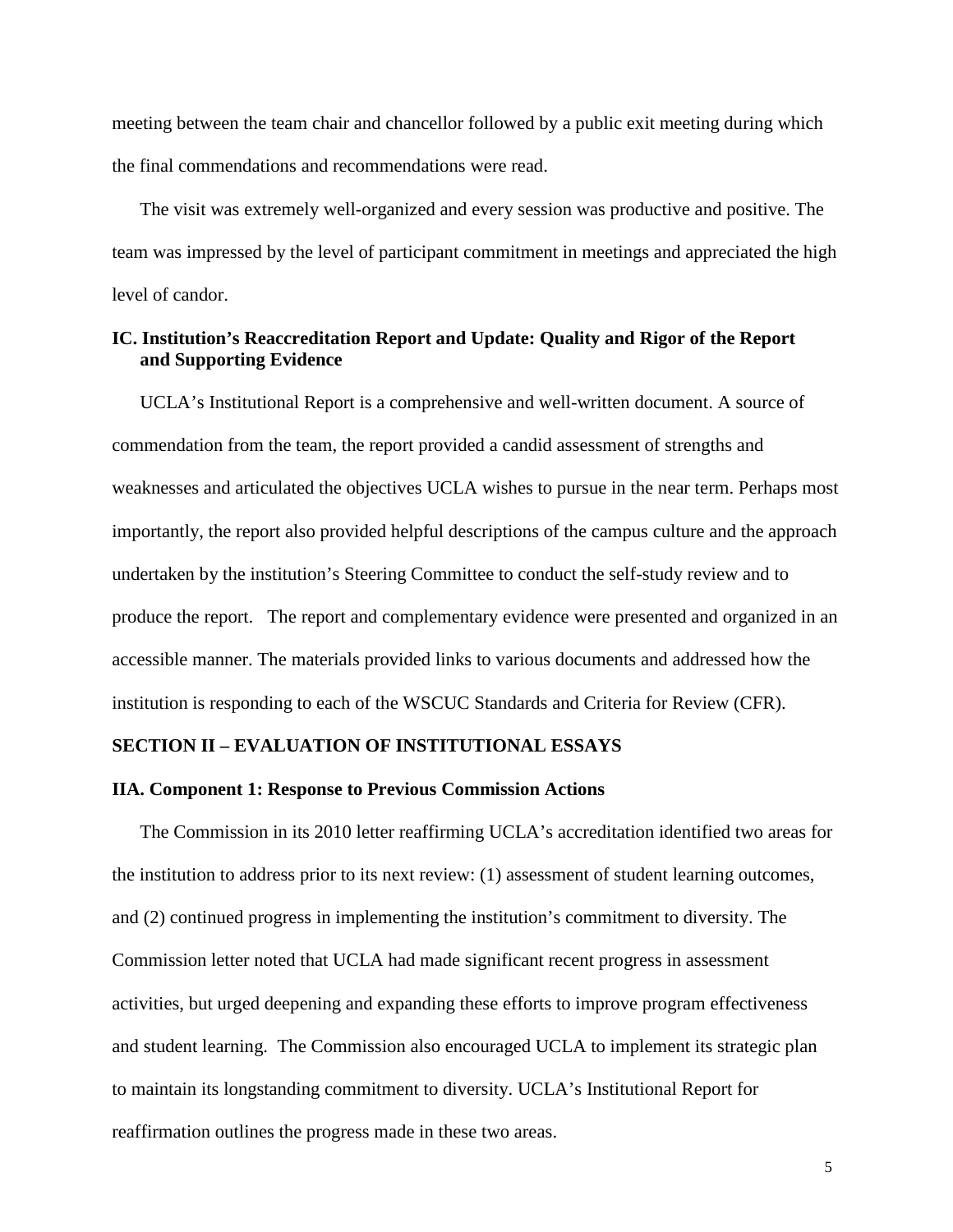Since 2010, UCLA has made steady progress on a range of assessment initiatives. The establishment of program learning outcomes and their promotion in the catalog is complete for all undergraduate degree programs and graduate level outcomes have also been detailed. The team reviewed the learning outcomes established at the program level. Although the establishment of learning outcomes is an achievement, the team found that some of the outcome statements were concentrated at low levels of proficiency. A review of the UCLA Catalog 2018-19 program learning outcome statements revealed that action verbs such as "understanding" and "familiarity" were perhaps too low for bachelor's level attainment. The levels of achievement for learning outcomes are further discussed in Standard 2, Achieving Educational Objectives Through Core Functions and Component 4 Educational Quality.

UCLA has made significant progress involving faculty, students and staff in the establishment of program learning outcomes and the creation of curricular maps. Notably, the inclusion of students in multiple discussions about the undergraduate learning outcomes and assessment activities including the creation of curricular maps is commendable, however, this started recently. The team encourages UCLA to sustain student involvement in this process. Given the team's concern that the outcome statements may need additional review with attention to strengthening the action verb, the institution is encouraged to consider student input on whether the level specified is reflective of their experience.

The rationale for UCLA's approach to assessment, which designates faculty as responsible for outcomes assessment within academic programs and provides them decision support, seems to appropriately serve the distinct needs of disciplines and programs. The decision to organize assessment in programs, and explication of five avenues for faculty to engage in learning assessment seems to respect faculty expertise and encourages their involvement in meaningful assessment including faculty-initiated assessment projects and assessment performed for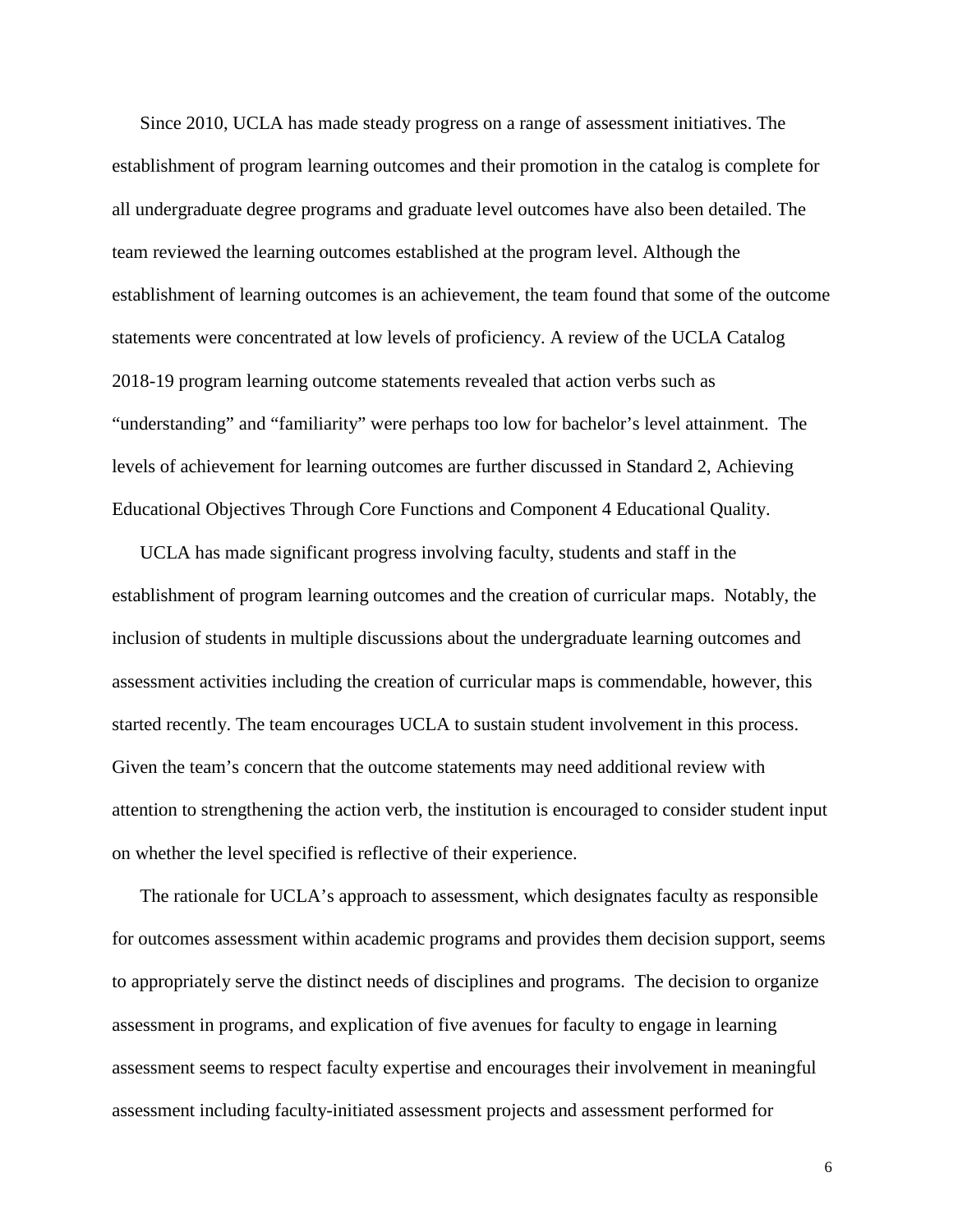instructional development. The justification for a lack of annual assessment reporting is wellarticulated. In particular, the emphasis on documenting evidence of student learning and providing accounts of changes implemented as a result of the assessment effort, which is a part of the Self-Review Report for the Academic Senate Program Review, is an essential component of assessment activities. UCLA also relies on several units, Student Affairs Information and Research Office (SAIRO), the Center for Educational Assessment (CEA), the Graduate Division, and institutional research, to provide assurances of institution-level learning outcomes and offer more centralized assessment functions, including regularly surveying all students and sharing findings and support for program review. However, the team encourages the institution to assess this approach to ensure it is providing regular attention to assessment evidence and is serving the purpose of assessment for accountability and improvement.

The description of the approach to assessment research and analysis performed in instructional development areas to support curriculum development and to ensure grant compliance through the Center for Education Innovation and Learning in the Sciences (CEILS) seems to be a thoughtful way to connect assessment data and instructional practice to evaluate learning improvement. The team encourages UCLA to consider if the CEILS model could be enacted in other Schools and Colleges to improve instructional quality and equity.

The team also discussed the ties between assessment and diversity activities. Specifically, the team was impressed with the institution's assessment of campus climate, diversity learning outcomes, and the examination of the influence of changes in instructional practice on climate and outcomes for diversity. The team encourages UCLA to continue to assess students' quality of educational experience and to examine equity in the achievement of learning outcomes.

On the topic of diversity, the institution has made significant progress, especially through the establishment of the Vice Chancellor for Equity, Diversity and Inclusion, responding to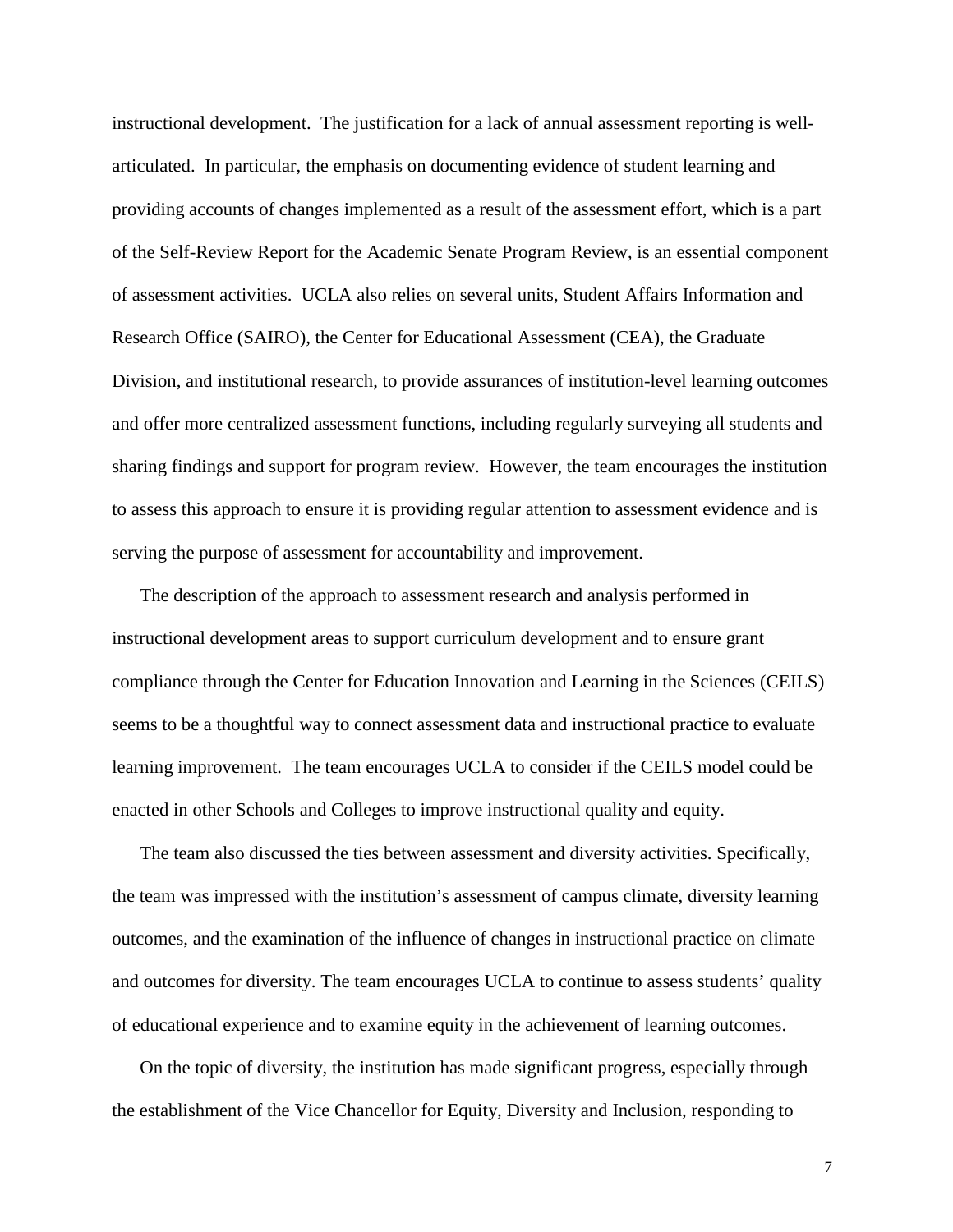<span id="page-8-0"></span>incidents, and furthering the examination of its climate for diversity as evidenced in the Moreno report, the Enhancing Student Success and Building Inclusive Classrooms report, and as enacted by the range of initiatives by the VC for Equity, Diversity and Inclusion. The commitment to improving diversity and supporting an array of diversity programs is notable during a time of budgetary uncertainty and limited resources. The extensive development and initiation of highly tailored, culturally-responsive and inclusive programs is impressive. The fact that these programs are also highly visible on the campus website, in materials, and are widely promoted on campus and throughout the local and higher education community are important demonstrations of UCLA's commitment to diversity. During the visit the team learned more about how the UCLA Principles of Community are enacted and the updates to UCLAs policies and procedures to respond to incidents of racial bias and discrimination. Although more work is needed to address issues of diversity, equity and inclusion, the university has taken action to address recommendations in the Moreno report related to anti-bias training and hiring practices, among others.

With respect to the sufficiency of UCLA's responses to earlier WSCUC recommendations, the team determined that UCLA had satisfactorily addressed the recommendations in the 2010 team report and the Commission letter and had made an honest and transparent appraisal of its progress in the essays in its Institutional Report. With that said, these two themes will continue to demand UCLA's attention, and the team's concerns and comments in this section and subsequent sections of this report are intended to help the institution maintain its focus on these important elements of educational effectiveness. All in all, the team is impressed with the responsiveness of UCLA to the recommendations, and the university continues to strive toward its goals.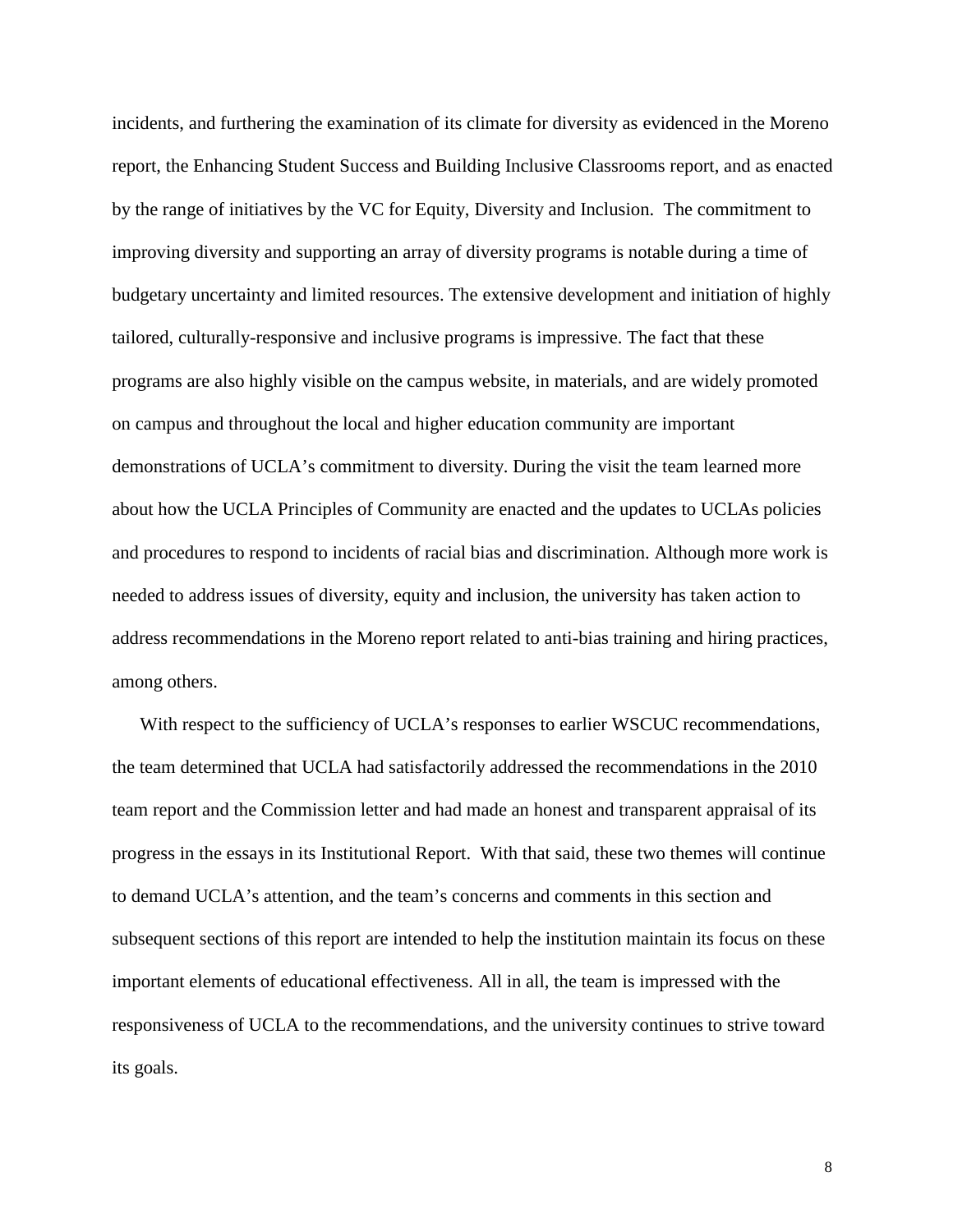## **IIB. Component 2: Compliance with the Standards and Federal Requirements; Inventory of Educational Effectiveness Indicators**

UCLA did a thorough job assessing compliance with the Standards and federal requirements and completed the Inventory of Educational Effectiveness Indicators (IEEI). The IEEI is intended to provided assurance that every degree program has in place a system for assessing, tracking, and improving the learning of its students. The worksheet is intended to assist institutions in determining the extent to which they have effective assessment systems in place, and what additional components or processes are needed for continuous improvement. UCLA's IEEI forms show that the institution has not elected to develop institution learning outcomes, however it is making use of a variety of forms of direct evidence of learning outcomes including capstone courses, portfolio review, licensure examination, senior exit paper, project, or thesis, course-embedded work, and indirect evidence, including the University of California Undergraduate Experience Survey. In addition, this evidence is being interpreted by program or department faculty, faculty senate, program chairs, among others. General Education outcomes were similarly reported. Again, UCLA described that it has assigned learning outcomes and core competencies to the Schools, College and programs, and discussions during the visit confirmed that this was indeed being practiced.

The IEEI for Program Learning Outcomes (PLO's) included records for 387 continuing programs, at the non-degree, bachelors, masters and doctorate levels, and three new programs. All have formal learning outcomes and include a link to learning outcomes published in a variety of places that are accessible to students, faculty, staff and the public. Programs appear to be using multiple forms of direct and indirect forms of evidence, however the list of forms of evidence is identical to the evidence indicated in the learning outcomes section above. Similarly, text in the sections on the processes for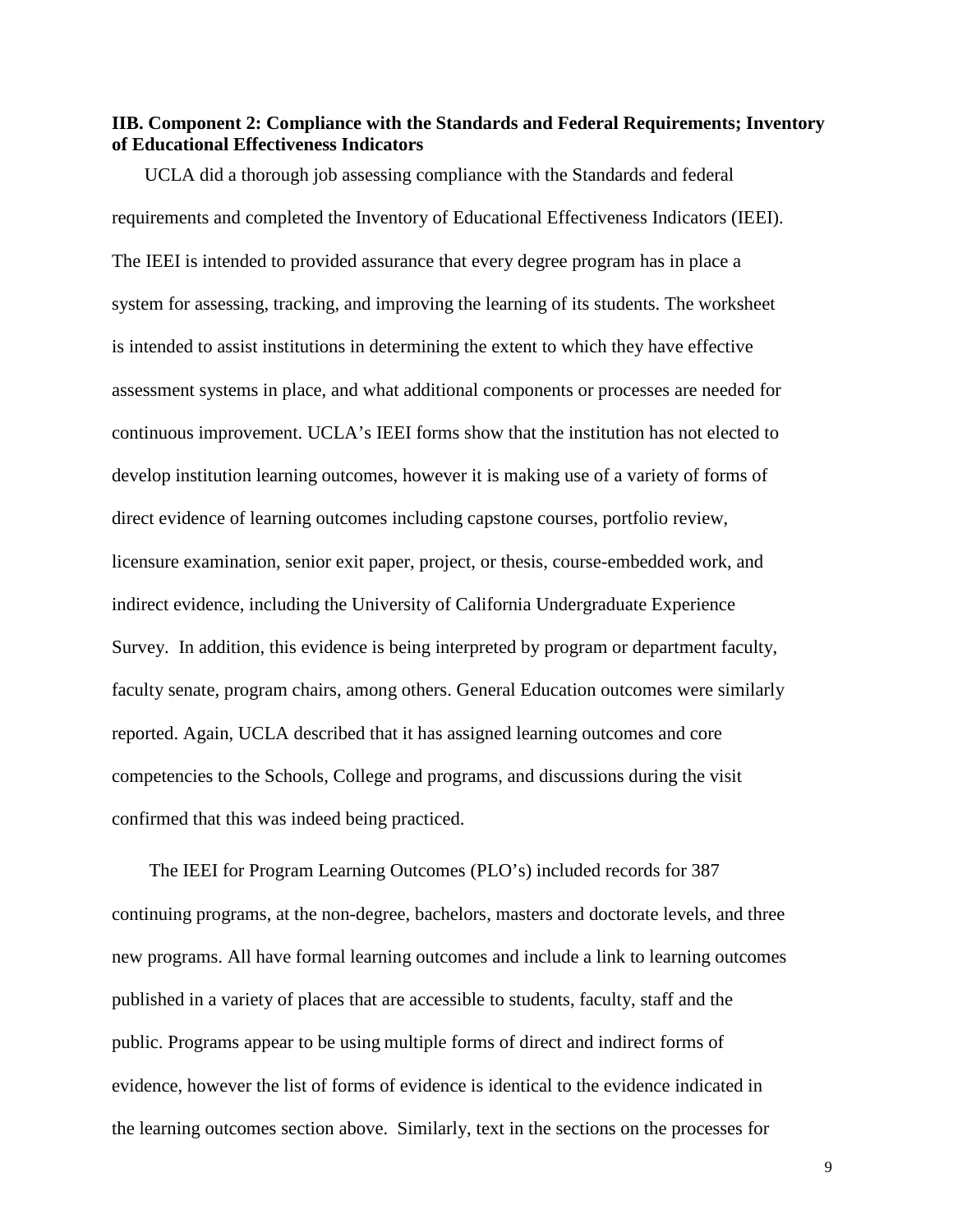interpreting and how the learning outcomes findings are used are the same for all programs. The IEEI worksheet was not discussed in UCLA's Institutional Report but was complete and included as an appendix.

The Review under the Standards was completed as a self-analysis using the Standards to identify and communicate campus strengths and areas of weakness and to identify areas and themes for improvement. A workgroup formed from the campus WSCUC Steering Committee completed the first draft of the inventory. The inventory draft was then reviewed and approved by the full committee, and was included as part of the evidence for the full campus review. The subcommittee identified documents, policies, and examples that demonstrated compliance with each of the standards, and this evidence was used to determine a rating. The institution provided its own self-rating (1-area of strength, 2-aspects that need attention, 3- needs significant development or 4-does not apply) for each Criteria For Review under the Standards, assessed the importance of each CFR to UCLA, made relevant commentary, and provided links to where the evidence could be found.

UCLA's self-ratings were at the 1 or 2 level for all CFR's except three: 2.4 student learning outcomes and standards of performance developed and shared, 2.6 graduate achievement of stated learning outcomes, and 4.5 appropriate stakeholders are regularly involved in assessment. On these three CFR's the institution rated itself a 3-needs significant development. In the summary section, UCLA identified increasing the learning outcomes assessment infrastructure and ensuring the alignment of curricula with outcomes as a concern to be addressed. Notably, UCLA awarded rating of  $A - "a$  high priority to address" for 21 CFRs. The team generally agrees with the institution's assessment of its performance and in particular, the three areas in need of greater attention.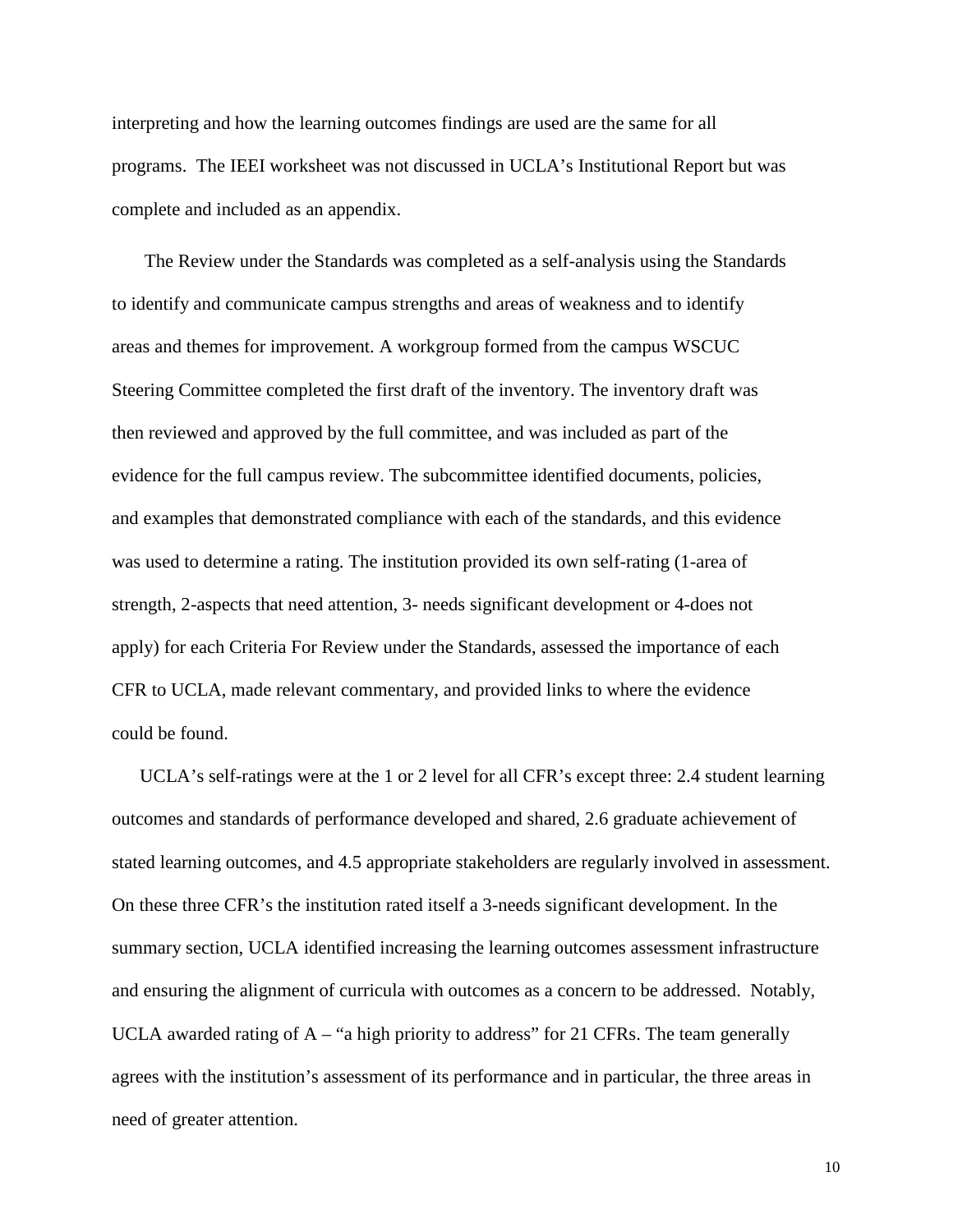In addition, UCLA has demonstrated compliance with all four federal requirements: credit hour policy and program length, marketing and recruitment, student complaints policy, and transfer credit policy. The team's reviews of these federal requirements are included in the appendices of this report.

The team's finding, which is subject to Commission review, is that UCLA has provided evidence of compliance with all four of the WSCUC Standards of Accreditation and has demonstrated a strong commitment to use the Standards consistently. The sections below describe the results of the team's review of each Standard.

#### <span id="page-11-0"></span>*Standard 1. Defining Institutional Purposes and Ensuring Educational Objectives*

UCLA has provided strong evidence of its commitment to the WSCUC standards through its document, UCLA Evidence for Review According to the Standards.

Institutional Purposes (CFRs 1.1 and 1.2). UCLA has a strong mission statement and its values are reflected throughout the Institutional Report. As a public research university, its mission is the creation, dissemination, preservation and application of knowledge for the betterment of a global society (CFR1.1). The values of academic freedom, excellence and diversity underlie their three institutional responsibilities: (1) learning and teaching; (2) discovery, creativity and innovation; and (3) civic engagement. This mission is widely shared by the community of students, faculty and staff, was demonstrated in a variety of ways throughout the site visit, and is also evident in the themes of UCLA's Strategic Plan. Deepening this engagement and documenting how the whole is greater than the sum of its parts, will be important for UCLA and its greater community.

Of particular note is the impressive manner in which the Vice Chancellor for Equity, Diversity and Inclusion (VC EDI) has created processes that target the structural challenges related to diversity and inclusion particularly in the space of faculty accountability. All faculty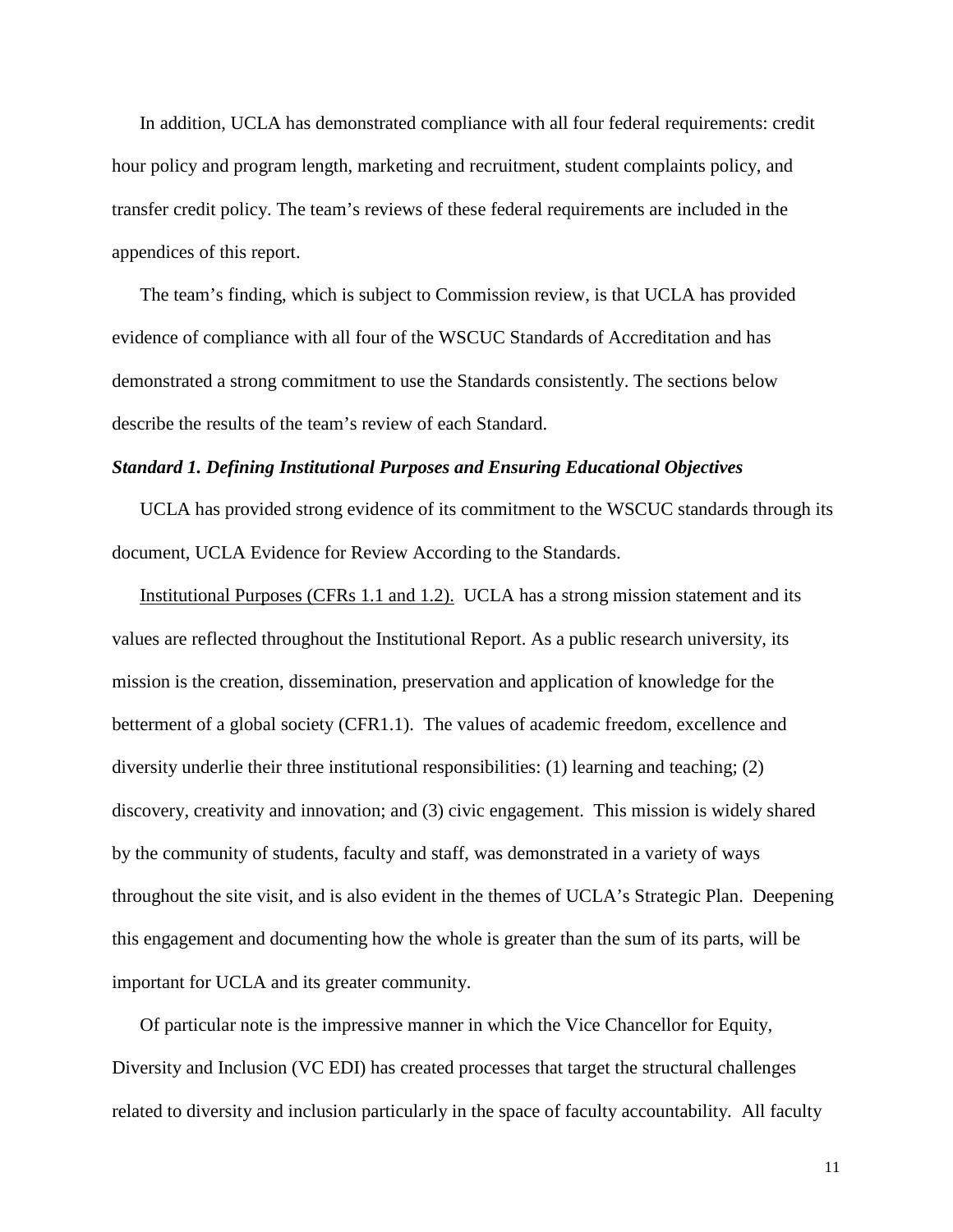as part of progressing through their tenure process must draft a statement on their engagement with diversity and inclusion. As a call to action that potentially has national implications, and at times has been met with great resistance, a major component of this type of success and the required diversity course is anchored in key partnerships among the senior leadership team, in particular with the VC EDI and the Vice Chancellors for Academic Personnel and Student Affairs. These efforts and others related to clarifying learning outcomes and engaging the broader Los Angeles community, truly give a sense of what it means to be a national research university that values its role in influencing the lives of its stakeholders at the local, national, and international levels.

Consequently, UCLA's educational objectives are widely understood throughout the institution and inform activities at the program level (CFR 1.2). Outcomes have been developed for degree programs and are accessible through their General Catalog. UCLA publishes dashboards that make information transparent both within the UCLA community and to the public. The accountability dashboards provide information about UCLA's graduation rates, student and faculty profiles, financial information, as well as other data accessible. Undergraduate and graduate profiles provide a snapshot of the campus and the diversity and success of each group. Despite their considerable success, the leaders with whom the team met were not content to rest on past achievements. Their efforts at continued improvements in graduation rates and improvements in diversity are well documented. The undergraduate 4 and 6-year completion rates are particularly impressive: 80% and 90% respectively.

Integrity and Transparency (CFRs  $1.3 - 1.8$ ). The commitment to academic freedom (CFR 1.3) is a strong institutional value, articulated in UCLA's mission statement and also permeates many other policy statements. UCLA has a set of Principles of Community (CFR 1.4) that outlines the value of creating and maintaining a welcoming and inclusive environment for all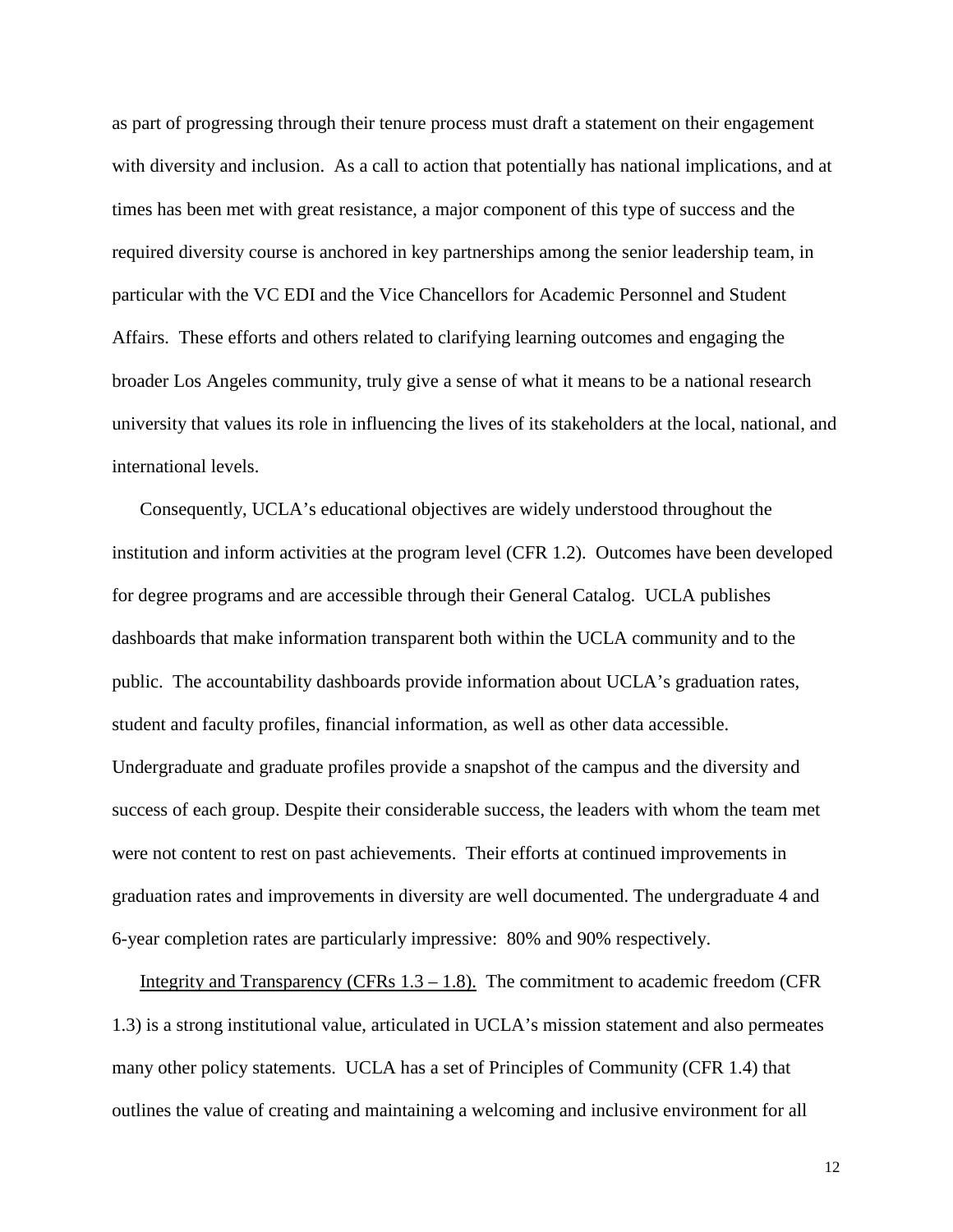members of the UCLA community and for serving as a guide to behavior. These principles, created by the Chancellor's Advisory Group on Diversity, nearly a decade ago are not just part of a policy, but are reflected in the teaching and research found in academic units across the campus. They are also reflected in the documentation for academic personnel reviews and faculty commented on how their pedagogical style has benefited by these reflections. In addition, many different groups are engaged in scholarship on equity and diversity, as well as community engagement with off-campus partners.

Though UCLA is a state institution, there is no evidence of government interference in its activities (CFR 1.5). All of its governance documents outlining a strong tradition of shared governance are readily accessible. The transparency of program learning goals is commendable (CFRs 1.6, 1.7). The team was easily able to identify policies governing complaint and grievance processes for all members of the UCLA community. Policies concerning tuition and fees, financial aid, and graduation rates are also easily accessible. There is every evidence that UCLA complies with all reporting requirements to WSCUC as requested, and on an annual basis (CFR 1.8).

One additional matter of concern related to UCLA's operational integrity and timely and fair responses to complaints became known in 2019 as a result of the institutions involvement in fraudulent admissions practices at universities across the country (known as "Varsity Blues"). An athletic coach affiliated with UCLA was part of a scheme to help prospective students fraudulently gain admission to the university. During the visit the team learned more about the action taken by UCLA to address the matter including being truthful to students and the public by posting information on its website, auditing admissions practices, reviewing athletic credentials of applicant pool to confirm their legitimacy and taking action in any case of misrepresentation in admissions applications. The institution also had to respond to allegations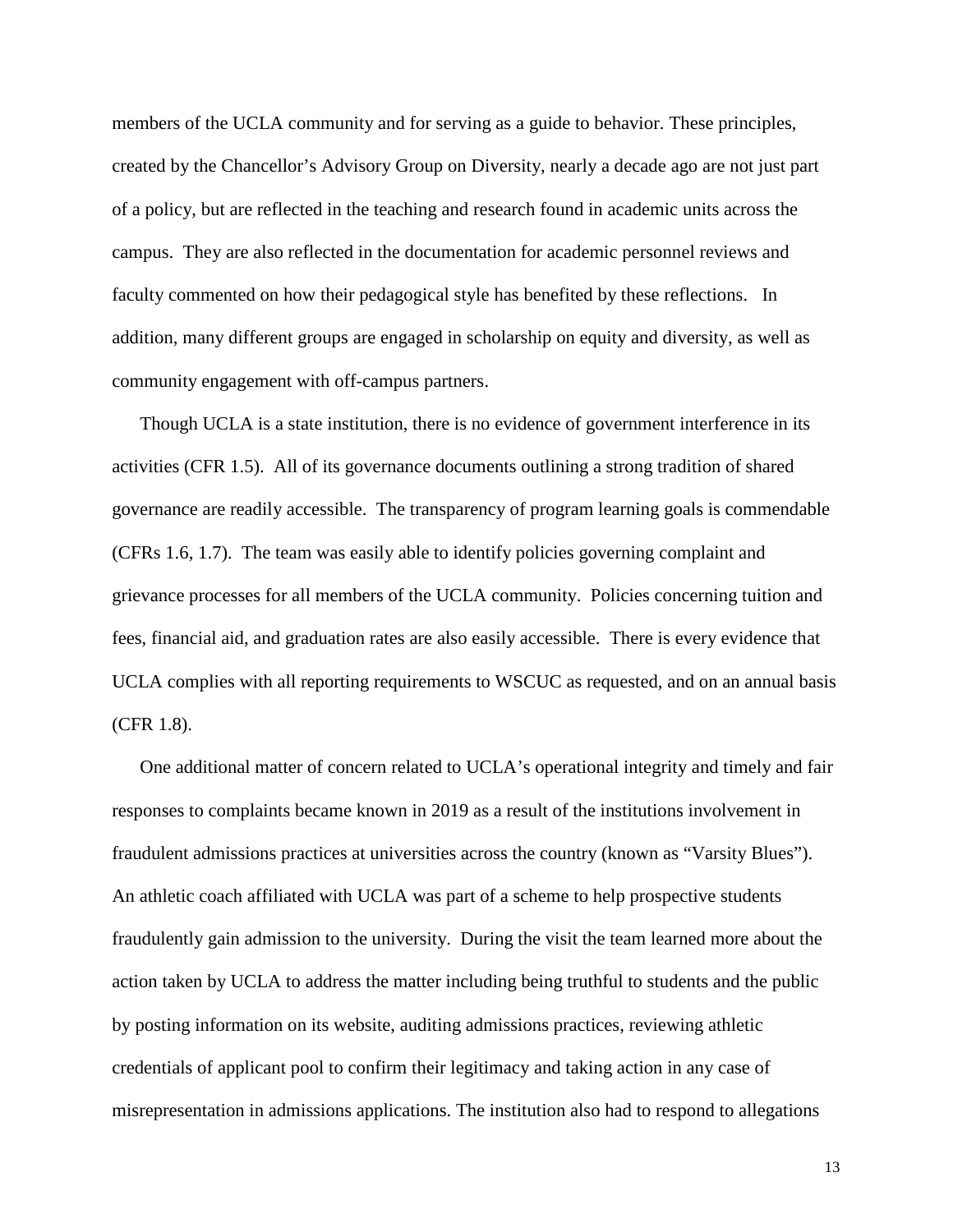of misconduct by a former UCLA gynecologist. The institution has taken action to change policies and procedures because of these serious lapses in institutional integrity and has established appropriate safeguards (CFR 1.6, 1.7).

Conclusion. The team's finding, which is subject to Commission review, is that the institution has provided sufficient evidence to demonstrate compliance with Standard 1.

## <span id="page-14-0"></span>*Standard 2. Achieving Educational Objectives Through Core Functions*

UCLA has established educational goals through core functions of the institution in a reflective and analytical way. As indicated above, UCLA has made extensive use of the Review under the Standards worksheet for organizing their evidence of achievement of standards and CFRs. The institution has conducted a candid assessment of the various CFRs and those that need improvement.

Teaching and Learning (CFRs 2.1-2.7). UCLA's educational policies and academic degrees are concretely defined and delivered with appropriate processes and academic reviews to ensure integrity. The team determined that the content, standards of performance and rigor are appropriate. Syllabi articulate learning outcomes, grading standards and topics to be covered. Degree programs are subject to peer review when they are proposed and once every eight years during program review. The fact that a faculty committee reviewed all learning outcomes is laudable. Faculty members' qualifications are documented and faculty to student ratios seem appropriate (CFR 2.1).

UCLA has provided significant attention to entry level requirements and in the development of Program Learning Outcomes (PLOs) for every major in the undergraduate level programs. At the graduate level, the meaning of the degree is defined by overarching PLOs for the Ph.D. and master's degrees respectively. PLOs and rubrics are used to define the levels of student achievement required for graduation. Notably, UCLA provides undergraduate students the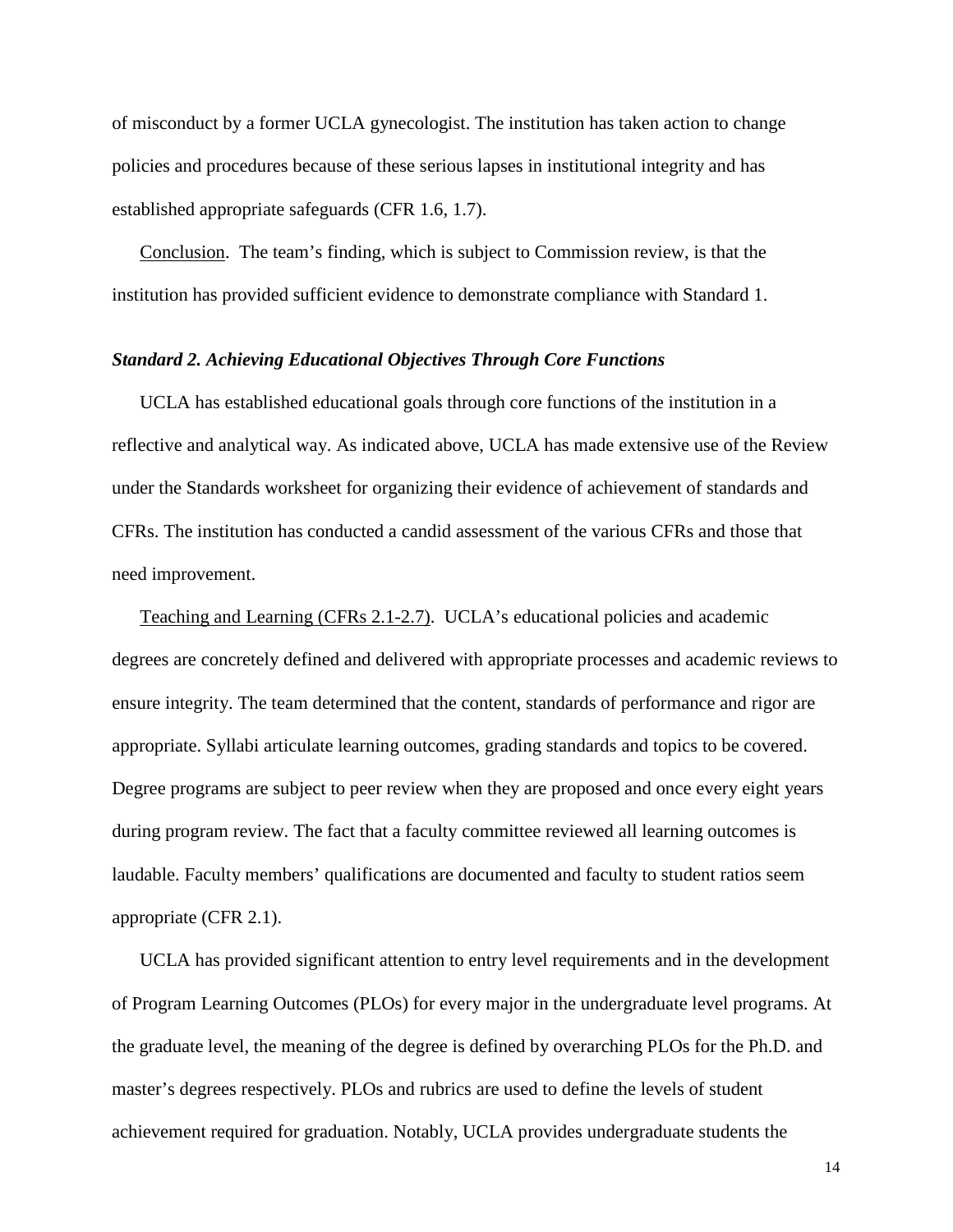opportunity to culminate their baccalaureate education with a creative demonstration of their knowledge and skills in the capstone. As of fall 2019, 71 programs have been certified as Capstone Majors or Programs (a degree program that provides at least 60% of students with capstone opportunities) under the Capstone Initiative. Discussion among additional departmental colleagues is ongoing.

UCLA has a program of General Education (GE) that is integrated throughout the curriculum, including at the upper division level, together with significant in-depth study in a given area of knowledge (typically described in terms of a program or major) (CFR 2.2a). Understandably, as a large institution, GE requirements vary among the College and Schools. A summary of campuswide GE requirements is publicly available, as is a GE course master list. UCLA's unique Cluster Program is an innovative initiative designed to help first-year students successfully transition to UCLA and fulfill four GE requirements in an interdisciplinary learning community. The Cluster Program has undergone extensive self-study and review by the Academic Senate and regarding the student outcomes associated with this innovative General Education program. The General Education program with reference to Core Competencies is discussed in Component 4: Educational Quality.

Most graduate programs have established clearly stated objectives and assessment plans, but this work is not yet complete (CFR 2.2b). As UCLA calls out in its self-review, areas for growth include student preparation for life-long learning and implementing program-level assessment processes for all core competencies to ensure attainment (not all core competencies have been assessed in every baccalaureate program).

Academic programs receive needed attention from faculty and administration. Assessment of student learning outcomes is integrated into a process of continuous improvement, and outcomes appear in the syllabi of most courses (CFRs 2.3, 2.4). However, although new and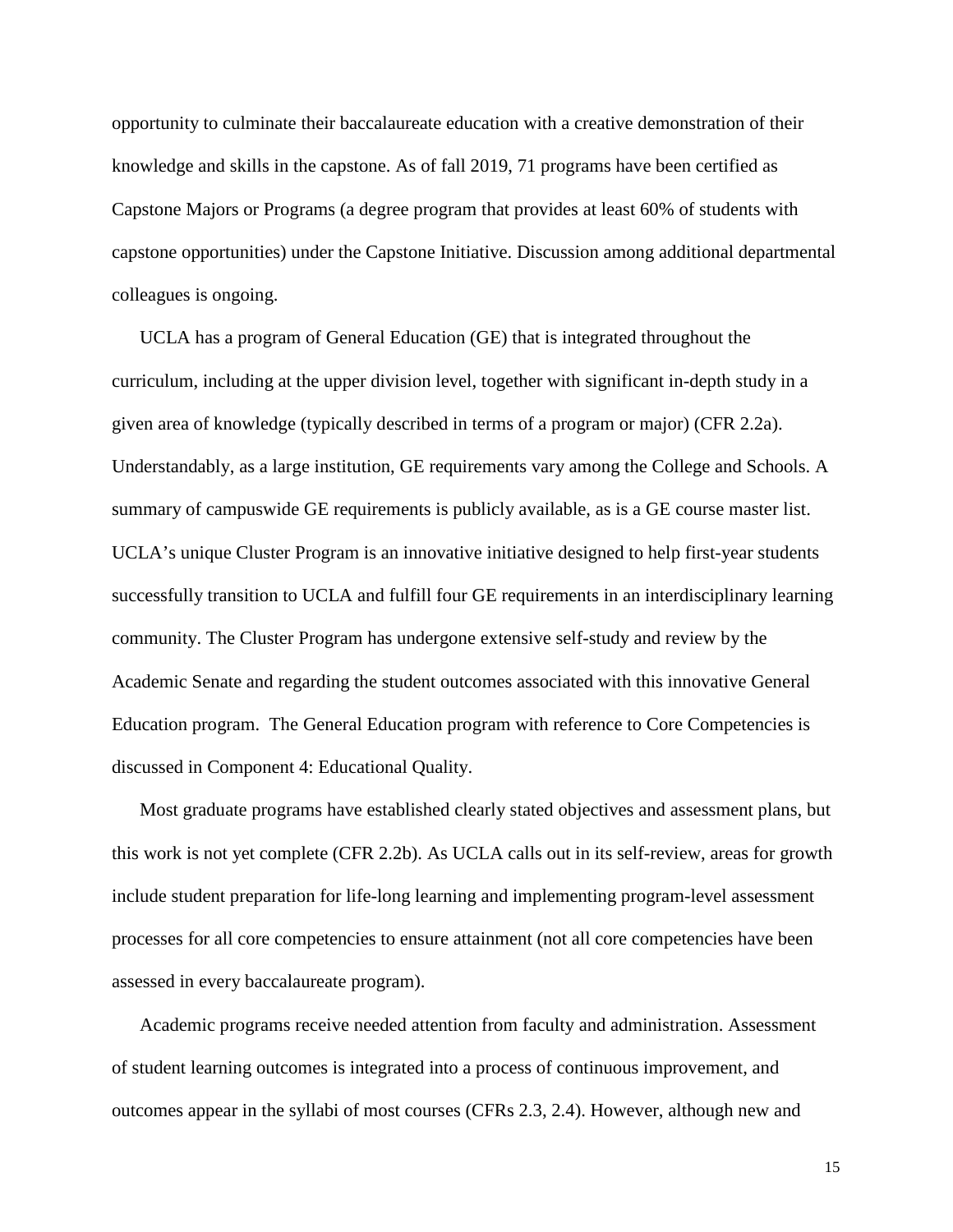revised courses require course outcomes on the syllabi, this may still need to be addressed in some existing courses. In addition, while it seems that UCLA has a reasonable academic assessment infrastructure, there is room for growth in terms of providing additional support for faculty assessment efforts and advancing faculty use of results to inform their teaching (CFR 2.4). UCLA evaluated its own performance related to demonstrating that graduates consistently achieve stated learning outcomes as successful. The institution has a regular program review process. Data are closely studied during review; however, there seems to be some inconsistency in the quality and quantity of learning assessment incorporated in selfstudies. Greater incorporation of evidence may benefit the process (CFR 2.7).

In sum, as in its candid self-appraisal, UCLA indicated that its areas for growth include the development of the assessment infrastructure for both undergraduate and graduate programs. Progress has been made in articulating learning outcomes for undergraduate programs, and efforts are underway to articulate graduate program requirements into learning outcomes. However, additional progress needs to be made in supporting faculty in assessment efforts. The institution also recognizes that more consistency is needed in the reporting of assessment activities during program reviews. For example, while core competencies have been aligned to program learning outcomes, not all core competencies have been assessed. In recent years, UCLA has embedded the collection of course-specific learning outcomes/objectives for all new courses and course revisions and the assessment of program learning outcomes during the academic program review process. The institution has also started including curriculum maps for all new program proposals. However, greater progress must be made to develop systems and processes to deepen learning outcome assessment practice. The team encourages the campus to act on its plans to dedicate additional resources toward assessment for faculty participation in the systematic evaluation of program-level learning by supplying tools, increasing training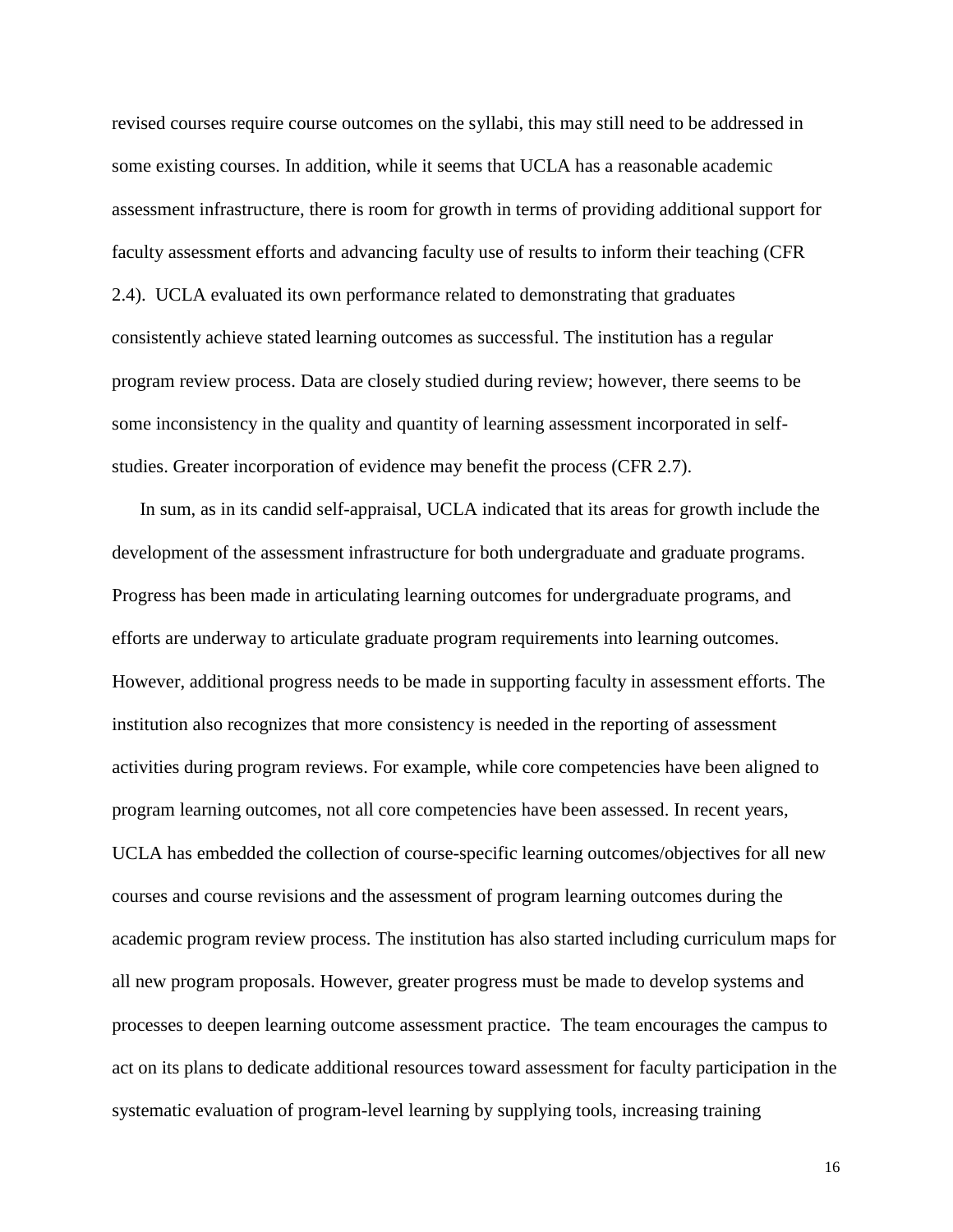opportunities, and reinforcing good practices in assessment (CFRs 2.2, 2.4, 2.7).

Scholarship and Creative Activities (CFRs 2.8, 2.9). Scholarship and creative activity is viewed as a priority and a strength at UCLA. Faculty engage students in informal learning, mentoring, and advising activities, and instructional and curricular innovation is encouraged. The team heard from faculty that curricular innovation is supported at the institution.

Student Learning and Success (CFRs 2.10-2.14). Assessing and improving student success is an important goal at UCLA. At the undergraduate level UCLA endeavors to ensure the highest quality curricular and co-curricular learning and development. Ample evidence exists of student involvement in the co-curriculum, and assessment data about the quality of the student experience has been regularly reported by Student Affairs Information and Research Office (SAIRO) and acted upon when necessary (CFRs 2.11, 2.13). The team learned more about recent advances in evidence-based teaching, and in particular, efforts to adopt inclusive teaching practices. A great deal of institutional support from the Center for the Advancement of Teaching to work with faculty on inclusive practice, and notable efforts by the Center for Education Innovation and Learning in the Sciences (CEILS) to use data from course evaluations, and interviews with students, promise to improve teaching in the life sciences as (CFRs 2.10, 2.12).

The December 2015 Report to the Executive Vice Chancellor and Provost, "Enhancing Student Success and Building Inclusive Classrooms at UCLA" provided a comprehensive analysis of equity and obstacles to degree completion and offered recommendations to improve the success of all students in the classroom. A recommendation from this report included the creation of dashboard system to monitor student progress, identify courses with high fail rates, and target responses to improve student success. Faculty with whom the team met during the visit discussed the value of the "Grade Performance Disparity Tool" dashboards to explore and act on grade differences by race-ethnicity, Pell status and gender.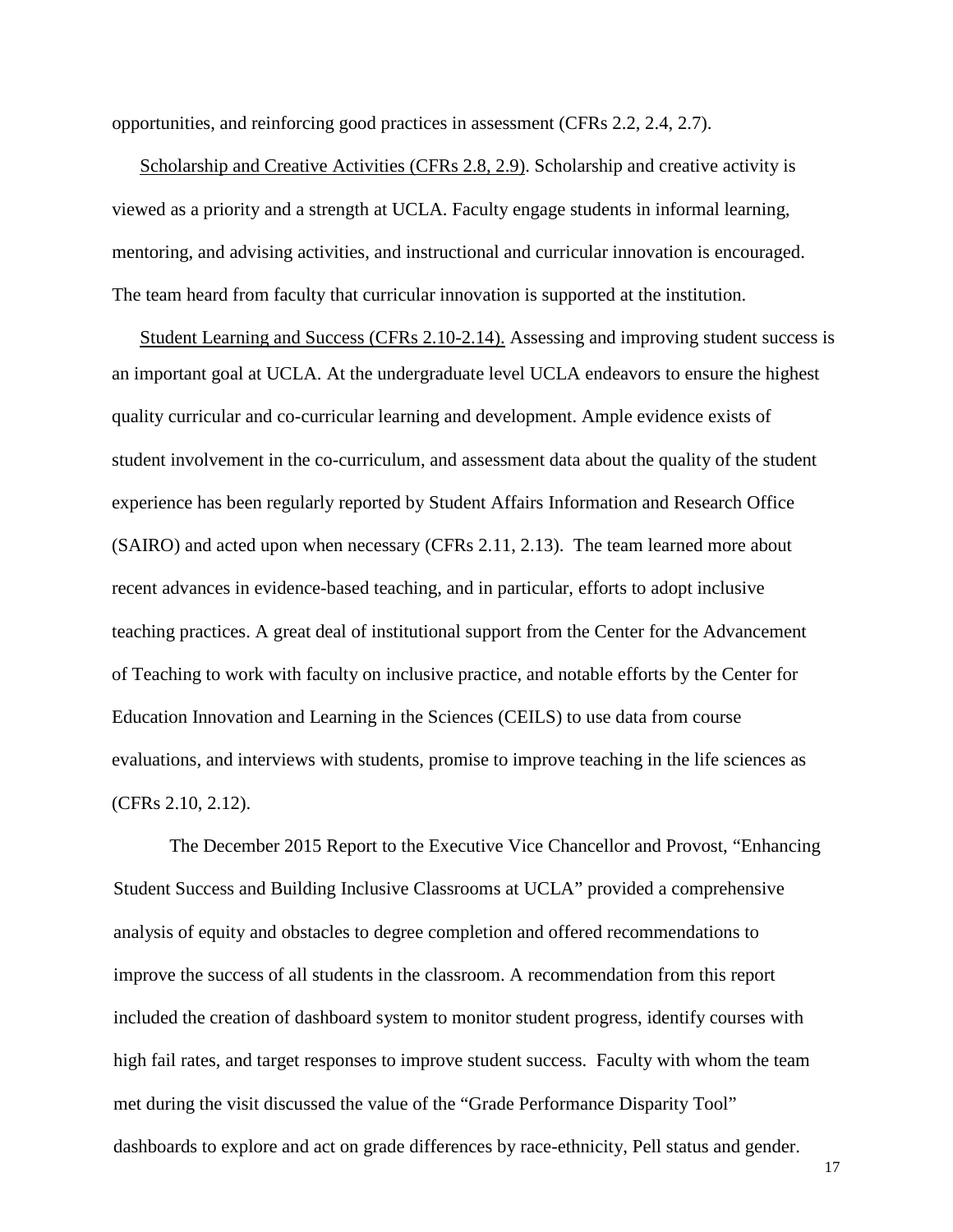These data and assessment initiatives seem to be positively influencing changes in instructional practice and ultimately, student success (CFR 2.10). In addition, the success of transfer students is a priority that UCLA persistently addresses. According to the Transfer Resource guide, 85% of transfer graduate in just over two years and significant resources including the Transfer Student Center and one year of guaranteed university housing help students transition to and be successful in their new academic and personal environment (CFR 2.14).

Conclusion. The team's finding, which is subject to Commission review, is that the institution has provided sufficient evidence to demonstrate compliance with Standard 2.

# <span id="page-18-0"></span>*Standard 3. Developing and Applying Resources and Organizational Structures to Ensure Quality and Sustainability*

UCLA supports the achievement of its educational objectives through investments in human, physical, fiscal, technological, and information resources and through an appropriate and effective set of organizational and decision-making structures. Combined, these elements help promote the achievement of institutional purpose and create a high-quality environment for learning.

Faculty and Staff (CFRs 3.1-3.3). UCLA has a world-class faculty which justifies its reputation as one of the finest institutions of higher education in the world (CFR 3.1). It has well documented policies, practices, and evaluations (CFR 3.2). Furthermore, the campus has invested in professional development for both faculty and staff (CFR 3.3). Because of the State funding challenges and restrictions on tuition increases, UCLA has held ladder faculty recruitment flat during a period where enrollment increased by 20%. As a result, the campus has increasingly engaged nontenure track faculty for instruction.

UCLA is to be commended for facing issues of equity, diversity and inclusion head-on, through the articulation of thoughtful "principles of community," dedicated leadership,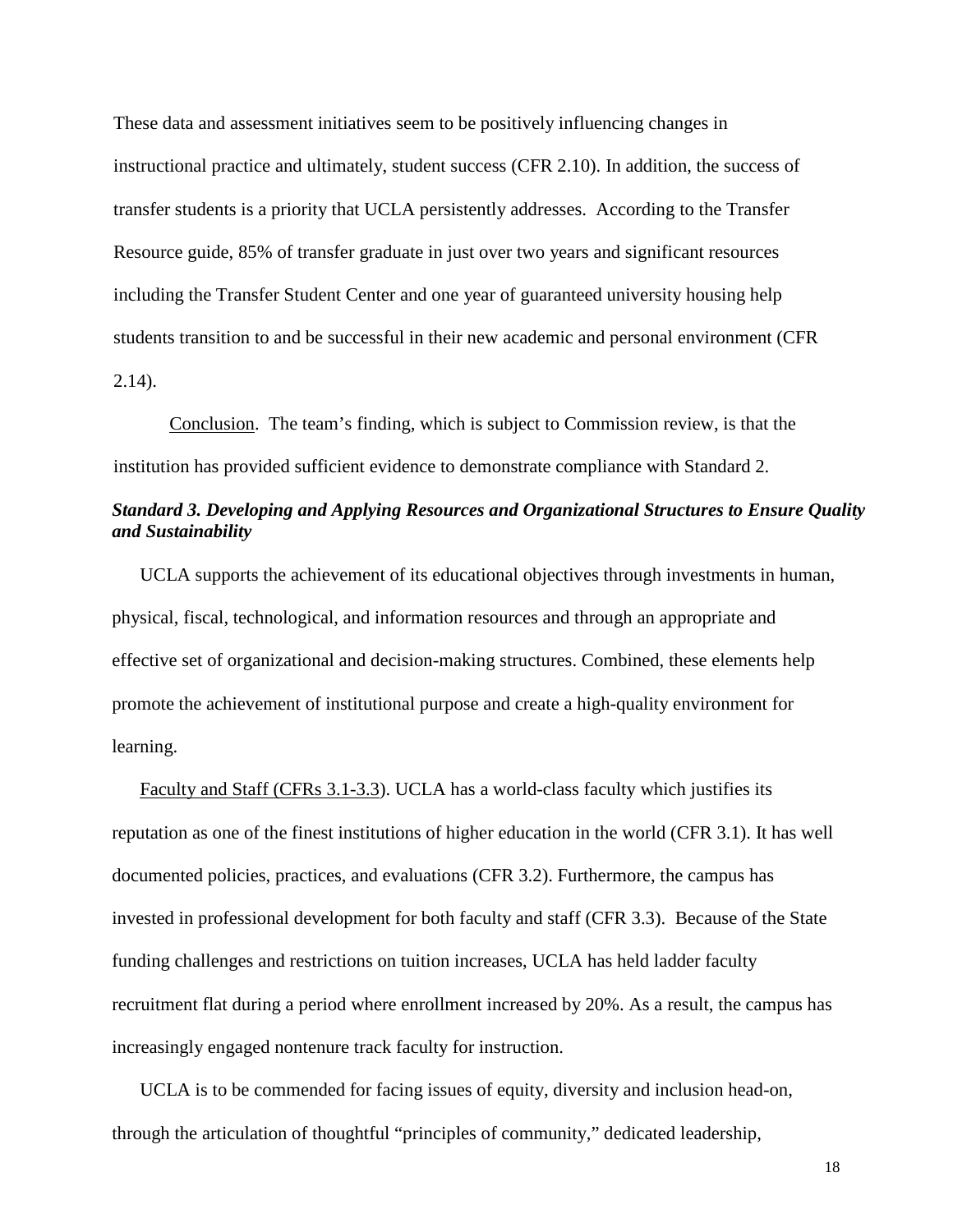integrated processes, curricular requirements, and a commitment to assessing climate. It has developed a comprehensive set of dashboards that are very helpful to measure progress. Despite such focus, UCLA recognizes that progress has been uneven, particularly in terms of faculty diversity, with some areas making little to no progress. Consistently sharing best practices and effectively using dashboards to create a culture of accountability will help further improve diversity and inclusion (CFR 3.3). The team recommends that UCLA continue its efforts to recruit and retain faculty of color (CFRs 1.4, 3.3).

Fiscal, Physical and Information Resources. (CFRs 3.4, 3.5). UCLA has fully mitigated external financial pressures and balanced its budget through a combination of revenue diversification and efficiency measures, a remarkable accomplishment discussed in more detail in Component 7 (CFR 3.4).

At the same time, UCLA has made critical investments in human, physical, fiscal, technological, and information resources. Generous donor support has enabled the campus to continue investing in physical infrastructure despite the decline in State funding, but space remains a scarce resource in a landlocked campus. The efforts under way to build additional housing for students and faculty are impressive. Such efforts are crucial to mitigate the high cost of housing for students, faculty and staff. The team also commends the investments in transformational pedagogical initiatives and in technology, including the current replacement of the financial information system (CFR 3.5).

As discussed in Component 7, the emerging strategic plan and the introduction of a new budget model will give UCLA the opportunity to map future sources and uses of resources, an essential exercise to maintaining its current momentum.

Organizational Structure and Decision-Making Processes. (CFRs 3.6-3.10). After years of very stable leadership, UCLA has recently made some substantive leadership changes (with a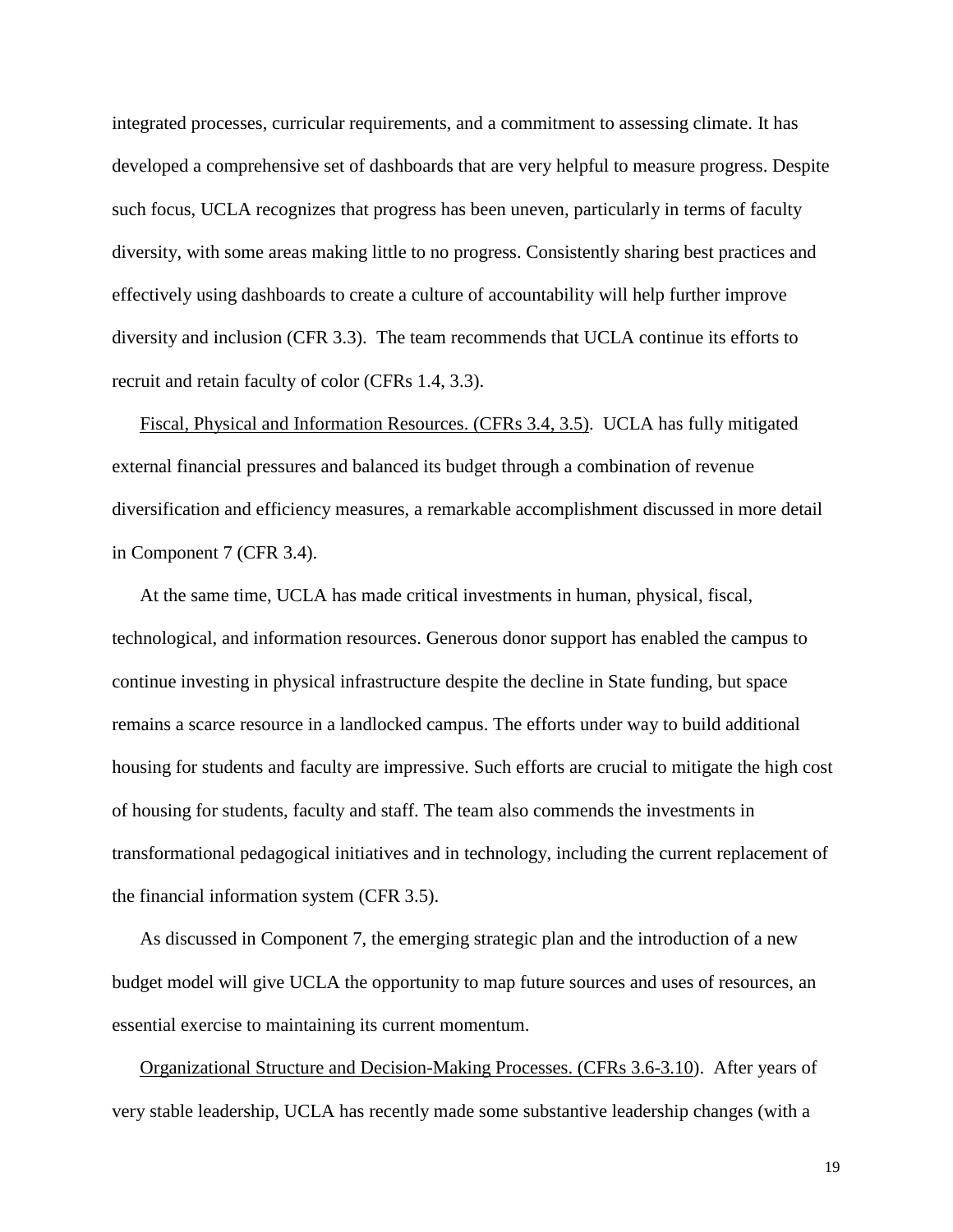new EVCP and a new CFO) (CFRs 3.6, 3.10). This change presents the opportunity to reevaluate strategies and operating models from a new perspective. Not surprisingly, there is anxiety and apprehension about the many changes underway, including plans to introduce a new budget model.

UCLA benefits from strong Senate and faculty engagement over curricular and academic issues. This engagement includes regular reviews of academic programs and faculty, a rigorous approval process for new degree programs, and prominent campus-wide teaching awards (CFR 3.7). However, the approval process for self-supported degree programs has been challenged by some differences in expectations among deans and department chairs, the administration and the Academic Senate.

The richness of the UCLA ecosystem translates into a diversity of programs that support teaching (Instructional Development, Institutional Research, Information Technology). The fragmentation is most acute in IT. Unless actively managed, this decentralized approach could limit the impact and effectiveness of the various units. The issue of organizational effectiveness is further discussed in Component 7.

Conclusion. The team's finding, which is subject to Commission review, is that the institution has provided sufficient evidence to demonstrate compliance with Standard 3

# <span id="page-20-0"></span>*Standard 4. Creating an Organization Committed to Quality Assurance, Institutional Learning, and Improvement*

UCLA leaders in partnership with faculty and professional staff have implemented robust processes dedicated to quality assurance and the promotion of self-reflection about how effectively the institution is accomplishing its purposes and achieving its educational objectives.

Quality Assurance Processes (CFRs 4.1, 4.2). The university has developed and engaged campus constituents in quality-assurance processes in both academic and non-academic areas, including new curriculum and program approval processes, periodic program review,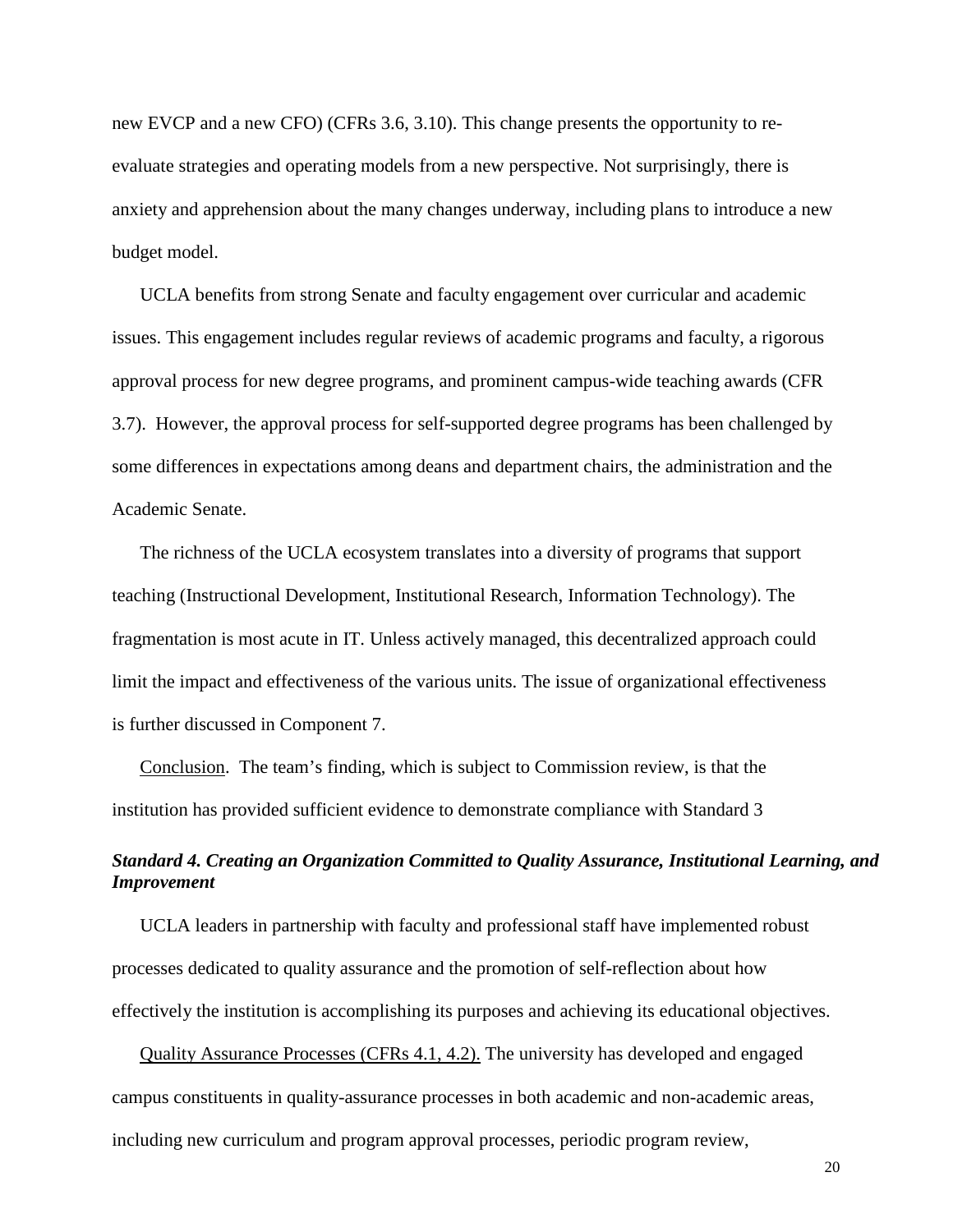assessment of student learning, and other forms of ongoing evaluation. The Program Approval Process and the undergraduate and graduate level are clearly outlined, and policies and procedures for the Academic Senate led Academic Program Review and the review schedule are documented (CFR 4.1). The program review for student affairs units is well-done. Although UCLA noted that it hoped that its review processes, and in particular learning outcomes and assessment results were further along, it has established processes for reasonable data collection, and for systematically evaluating and improving curricula and instructional practice.

The quality assurance processes at UCLA are connected to multiple units at the institution. Institutional research functions are largely decentralized, but the networked model seems to be working and influencing institutional planning and decision-making. During the visit the team learned that the institutional research effort conducted by IR professionals positioned throughout the campus seems to be supplying data and analysis to support decision making at all organizational levels and that it enjoys collaboration among the offices (CFR 4.2). The decentralization seems to be coordinated and UCLA sees advantages in having IR distributed across the institution. The office of Institutional Research and Decision Support was viewed by faculty and administrators as having capacity consistent with its purposes and characteristics. However, a campus review of IR is currently underway and some staff expressed a desire for greater use of data to inform decision-making. A staff member described the need for greater institutional leadership for assessment and institutional research, commenting: "assessment is more than just collecting data, it is about influencing decisions and changing things as a result and this requires administrative leaders to support this approach." Overall, data seem to be disseminated internally and externally in a timely manner, and analyzed, interpreted, and incorporated in institutional review, planning, and decision-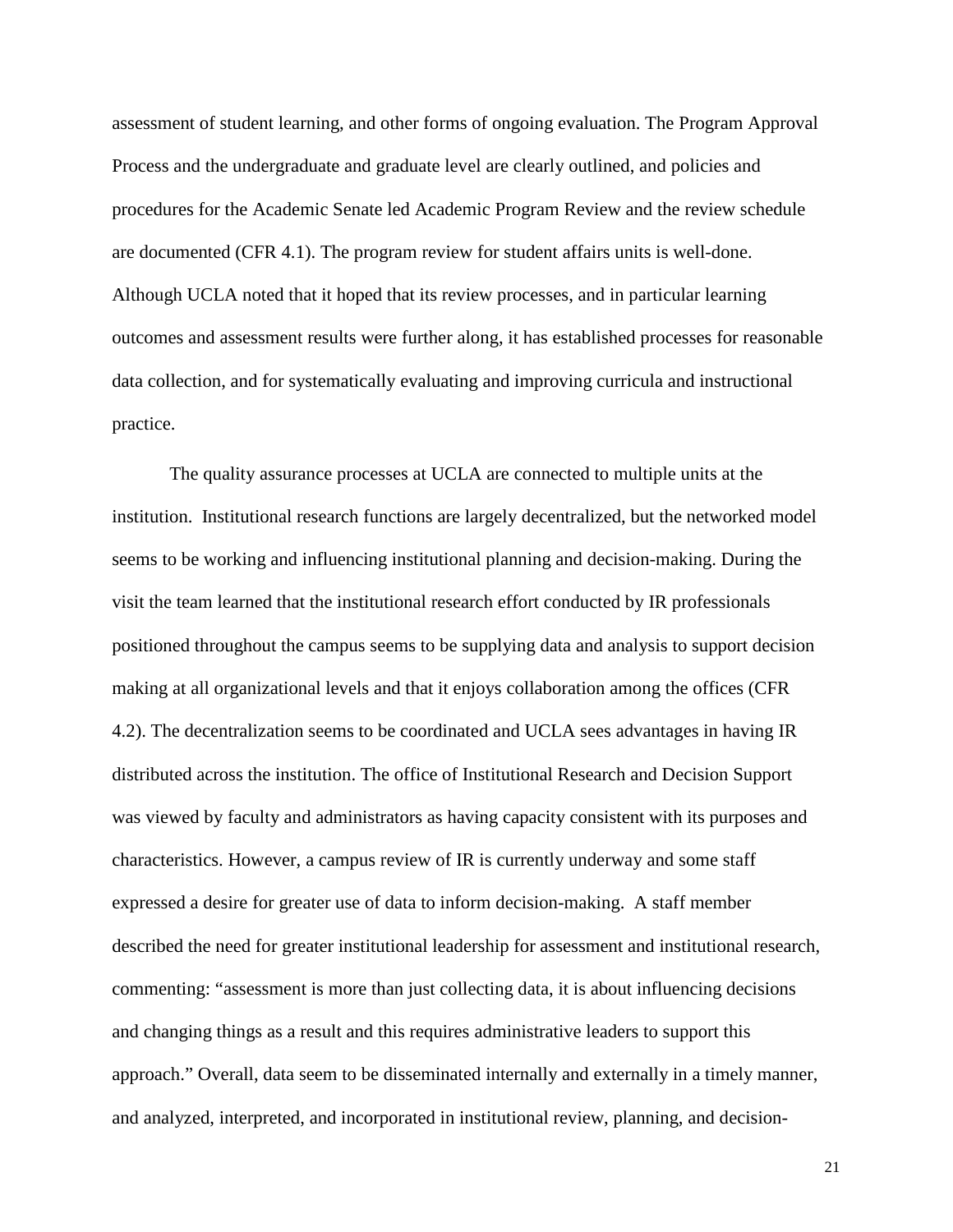making (CFR 4.2).

Institutional Learning and Improvement (CFR 4.3-4.7). UCLA's institutional reports demonstrates that the university has sustained a campus climate in support of strategic thinking, planning, and visioning exercises guided by empirical evidence and analyses, and annual and periodic assessment of academic programs, student affairs programs and administrative services. The use of quantitative evaluation of programs, such as the campus climate and diversity reports in student affairs, and the public accountability reports, and critical self-evaluation (i.e. the Moreno report) are used to understand and address institutional problems (CFR 4.3).

The extensiveness of resources and support for inquiry into the processes of teaching and learning at UCLA is enviable. Recent attention to culturally-inclusive pedagogy demonstrates the responsiveness of these resources. Formal structures including the Academic Senate Committee on Teaching, Undergraduate Council – Committee on the Curriculum, Graduate Council- Committee on Degree Programs, among others seem to be actively involved in assuring standards of performance. Faculty development units are also active in using results from learning assessments and other information to improve student learning to design workshops and materials and to program guidance to campus educators (CFR 4.4).

UCLA engages relevant stakeholders in assessment in educational programs and in planning processes to define the future direction of the university. The establishment of several Advisory Boards and involvement of alumni in more recent partnerships for Bruin Academy is a good start for involving stakeholders in assessment, however, these efforts are minimal. The institution has demonstrated the involvement of constituents in other ways, notably planning for IT, strategic planning for the Library and the Anderson School of Management (CFR 4.5).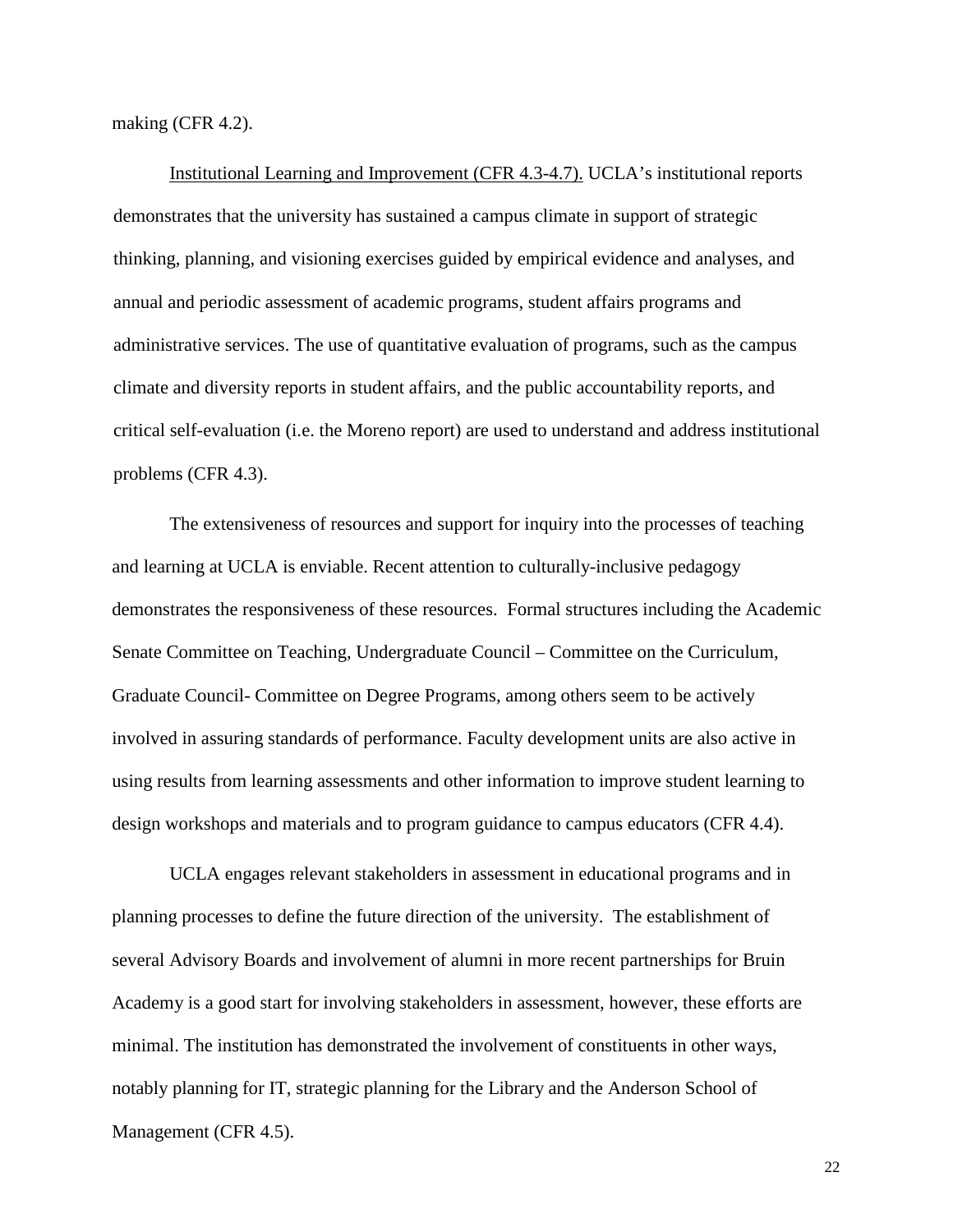Again, UCLA points out a few areas in need for further development on CFRs 4.1, 4.3, 4.4, and 4.5. The team agrees with this appraisal and is encouraged that UCLA has a well thought out and documented approach that will over time, likely position the university as a national exemplar for peer institutions.

Conclusion. The team's finding, which is subject to Commission review, is that the institution has provided sufficient evidence to demonstrate compliance with Standard 4.

# <span id="page-23-0"></span>**IIC. Component 3: Degree Programs: Meaning, Quality and Integrity of Degree** (CFRs 1.2, 2.2-2.4, 2.6, 2.7, 2.12, 4.3)

Upon review of Component 3 for which the institution must define the meaning, quality and integrity of its degrees, the team finds UCLA continues its excellent work in preparing students to make meaningful contributions to society. In keeping with its mission, "UCLA endeavors to integrate education, research, and service so that each enriches and extends to the other," this strong emphasis on interdisciplinary education has served the institution well as it looks to strengthen the relevance of a UCLA education in an individualized context for its students. In addition, it is maintaining its national and international prominence as a major research institution committed to inquiry and discovery.

Interdisciplinary Foundation. The breadth and scope of educational offerings that underscore interdisciplinarity is impressive, particularly when viewed in the context of dedicated research through one of the 18 Organized Research Units (ORUs), growing engagement with study abroad experiences, and entrepreneurial and collaborative partnerships. In all of these aspects, what it means to receive an education at UCLA can be summed up as a strong commitment to providing an education that values the totality of the human experience.

In the pursuit of cutting-edge research, the quest to be a national leader can sometimes overshadow why the research is conducted in the first place. With all of the success UCLA has with securing over a billion dollars in federal funding, there is a genuine sense that the faculty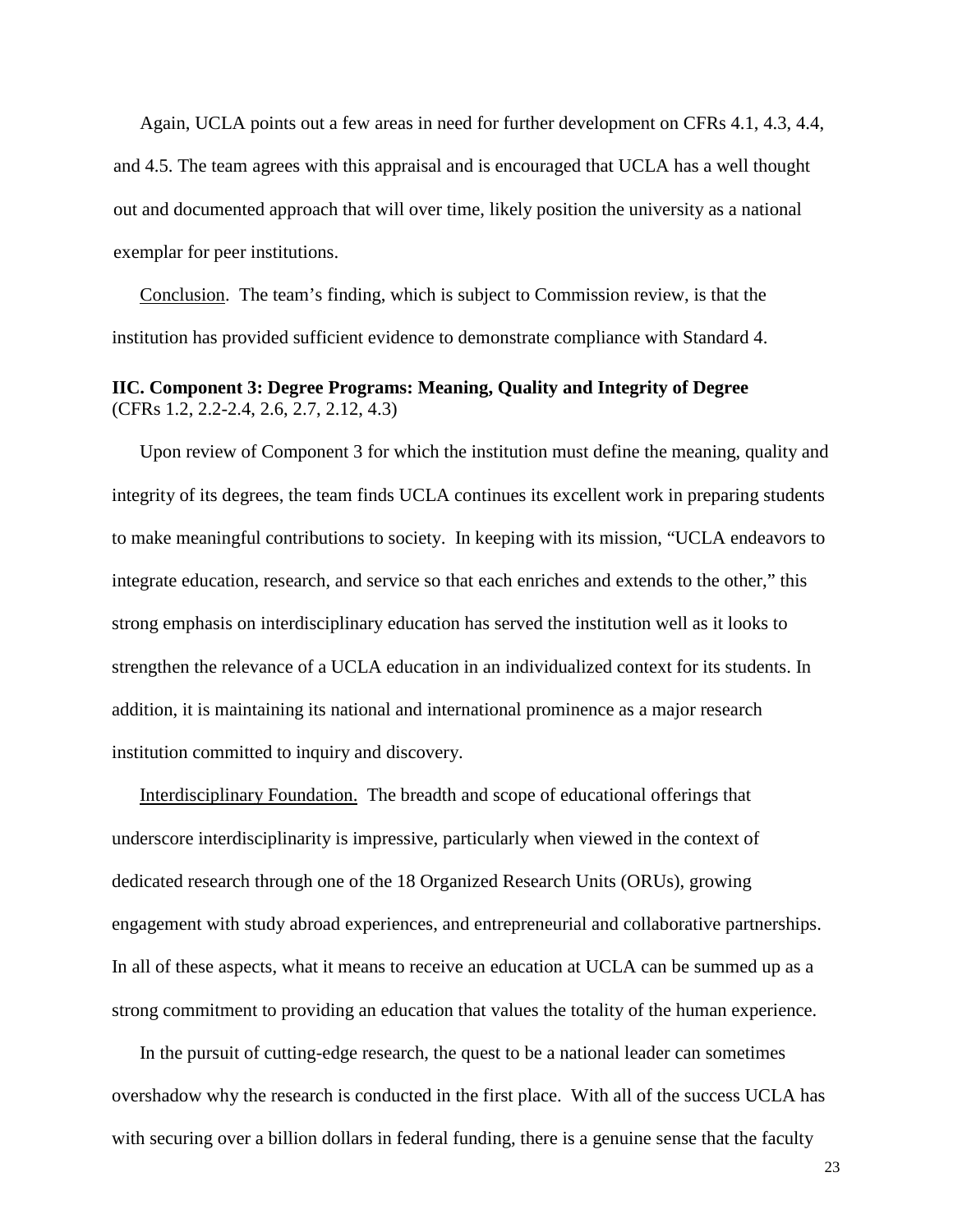at UCLA are equally committed to mentoring future researchers and scholars, as they are their own research. This entrepreneurial approach to "developing the pipeline of future scholars" continues to enrich and provide value to all members of the campus and surrounding community. Opportunities to present during the Undergraduate Research Week, coupled with strong collaborations between business, science, engineering and medicine, UCLA continues its path of excellence to developing future generations of critical thinkers. In meeting with student leaders, they praised the institution for its amazing faculty and their scholarship with firm commitments to excellence and academic rigor. In similar fashion, both students and senior administrators in student affairs shared encouraging insights into the importance of the educational experiences that happen outside of the classroom. Dedicated cultural spaces that provide opportunities for meditation and reflection as well as foster a general sense of wellbeing through the Depression Grand Challenge underscore the important synergies of experiences that further enhance the meaning of the actual formal disciplinary studies. This integrated approach to completing the various degree requirements is arguably contributing factors to UCLA's laudable graduation rates.

An equally important tenant of an interdisciplinary education at UCLA is the idea of strong civic engagement. Programs such as Community Engagement and Social Change provide critical crosscutting learning opportunities that enable students to fully understand the larger context of their communities (and the world) in which they live. The fact that the institution has a vibrant volunteer center as a stand-alone entity to serve the greater Los Angeles community, as well as the Public Service and Civic Engagement Living Learning Community, further emphasizes the uniqueness of the institution's holistic approach to education. Key efforts such as "Project Brainstorm" are to be commended as inspirational outreach programs to K-12 schools. These efforts enable student teams to meet with faculty, staff and K-12 students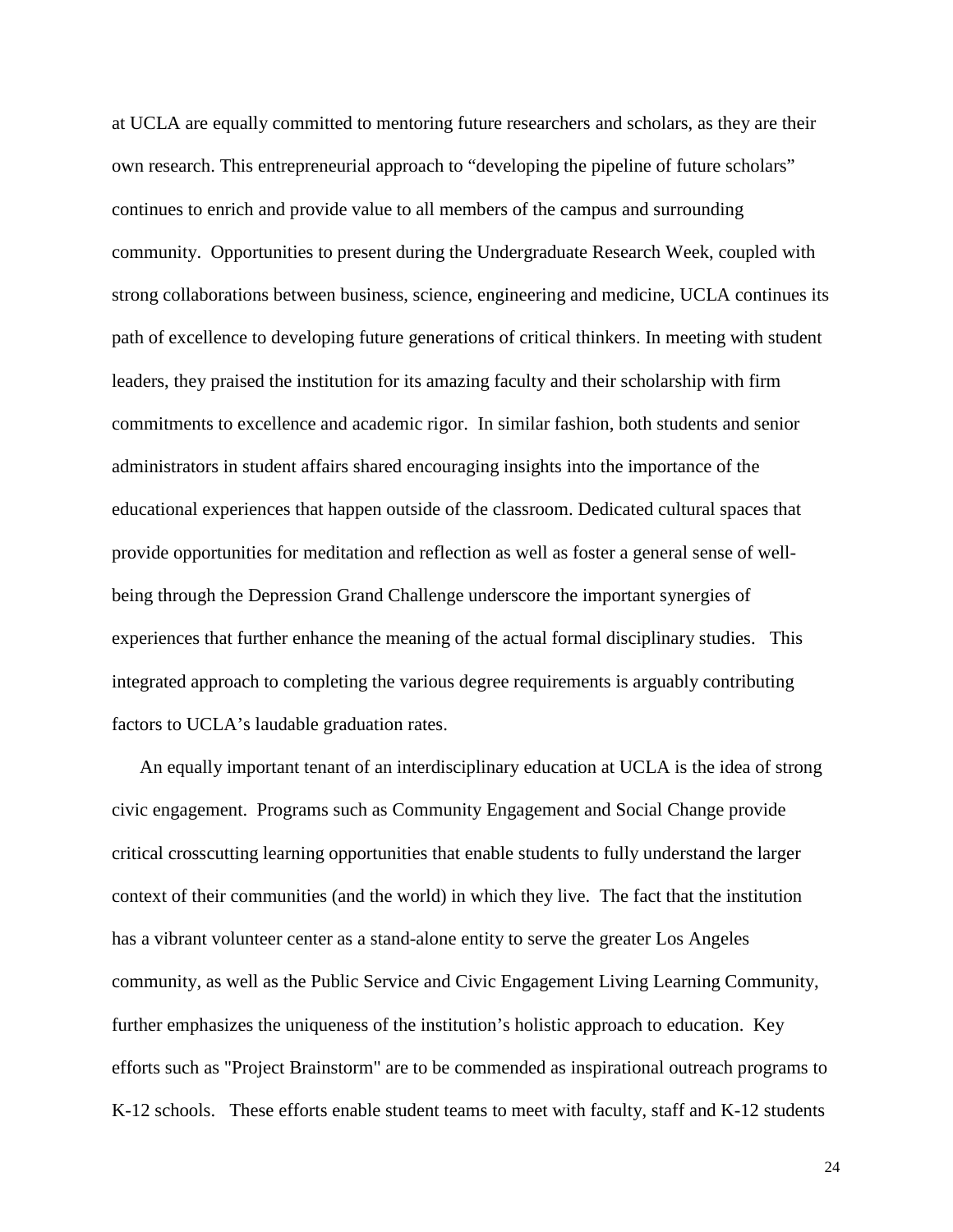to expose them to the wonders of science. This collaborative experience, along with a host of others, is just scratching the surface of what is possible. The team was informed of the 2000 students per year who volunteered at UCLA's hospital. This presents a unique set of challenges with needing to certify the number of volunteers for the clinical programs in a timely manner. These service-learning and volunteer experiences are excellent pathways to enhancing one's critical understanding of diversity, equity, and inclusive excellence.

Embracing Difference (Diversity, Equity, and Inclusion). UCLA has taken a number of important steps in recent years to more readily address the epistemologies that undergird how students understand difference as it relates to race, ethnicity, socioeconomic status, class, gender, sexual orientation, religion, disability, age, language, nationality, citizenship status and place of origin. Recent efforts by some Schools and Colleges to institute a diversity requirement as a component of the baccalaureate degree requirement is a step in the right direction. For Schools that have yet to adopt the requirement, some have found innovative ways to incorporate meaningful diversity experiences in core classes such as the ethics course in Engineering. As learning outcomes are further refined, it would be all the more impressive for future review teams to witness how foundational learning experience related to diversity, equity, and inclusion have become part of the core General Education requirement regardless of major or discipline.

Co-curricular Experiences. It is clear that the institution has given much thought to the question of why inquiry and discovery are so important outside of the traditional classroom as it is inside. Students are being prepared to identify solutions to some of the nation's most vexing social challenges and one program worth noting is the Healthy Campus Initiative (HCI). Encouraging students to pay attention to their social, physical, and mental well-being is an incredibly complicated, yet necessary, process for universities to steward. UCLA has managed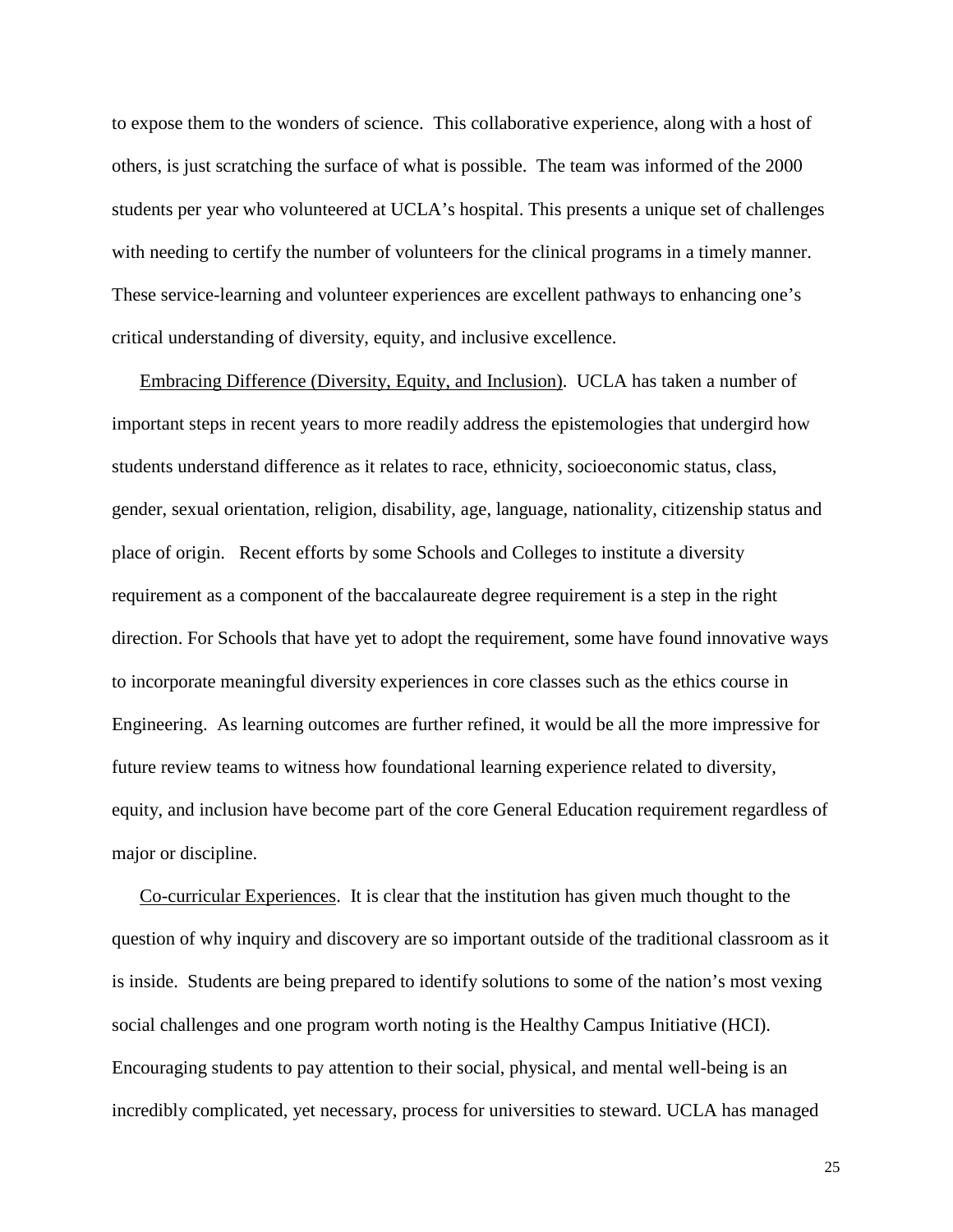to build an infrastructure of support that reinforces the ideas of wellness through dedicated curricula and service opportunities. What remains unclear for the moment is the role advisors, and by extension the broader advising infrastructure, play in these processes. Given the current and potential increases in class size of future incoming cohorts, the student advisor ratio is an area that will require additional strategies to ensure student success.

## **IID. Component 4: Educational Quality: Student learning, Core Competencies, and Standards of Performance at Graduation** (CFRs 2.2, 2.4, 2.6, 2.7, 4.3)

UCLA has had a strong tradition of excellence in education and research. Work since the 2010 Commission review has further strengthened this area. The institution has published program level learning outcomes in their General Catalog for their degree programs across the board and in program requirements for the graduate division. Seventy-one of 140 undergraduate majors have been certified as Capstone Majors under the initiative of the same name, meaning that roughly one-third of undergraduates at UCLA receive a degree with a capstone project or experience. The descriptions of these programs are readily available on websites and have been provided as part of this review in the IEEI forms.

UCLA has mapped the WSCUC Core Competencies to Undergraduate Program Learning Outcomes. This map reveals the institution's expectations for the development of core competencies in written and oral communication, quantitative reasoning, information literacy, and critical thinking, in programs. Program learning outcomes indicate that all undergraduate majors have learning outcomes that address critical thinking outcomes; more than 90% each have written communication and information literacy outcomes; 84% have outcomes that address oral communication, and 50% have outcomes addressing quantitative reasoning. In addition, the UCLA general education requirements provide further avenues for core competency development in all of these areas.

The map connecting WSCUC Core Competencies and program learning outcomes is an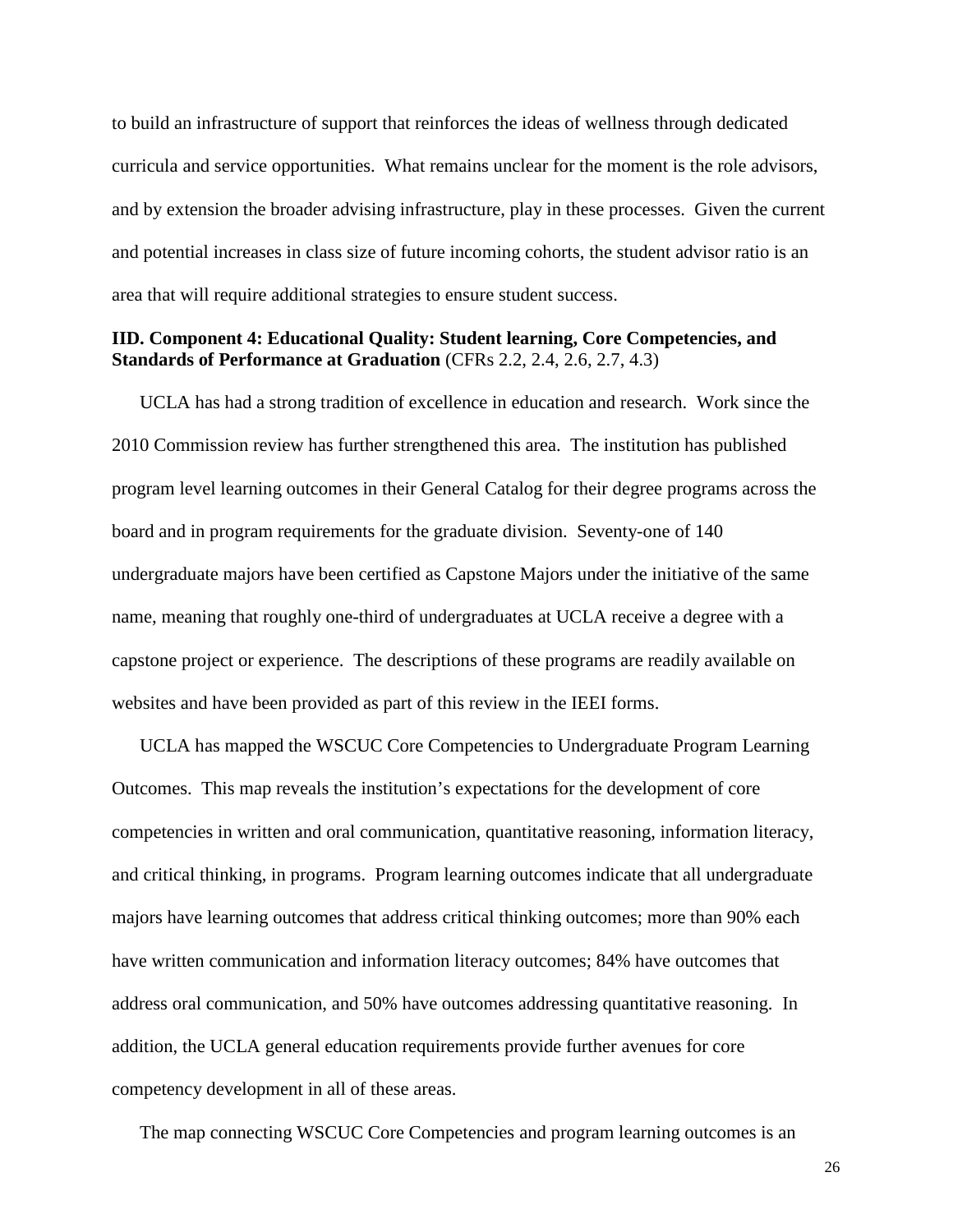impressive demonstration of alignment. However, as UCLA indicated in its Institutional Report, not all WSCUC Core Competencies have been evaluated through the direct assessment of capstone or culminating student projects. Indirect evidence via surveys (University of California Undergraduate Experience Survey and the UCLA Senior Survey) that measure student self-reported learning at all degree levels and for a wide range of outcomes is routinely examined and considered by academic programs to determine if action is needed. This evidence demonstrates that at the end of their undergraduate program, students consistently self-assess a high level of accomplishment for each Core Competency, and results over time show an increase in self-reported skill attainment by student cohort. The team encourages UCLA to explore greater use of direct evidence of students' achievement of Core Competencies to complement the robust indirect evidence to inform changes in pedagogy, curriculum or assessment.

During the site visit, the team learned that the process of documenting learning outcomes at the graduate level was a useful experience to demonstrate to faculty that the outcomes were indeed present. It brought the Graduate Council together which was viewed positively.

Program Review Process and Assessment Paradigm. The assessment process at UCLA is to evaluate learning where it occurs by providing tools and pathways to faculty to conduct assessment within their academic programs. The faculty can avail themselves of five different pathways for assessment: 1) survey research (see below); 2) assessment for instructional development; 3) faculty initiated projects; 4) assessment for specialty accreditation; and 5) learning outcomes assessment for program review.

The academic program review process is overseen and managed by the Academic Senate. The requirements for program review are to state program learning objectives and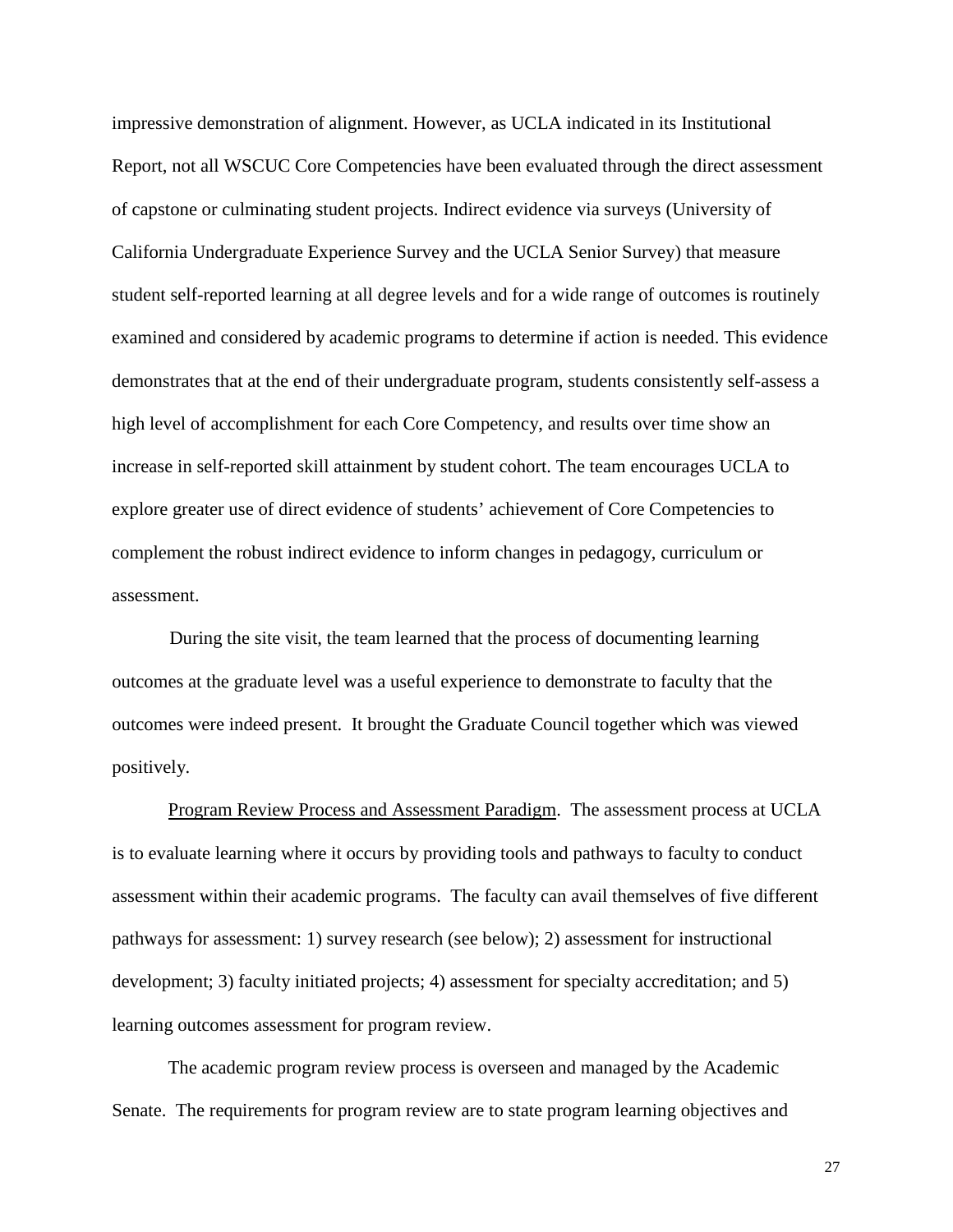describe student performance of these learning outcomes. Self-study reports are expected to provide several forms of assessment-based evidence such as information from surveys as well as direct assessment of student work. While perhaps not as far along as they had hoped, 16 of 33 recent program reviews included assessment as part of the self-study. The Division of Undergraduate Education (DUE) is continuing to focus attention on increasing use of assessment. They have developed toolkits and additional resources to enable more faculty to incorporate direct assessment of student work into the program review process.

There is a large team of staff available to support assessment activities dispersed among many academic and service units across UCLA. An excellent example of support for assessment, and continuous improvement is in the example UCLA provides of the program review for the Geography Department. Student papers at lower level were compared with work from upper level students to track skill development. In response to results from the assessment, instructors participated in workshops to help improve their assignment prompts to further build writing skills.

Another form of quality assurance is the course approval process. The UCLA Academic Senate is responsible for approving new courses and substantial revisions of courses. As part of this process, course learning objectives and competencies must be stated on the course syllabi. This is yet another example of UCLA's commitment to the core competencies expected by WSCUC.

UCLA has an extensive portfolio of survey research including:

- CIRP Entering Freshman Survey
- Transfer Student Survey
- University of California Undergraduate Experience Survey (UCUES)
- Senior Survey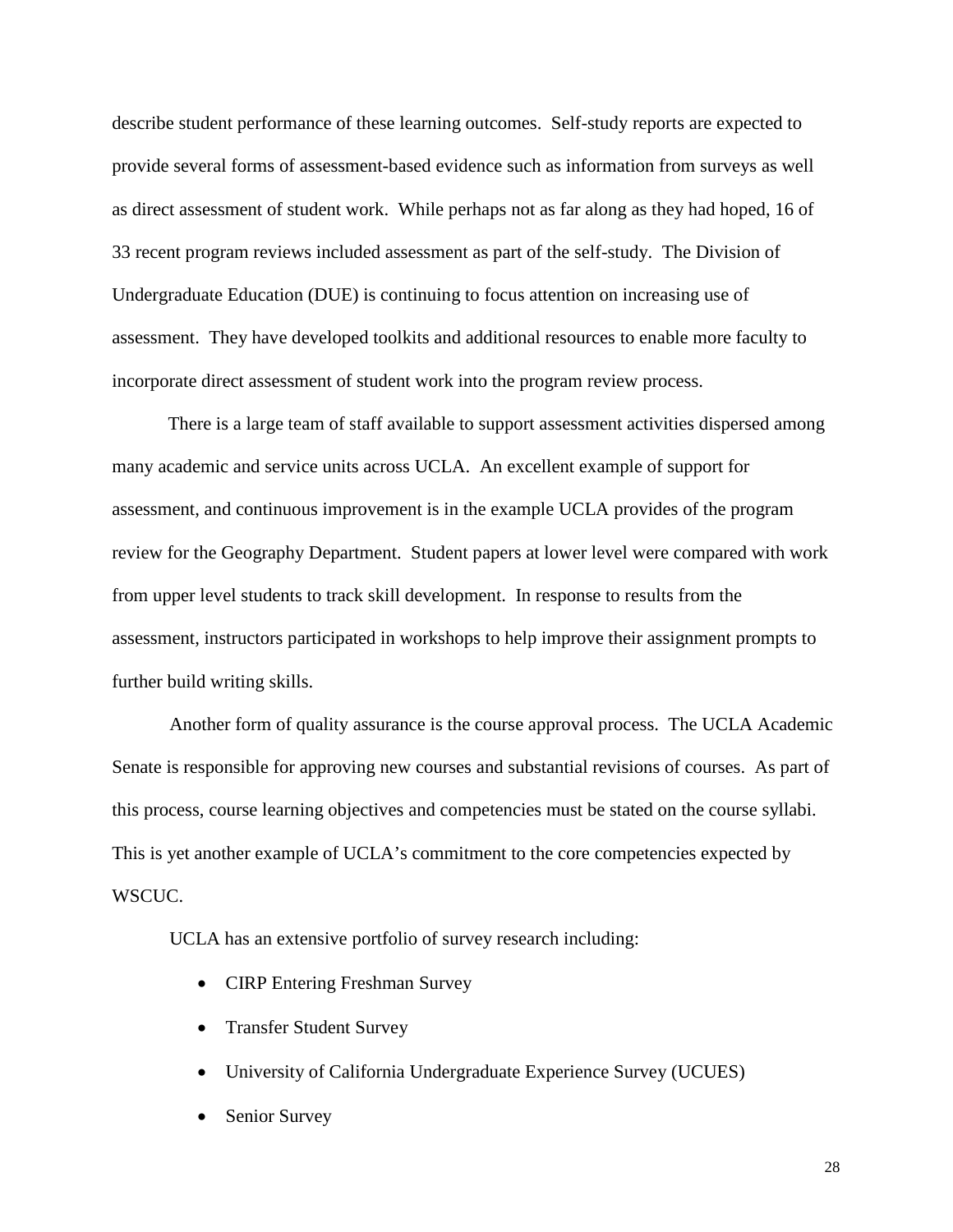- Doctoral Exit Survey and Report Sample
- Career Competencies Dashboard
- Student Self-Assessment

The evidence from the data gathered is that both first-year entrants and transfer students of successive cohorts report positive competency gains on the UCUES in the areas of quantitative skills, writing, preparing and making presentations, information research skills and analytical and critical thinking. UCLA also reports that the Senior Survey shows similar findings.

UCLA's Center for Education Innovation and Learning in the Sciences (CEILS) as well as the Center for the Advancement of Teaching are instrumental in supporting faculty with innovation in pedagogy and assessment of such. CEILS has helped identify courses where improvements in pedagogy could be beneficial. The team learned from many constituents that the impact of workshops and programs through CEILS are being utilized by faculty as they engage new pedagogical techniques.

The extensive investment in survey research provides UCLA with abundant information to couple with assessment reports in order to make a substantial impact on meeting needs of students between this review and its next accreditation review. Examples of where UCLA has used data collection to drive change is on work with students with dependents, and the graduate division dashboards which have surfaced information on student funding across different source types. In addition, the graduate student exit surveys have been useful in program reviews mandated by the Academic Senate.

Continuous Review and Improvement. In the arena of assessment, the Division of Undergraduate Education evaluated the consistency and quality of learning outcomes assessment that supports the program review process. They found that there was uneven engagement, and they are working toward greater engagement in this area. The team believes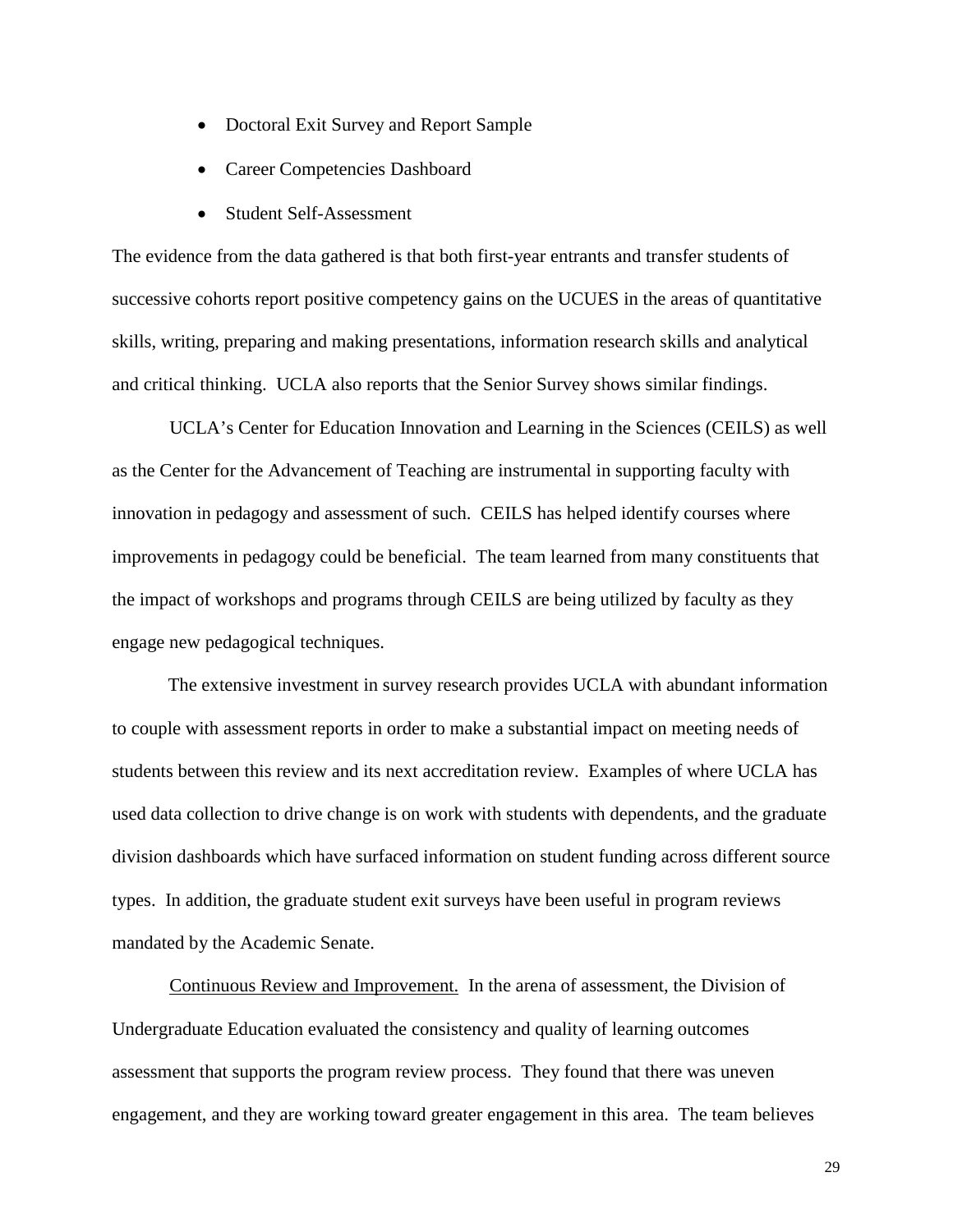that UCLA will achieve its goals.

UCLA has a strategic planning process that launched in 2015 to coincide with their centennial in 2019. There are five areas of planning: Education Innovation, Research Innovation, Civic Engagement and Community, Global Outreach and Institutional Effectiveness. The goals, particularly of Education Innovation fall directly into this area of the review. Plans to strengthen and transform pedagogy through hybrid courses look promising. The area of Research Innovation has been expanded to include Creative Innovation where it will embrace a broader spectrum of disciplines. The Vice Chancellor for Research has plans to incentivize research in multiple areas.

The third area for the strategic plan is Civic Engagement. During the campus visit, the team learned that UCLA has a great deal of engagement with its local communities, but that frequently because of the vast number of programs across this large campus community who work independently, the quantity, quality and impact of the effort is hard to measure. The strategic planning committee intends to coordinate activity, elevate and increase the scale of UCLA's existing civic engagement efforts, emphasize reciprocity and mutuality in community partnerships, and develop more effective communication about accomplishments to alumni and to the local community. The review team applauds these efforts and believes that documentation of efforts will reveal the current strength of engagement and will also allow for more strategic investments.

# <span id="page-30-0"></span>**IIE. Component 5: Student Success: Student Learning, Retention, and Graduation** (CFRs 1.2, 2.7, 2.10, 2.13, 2.2 4.3, 4.7)

The Institutional Report and associated evidence document UCLA's significant commitment to student success. With a graduation rate of 80%, UCLA demonstrates a strong overall graduation outcome. The steady increase since 2000 in the percentage of students earning a degree in 4 years, and similar rise in 2-year graduation rates for transfer students, is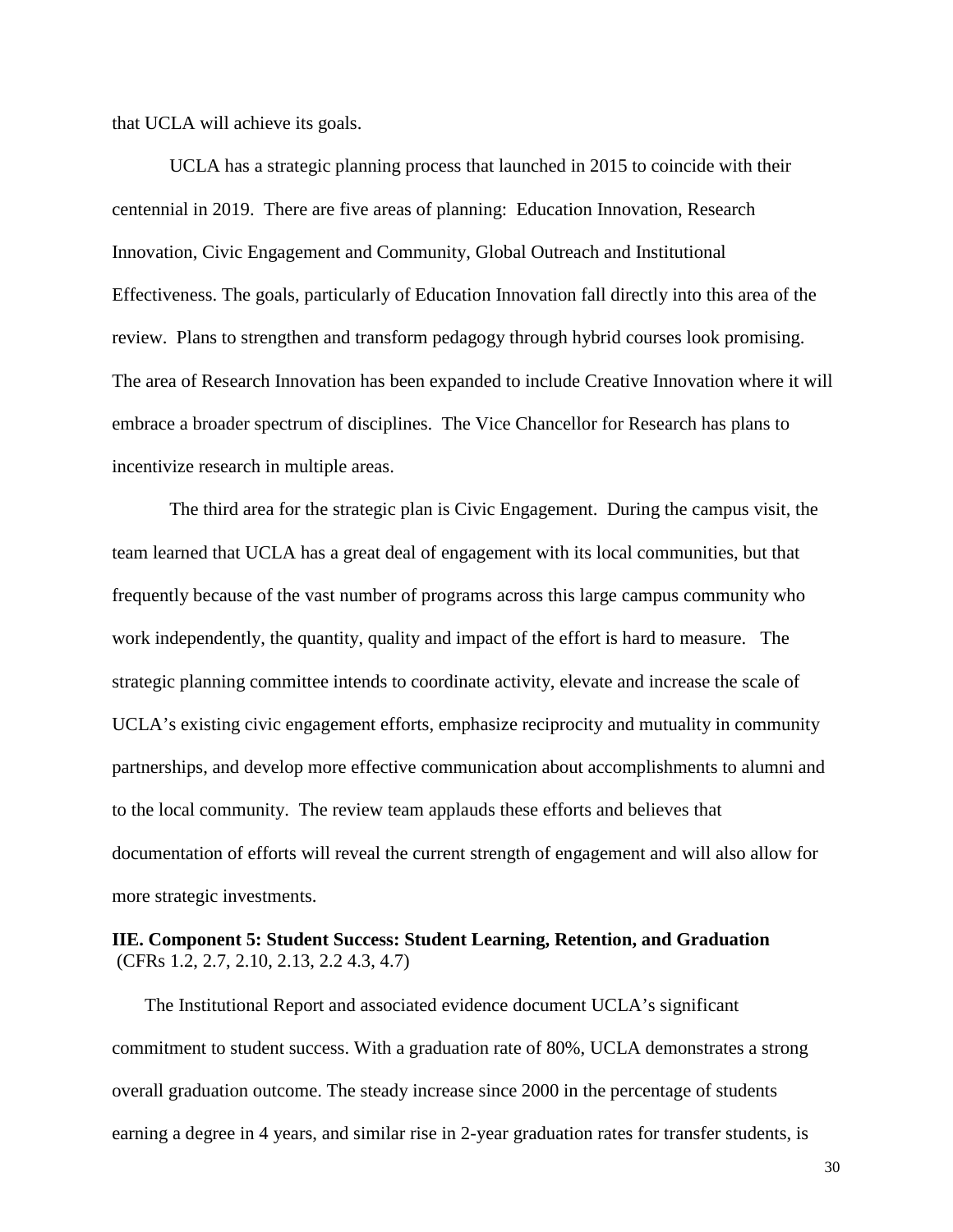notable. Appropriately, UCLA engages in ongoing study of what contributes to these increases. For example, a study was conducted in DUE to assess whether students directed to "Tassels to the Left", where students can find degree pathways toward completion in as few as three years of undergraduate study and a map to remain on schedule for an early or on-time graduation, demonstrated faster time to degree. Although the equity of graduation rates for student subpopulations is admirable, completion rate gaps persist. To address these disparities, UCLA has committed to a variety of programs and services that are proven to influence undergraduate students' success (CFRs 1.2, 2.13, 4.3).

WSCUC's Graduation Rate Dashboard (GRD) has provided UCLA with additional opportunities to explore the specific courses that put students at risk of not completing. The institution made extensive use of the undergraduate student credit hour (SCH) totals in a campus institutional research project that mined these totals to identify that the greatest number of unredeemed SCH were taught in the sciences, and students receiving the lowest grades in particular combinations of science and math courses were likely to leave UCLA after only a few terms of study. These findings helped influence departmental implementation of active and inclusive learning techniques in the specific courses identified by this study, and has promoted criterion-referenced grading (CFRs 1.2, 2.10, 4.3).

The foundation of a culture that supports student success is a fundamental understanding of who students are and what they are experiencing. UCLA has studied its enrolled population extensively, and attends to how all groups including underrepresented minorities (URM) and Pell recipients, and the approximately one-third of the undergraduate population who enter as transfer students, mostly from California community colleges, are doing. During the visit the team learned that the analyses by URM status and associated attention to equity, diversity and inclusion has helped lead faculty in life sciences to embrace active learning, flipped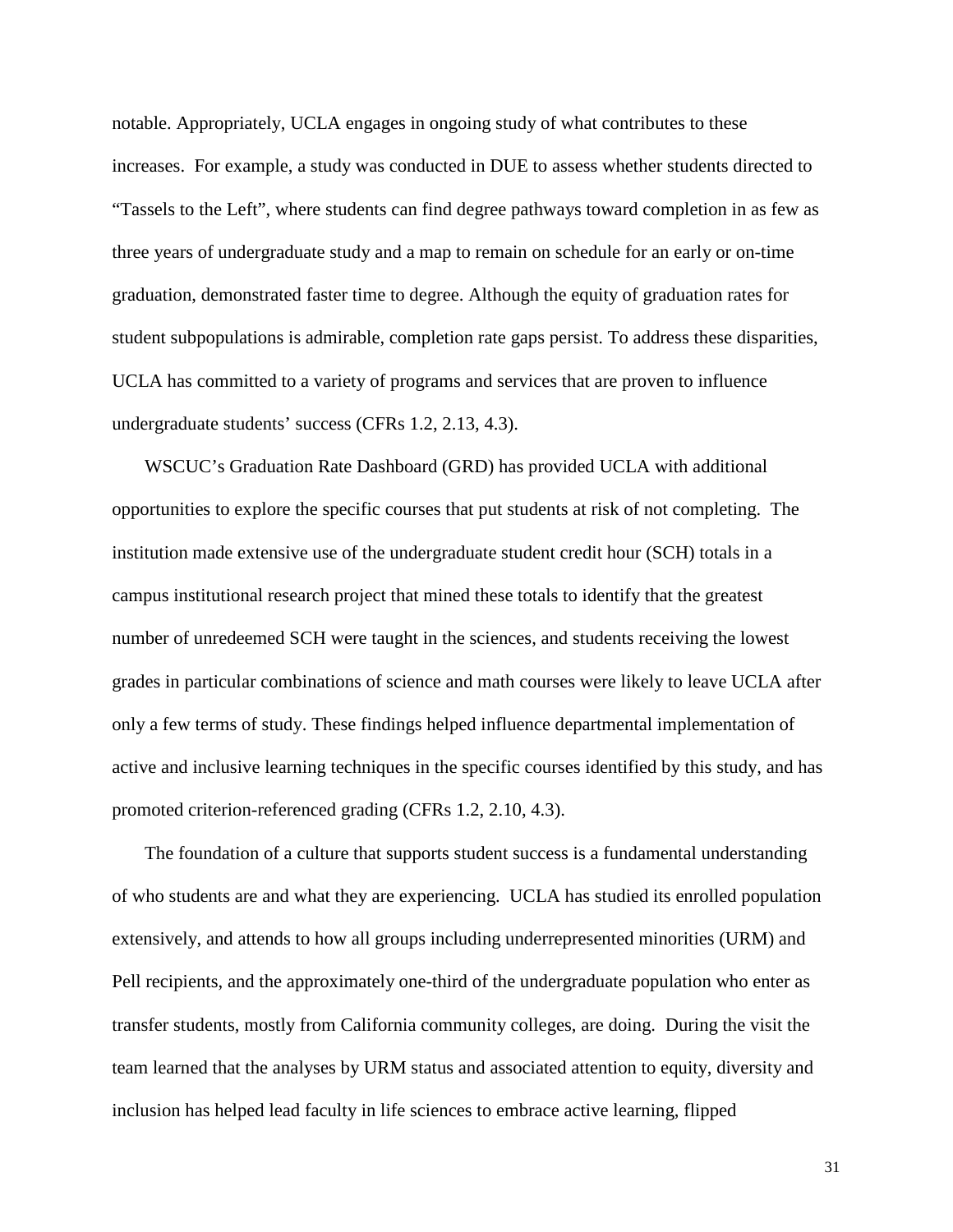classrooms, and inclusive practices that have fundamentally motivated faculty to think differently about teaching. Of note, is a course in statistics that analyzes various data sets related to diversity and inclusion that has a strong writing component, requires students to examine the data and surrounding challenges, and aims to inform students thinking about DEI in nontraditional spaces. UCLA has also invested in necessary tools for generating and reviewing statistical indicators of retention, graduation, and time to degree that are reported by demographic group and by degree program. They also make good use of The UC Information Center undergraduate graduation rate dashboard (CFRs 4.3, 4.7).

As UCLA described in its Institutional Report, the largest portion of students who leave without a degree (3% to 4%) depart before their second fall term. In 2018-19, DUE introduced the Undergraduate Persistence Program to collect information from the divisional equity advisors and the undergraduate programs that have lost the greatest number of students after their first year. Information about departing students from the prior year, their demographic characteristics, academic performance, and evidence of experiences on campus will be reported annually, and the analysis will indicate one of several interventions to promote higher first-year retention rates for the program's current cohort of entering undergraduates. Interventions such as reaching out to students experiencing difficulty in particular courses or establishing peer study groups, are just some of the actions to undertake (CFRs 2.2, 2.10, 2.13, 4.3).

The institution has developed a plethora of tailored and individualized programs that serve unique student populations. UCLA has assessed aspects of students' experience that hinders their success, for example, food insecurity and a lack of availability of meals during spring break, which led the campus to establish a food closet and expanded dining hall hours. By all accounts, these programs seem responsive to and enjoyed by their respective student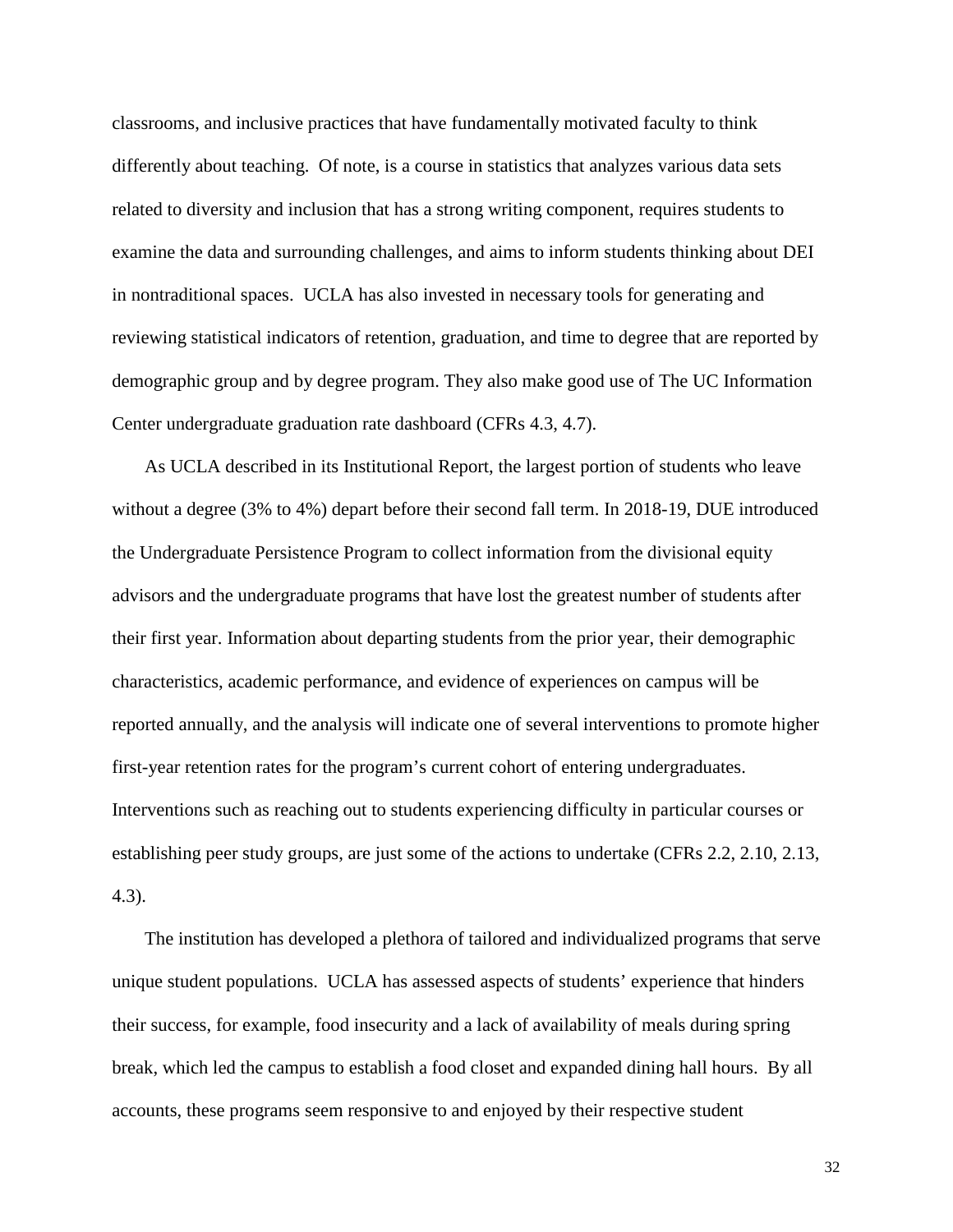populations. However, there is considerable and understandable redundancies across programs and it might be worthwhile to consider greater coordination and centralization of some aspects of these programs (CFR 2.13).

UCLA's emphasis on improvements in the classroom climate for diverse students and to analyzing courses that negatively impact students' progress toward completing their degree in the major of their choice, has been an essential aspect of a comprehensive approach to increasing equity in student success. The report, Enhancing Student Success and Building Inclusive Classrooms at UCLA, describes several analytic techniques to highlight the characteristics of courses that award a higher count of low grades. The study emphasizes how courses that compromise the success of UCLA's underrepresented students pose the same difficulties for other student groups; therefore, implementing pedagogical change where it is needed should benefit all undergraduates. The Institutional Report detailed how this information and the Course Outcome Dashboard for Education (CODE) have helped deans, chairs and faculty make revisions to instructional techniques and modify grading policies. During the visit faculty noted lessons learned from the dashboard and the changes initiated. A faculty member commented, "when I saw the dashboard results I was floored. I was then committed to making a change." Another faculty member described the magnitude of instructional changes as: "the advances in teaching and the shift to evidence-based decisions has been the difference between night and day." An administrator added that there is now considerably more interest in doing things better to support student success, including improved pedagogy, knowledge about attainment gaps, and attention to students' mental health. UCLA has demonstrated an enduring commitment to continuous improvement through recognizing where change is needed and by employing evidence to pursue the campus vision for equity in undergraduate student performance (CFRs 2.2, 2.7, 4.3, 4.4). The team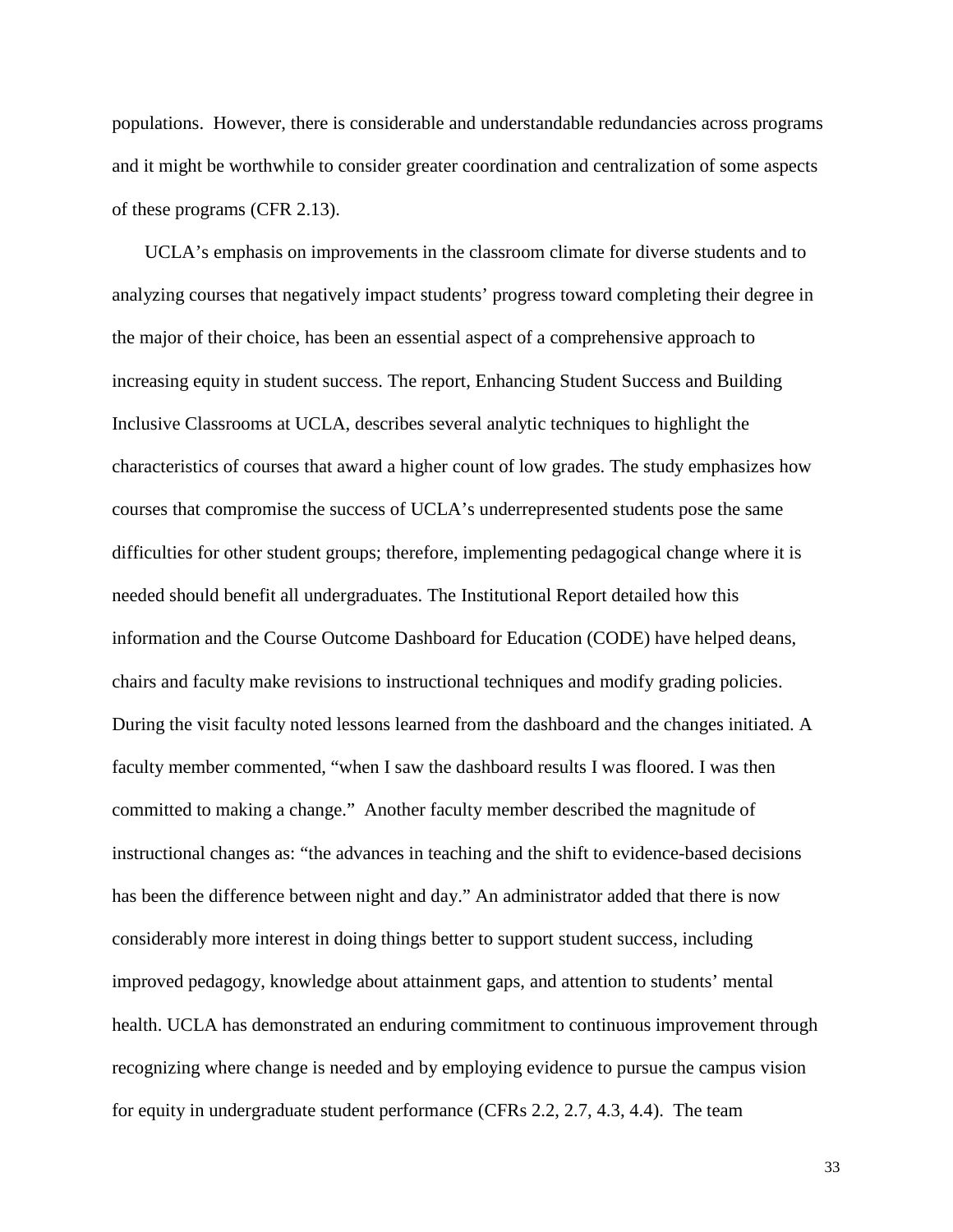recommends that UCLA continue its work in this area with a focus on eliminating equity gaps in retention and graduation rates and strengthening collaborations between the office of the Vice Chancellor for Equity, Diversity and Inclusion and the cultural, educational, and resource support services for students across the campus (CFRs 1.2, 14, 2.10, 2.13).

UCLA invested in advising and the enhancement of educational goal planning and academic support. The team observed a vibrant peer tutoring program as part of the Academic Advising Program in Campbell Hall. During the visit, the team met with staff from the Student Advising Group and was impressed by the dedication of the staff and the efforts they have made to accommodate the surge in UCLA's enrollment in the past decade. Staff expressed appreciation for the Professional Development Program developed by the campus, but raised concerns about retention and burnout of advisors. Although the quality of academic advising seems sufficient, the team encourages the institution to assess the effectiveness of the current advising processes and resources. In addition, during the visit, discussion about student support and advising turned to the notable attention that UCLA has paid to addressing mental and physical well-being and assuring basic needs including food insecurity. Institutional action to build innovative treatment networks and support for students is a noteworthy undertaking at UCLA (CFRs 2.13, 4.7).

Given space constraints and the sheer inability to bring on more staff, peer teaching and advising is a significant source of support for student success. Despite the potential challenges with over-reliance on peer-to-peer models of instruction and advising, UCLA has done a remarkable job at taking advantage of this supportive structure. For example, the Bruin Resource Center was highlighted by administrators, students and faculty as a model for peer tutoring. In addition, the long-standing Academic Advancement Program (AAP) includes peer learning (tutoring) in its array of academic services that support students from groups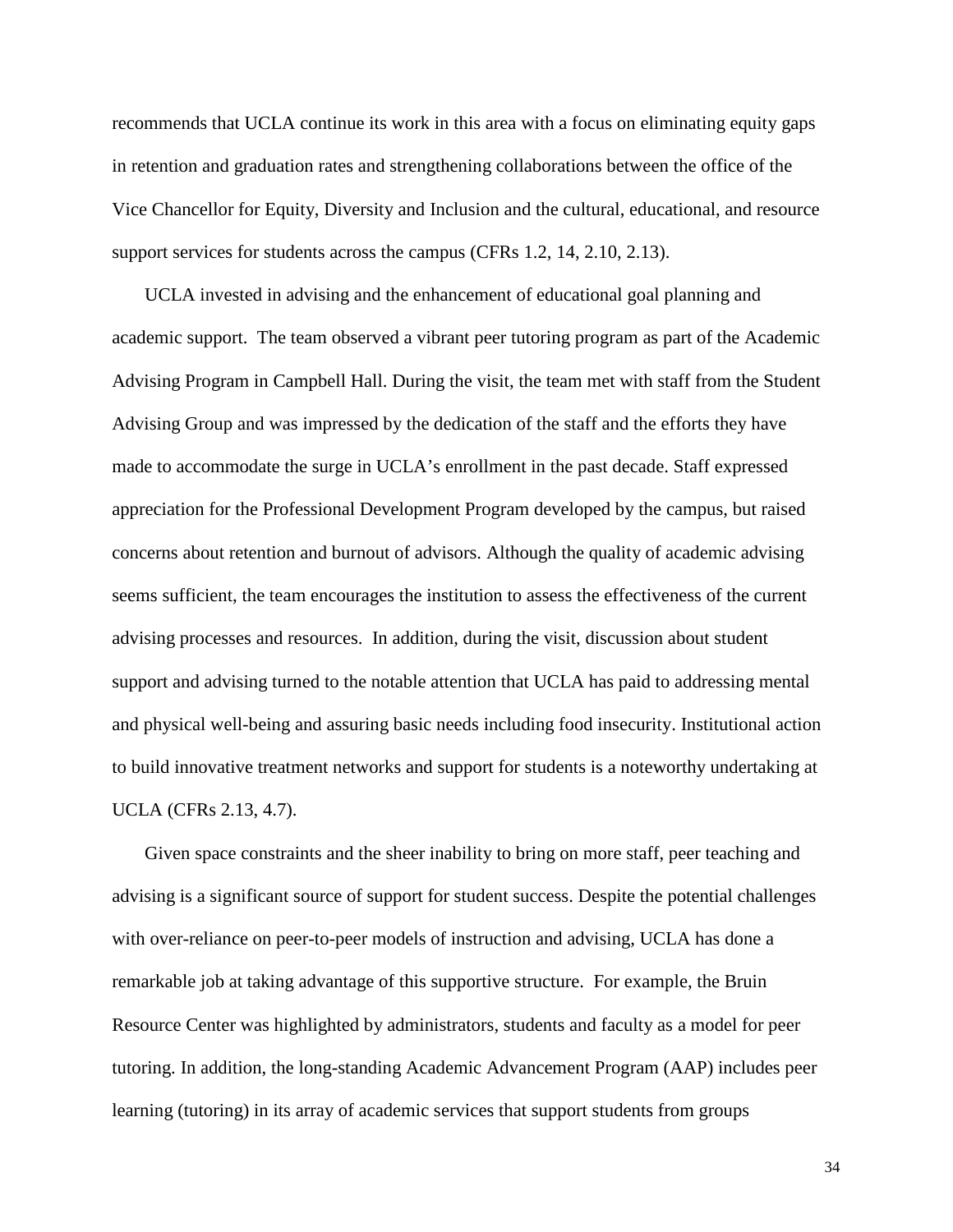historically underserved in higher education and the Learning Assistants (LA) program in the sciences is an evidence-based strategy for improving student performance. The writing center has seen dramatic increases in appointments and the use of peer tutors and all indicators suggest this is working well for students. The use of expert peer tutors is a student success strategy that UCLA should be applauded for thoughtfully implementing and supporting (CFR 2.13). Additionally, the institution has demonstrated a great deal of flexibility in rethinking the sequencing and delivery of content to strengthen the relevancy of material. One student support professional stated "there's a new approach to teaching key courses like calculus which is part of the biology major – no longer is the course taught for the sake of its beauty from a traditionalist point of view, instead it's taught to underscore its relevance to the natural environment."

UCLA takes understandable pride in its students' accomplishments after graduation (Success after Graduation) and in their diverse graduate student population's success. Data from the First Destination Survey demonstrates that nearly 50% of graduates reported that they found work or were immediately enrolling in graduate study.

UCLA's focus on graduate student success has emphasized increasing diversity and this has recently paid off, with more than 20% URM for new graduate students in fall 2018. A variety of graduate student support programs are in place to address graduate student career needs and to build community. The commitment to improve graduate student success has increased in recent years. UCLA has been exploring time-to-degree requirements and benchmarking student completion to be more transparent about timelines for reaching milestones and to analyze disparities by student demographic characteristics. Data demonstrate some concerns about extended time to degree. During the visit the team learned of some graduate students' concern that time to degree may be lengthened by intense workload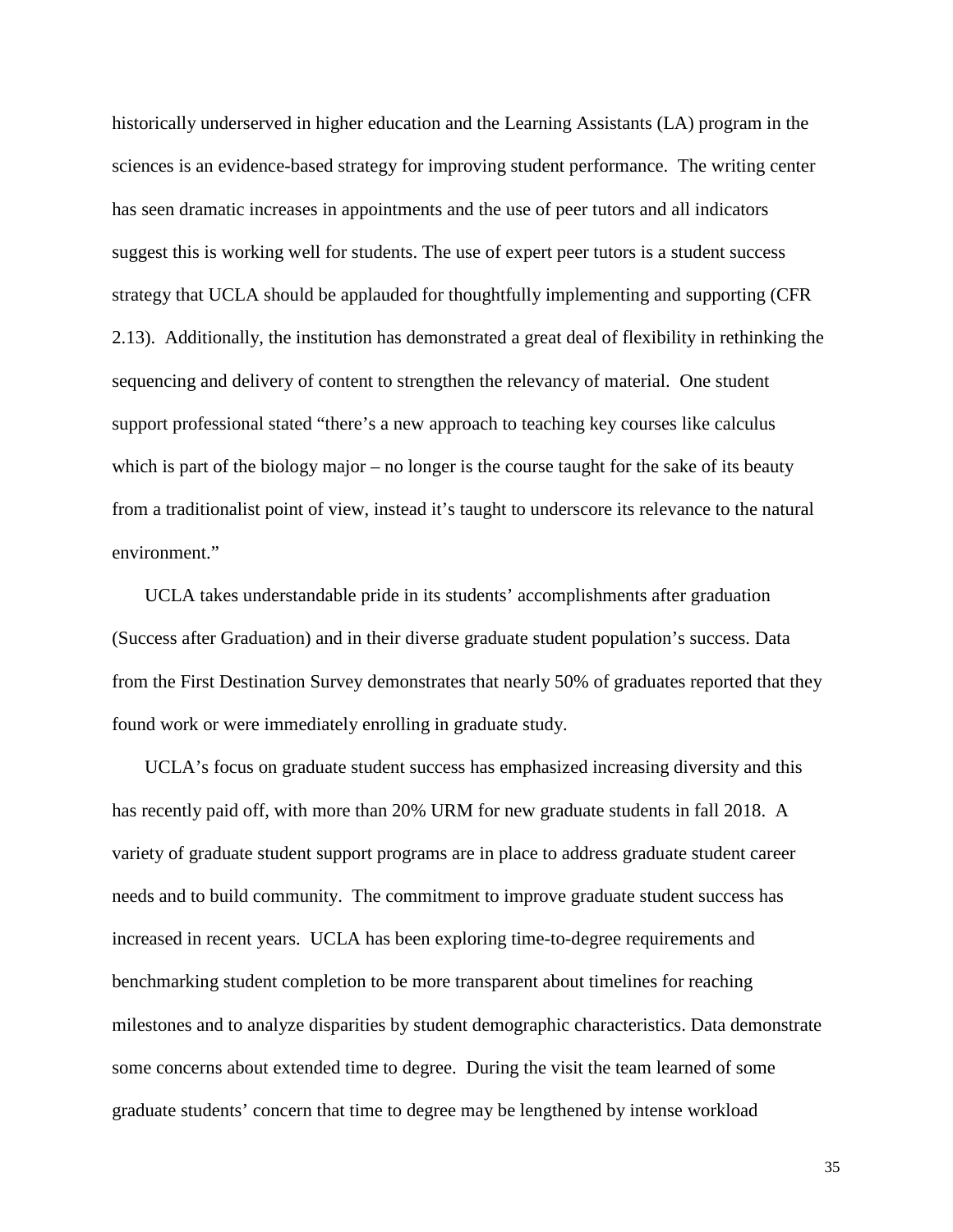expectations for graduate students, particularly in labs. This observation from students was not substantiated with evidence, but workload equity, approaches to addressing grievances, and the quality of graduate students experience is something UCLA will want to examine as it studies graduate student success. The team encourages UCLA to continue its focus on graduate student success and to examine issues of equity and quality in the experience (CFRs 2.2b, 4.3).

Although the theme of space has emerged both as an opportunity area as well as a key focus for future improvements in student success, the team would be remiss to not mention it as a critical component that will require further innovation and attention to meet the needs of students. Housing insecurity was major concern among student leaders, and it undoubtedly has an adverse impact on how students perform academically. The team fully acknowledges the constraints under which the university is operating and its future plans for expanded graduate housing and train station access.

## **IIF. Component 6: Quality Assurance and Improvement: Program Review, Assessment, Use of Data and Evidence** (CFRs 2.4, 2.6, 2.7, 2.10, 4.1-4.7)

UCLA celebrates its centennial year in 2019. To help prepare the campus for its future, in 2015 the campus identified five strategic planning themes: education innovation, research innovation, civic engagement & community outreach, global outreach and institutional effectiveness. The resulting plans were formulated with the help of input and feedback from the campus' stakeholders and are accessible to the public. The plans show ample evidence of a thoughtful appraisal of areas of growth and development for the campus. The final phases of the vision for the strategic plan have been completed and they are set for discussion with the new Executive Vice Chancellor and Provost (EVCP) in the short term.

As with all campuses of the University of California system, UCLA conducts regular reviews of its degree programs. These reviews are conducted by the administration with the assistance of a review committee comprised of external reviewers and faculty members of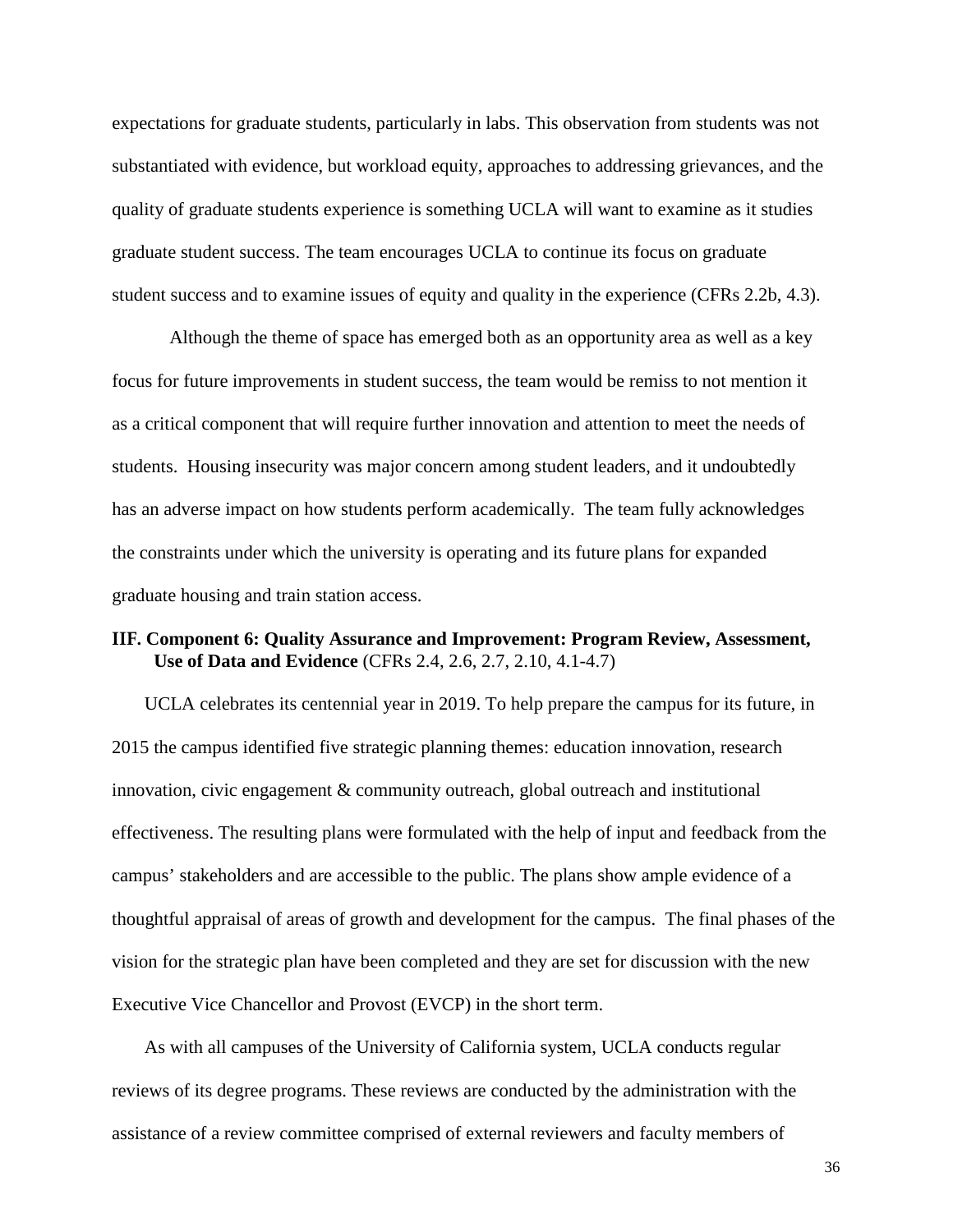UCLA (representing the UCLA Division of the Academic Senate). The UCLA campus provided the review team ample evidence of departmental and program reviews:

- 1. 2006-2007 Review of the Department of Applied Linguistics;
- 2. 2014-2015 Review of the Italian and 2015-2016 Review of the Germanic Studies and Scandinavian Section;
- 3. 2015-2016 Review of Neuroscience Interdepartmental Graduate Degree Program;
- 4. 2016-2017 Review of the International Development Studies (IDS) Interdepartmental Degree Program;
- 5. 2017-2018 Review of Life Sciences Core Program;
- 6. 2013-2104 Review of Musicology; and
- 7. 2016-2017 Review of the Department of Social Welfare.

The review of the Department of Applied Linguistics is notable in that it lead to the disestablishment of the department in 2014. On the other hand, the response to the concerns raised by an earlier review of the IDS program lead to a transformation of the program. All of the reports provided to the team were exhaustive in detail and showed a robust system of selfreflection and inquiry that has served the UCLA campus well. The team was impressed by the thoughtfulness and effort that programs placed on their reviews and responses to issues raised by the reviewers. The review process has been amended over time and now includes components on equity, diversity, and inclusion. With increased emphasis on student learning outcomes (SLO), the team anticipates that UCLA will include additional data on SLO in future reviews.

Typically, each program is reviewed every eight years and the review process provides the program with the opportunity to perform a critical self-evaluation and assemble a self-review report. This self-review includes peer comparisons, climate surveys, data from student exit surveys, a detailed study of data on a wide range of metrics including graduation rates, teaching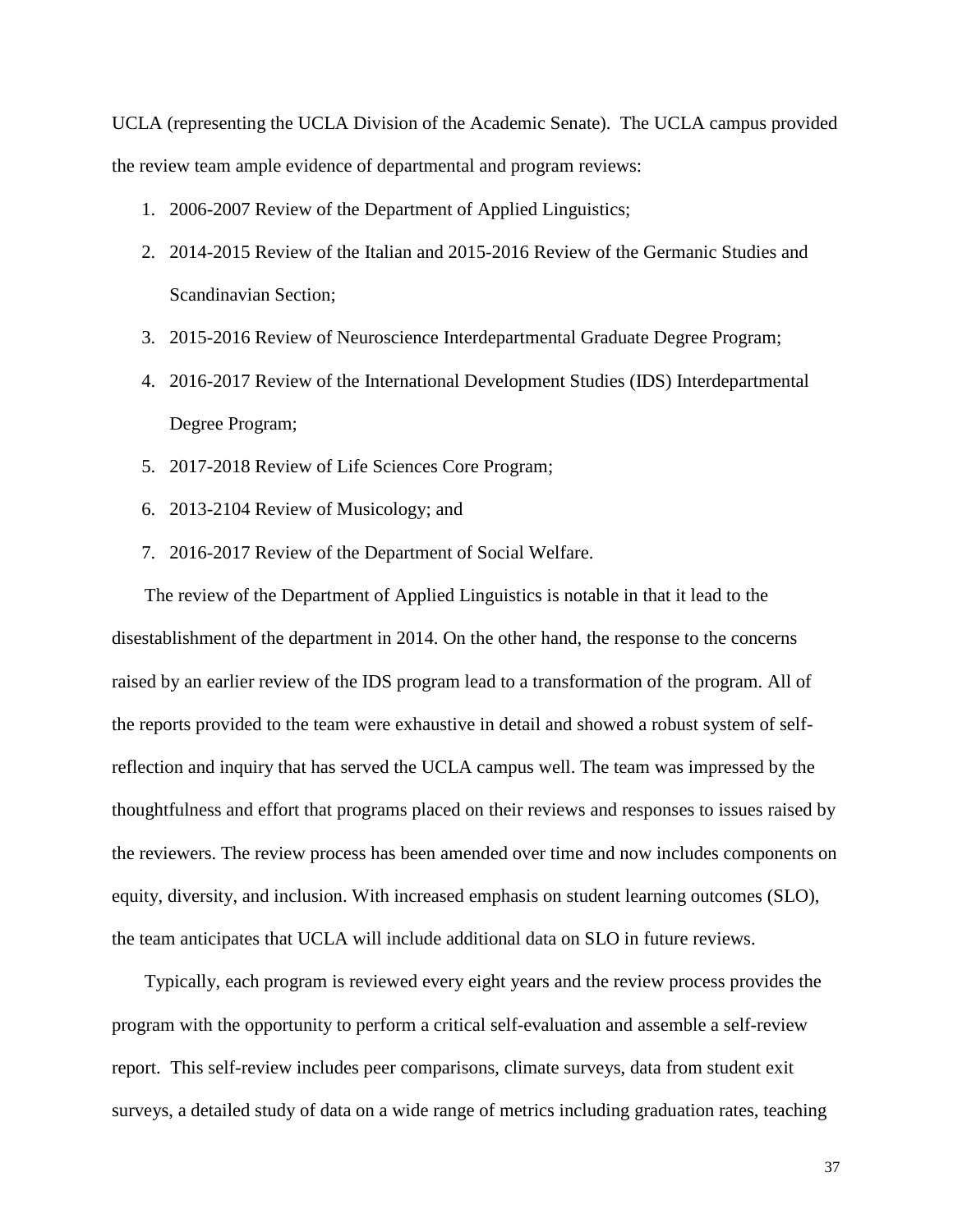effectiveness, and faculty promotion, retention, and research productivity. The self-review is also distributed to standing committees of the UCLA Division of the Academic Senate for their commentary and feedback. The standing committees include Graduate Council, Undergraduate Council, Committee on Diversity, Equity, and Inclusion, and the Council on Planning and Budget, among others. The final report of the review committee is written after a site visit by the review committee and identifies areas of concern, growth, and future focus for the program. The final report and the self-critical evaluation are made accessible to all students and faculty in the program for their feedback and response. The program is then given an opportunity to respond to the findings and recommendations of the review committee and draft a plan of action to address issues that the review uncovered. Even for programs that are among the top ranked nationwide, it is typical for these reviews to raise issues that need to be addressed. The program is given the opportunity to address these concerns and make changes to the program. A progress review report that summarizes these changes is presented to the Academic Senate one year following the review. The response to the review is then used to determine the next review cycle for the program or department.

Courses of instruction at UCLA must be approved by the Academic Senate's Committee on Curriculum. In addition, proposals for new graduate and undergraduate degree programs are reviewed by the Academic Senates, Graduate and Undergraduate Councils, respectively. The team heard some concerns about the efficiency of this process from different stakeholders but nothing that detracts from its integrity.

The campus is also in the process of constructing curriculum maps for all programs (2018- 2021). The previous WSCUC review mentioned that "there would be value in students being brought into discussion about student learning outcomes." In response to this suggestion, the Division of Undergraduate Education organized a Learning Outcomes Student Forum in the Fall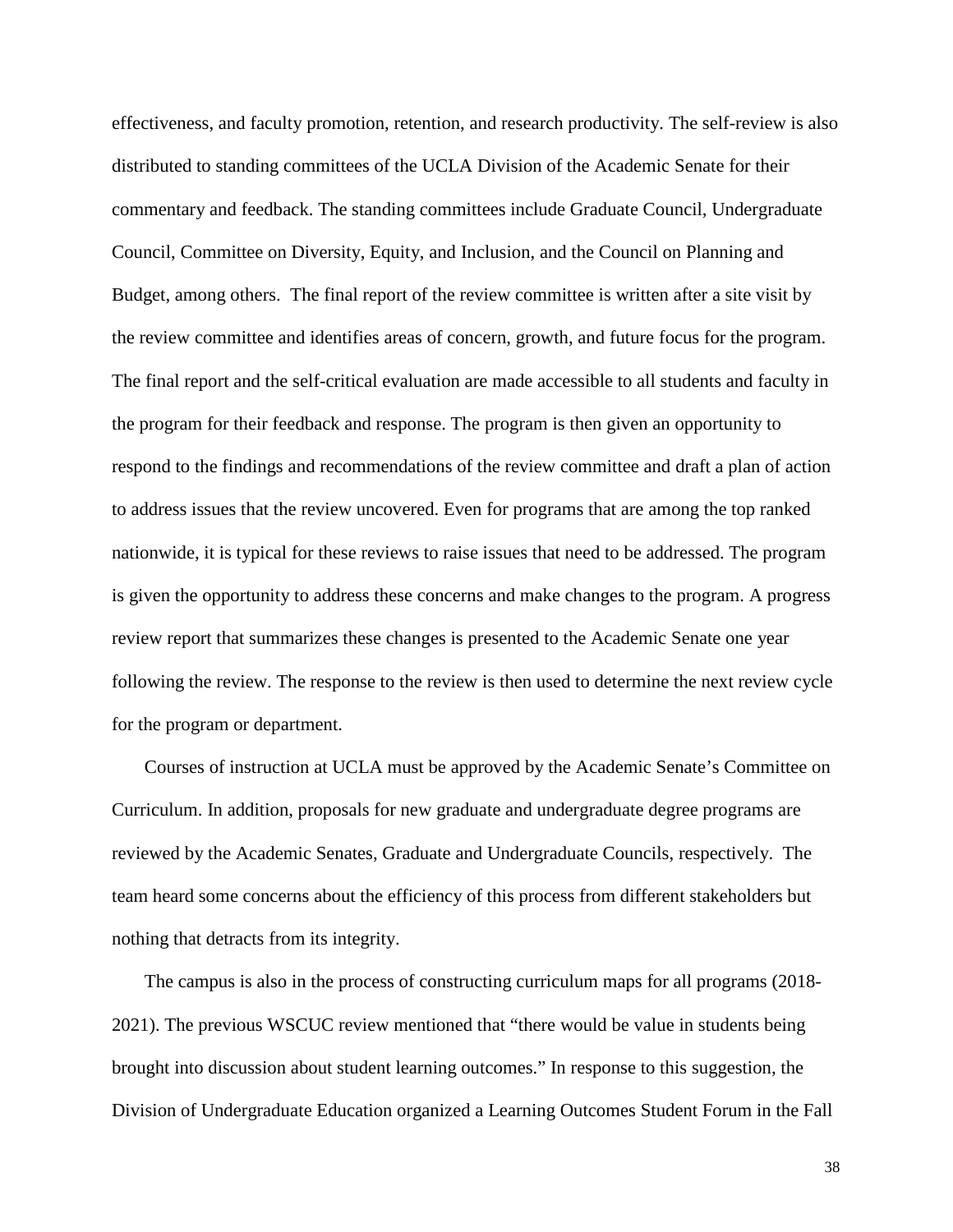of 2017. Learning outcomes are available for all courses and can be accessed online. UCLA's Center for Education Innovation and Learning in the Sciences (CEILS) provides assistance to faculty in the sciences to formulate student learning outcomes, design inclusive syllabi, and develop assessment strategies. It is not clear if similar support programs are available to faculty in other areas.

To assess teaching, since 2016, the evaluation of teaching is conducted using an online system. The system is supported by the UCLA Center for the Advancement of Teaching and Learning's Evaluation of Instruction Program. This program also provides help to faculty wishing to use Scantron's to evaluate their instruction. Examples of the forms, which are customizable for instructors and teaching assistants, used to evaluate instruction are available online at a portal supported by the center. This resource is also helpful to instructors wishing to conduct mid-quarter evaluations of their courses and instruction. Excellence in teaching is promoted by the campus with the help of the annual distinguished teaching awards. The awardees are selected by the Academic Senate's Committee on Teaching. Additionally awards are also presented in non-senate faculty and teaching assistants. Recipients of this award include some of the most distinguished faculty on the campus. While the annual number of senate faculty recipients of the teaching award is comparable to other campus' the annual number of awards for graduate student instructors is small: only five are given out each year.

University of California Undergraduate Experience Survey (UCUES) is conducted on every UC campus every other spring. The quantitative data from 2004, 2006-2014, are publicly accessible from the UCLA Student Affairs Information and Research Office. A dashboard system has also been incorporated by the University of California's Office of the President to facilitate viewing of this extensive data set. This data is used to monitor campus climate issues both at UCLA and systemwide. The issues and topics surveyed include affordability, academic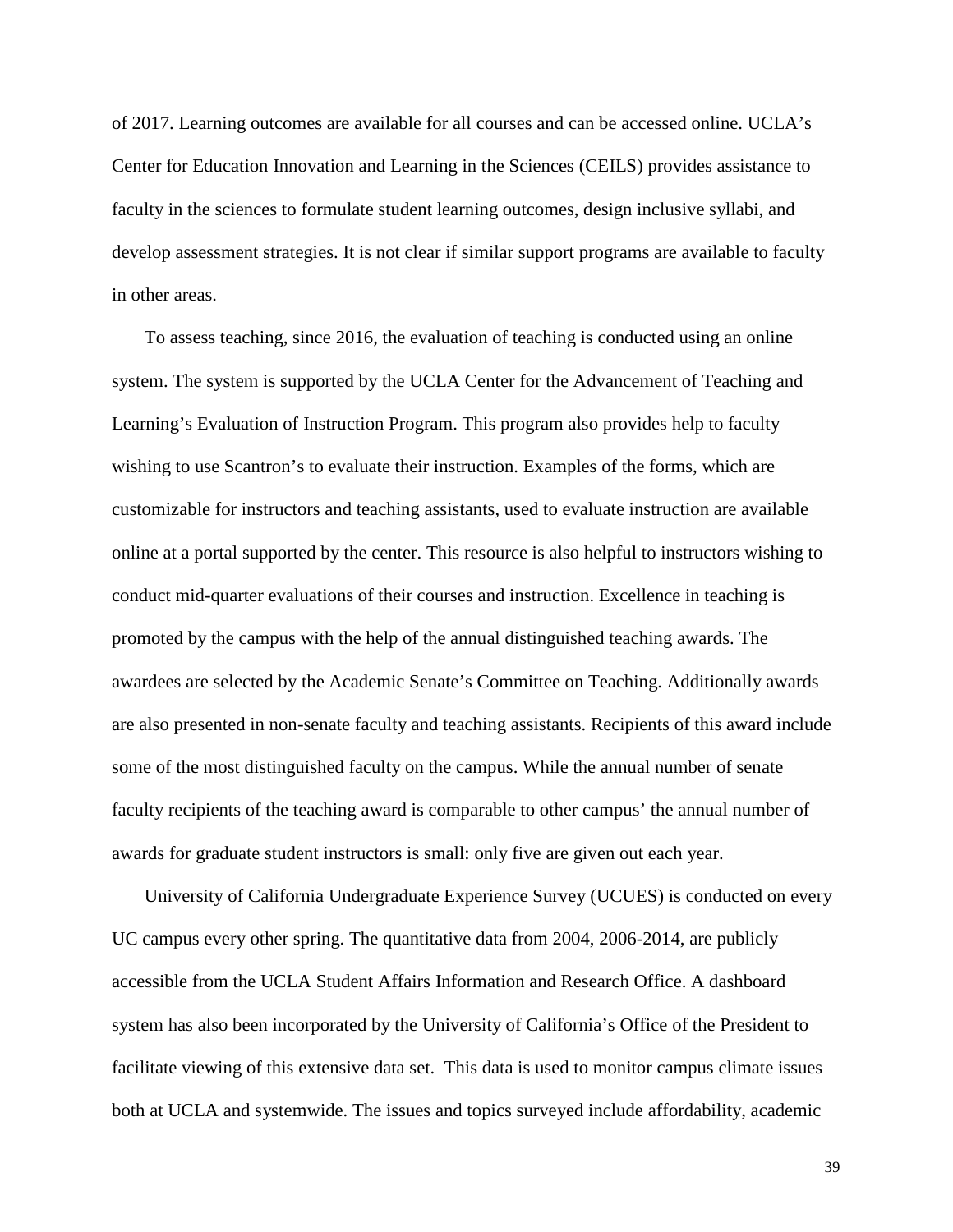engagement, educational experiences, co-curricular activities personal safety, tolerance to diversity, political, gender, socio-economic, and religious biases. In all of the survey data presented, UCLA shows a remarkable similarity to the systemwide norms. Given, the size of the student population at UCLA, the overall satisfaction of students with the campus is remarkable.

In addition to the UCUES data, a campus climate survey was recently commissioned by the University of California's Office of the President. This survey was conducted on all 10 campuses by an independent consultant, Rankin & Associates, and surveyed students, staff, faculty, and postdoctoral researchers. A report was issued in 2014 for the UCLA campus. For the campus, the report raised three areas where opportunities for improvement were present. However, the findings were consistent with nationwide data the consultants performing the survey have found. It is not clear if this extensive system-wide survey will be repeated or if the response by campuses to the survey will be monitored.

During the visit the team met with many staff engaged in assessment and institutional research activities. It is clear that these units provide a great deal of support to the efforts to collect and disseminate information that can be and is used to improve pedagogy and climate for students. The team also noticed an emphasis on the desire to develop and implement selfsupported degree programs in a timely manner and plans to expand the educational footprint through UCLA's Extension Program. The team concluded that UCLA has a well-developed set of processes to maintain program quality and integrity.

## **IIG. Component 7: Sustainability: Financial Viability, Preparing for the Changing Higher Education Environment** (CFRs 3.4, 3.7, 4.1,4.3-4.7)

From a financial standpoint, UCLA operates from a position of relative strength for a number of reasons:

• It continues to enjoy very strong student demand due to the quality and diversity of its programs;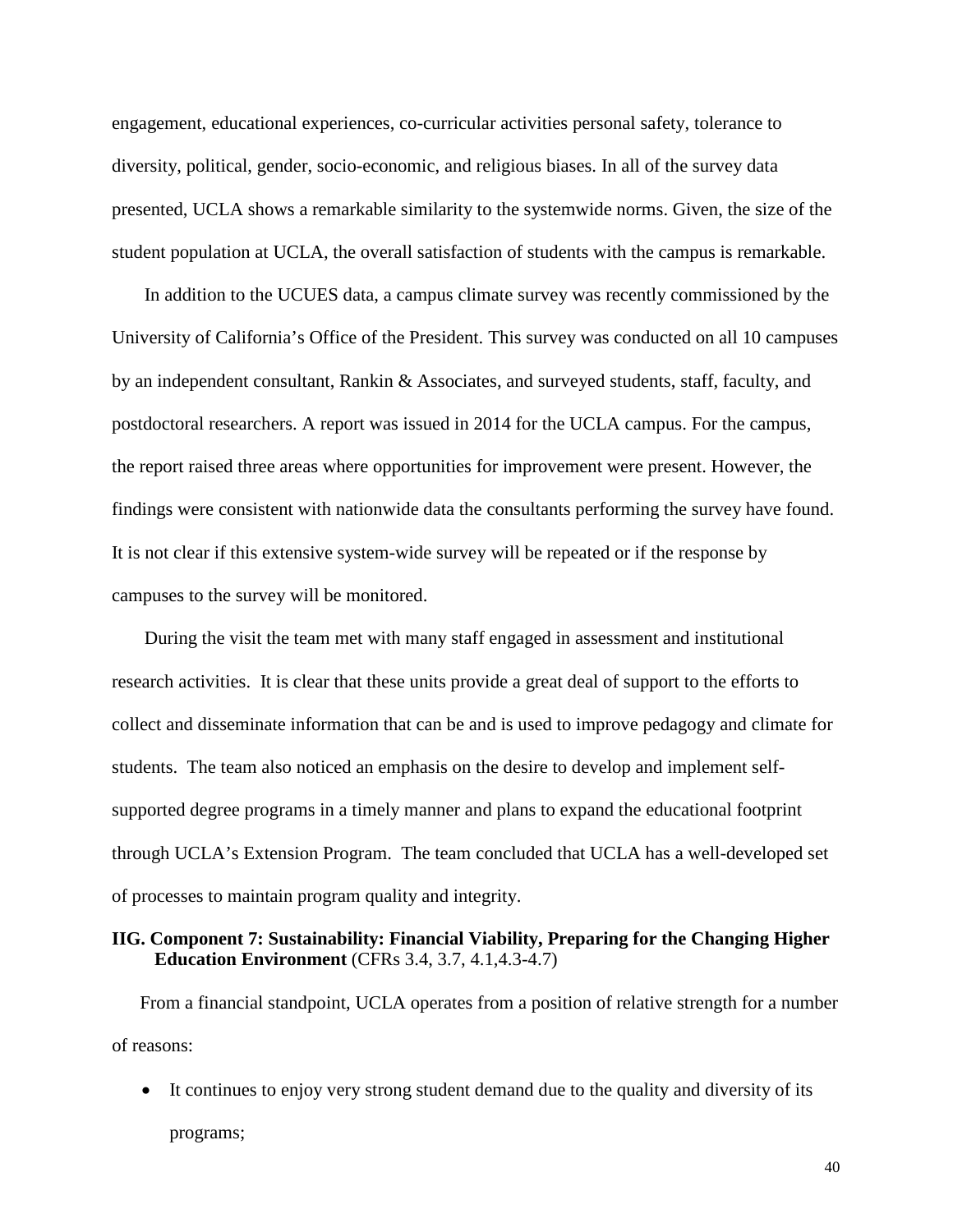- It has effectively used non-resident tuition making up for some of the reduction in State funding and the negative impact of re-benching;
- Self-supporting programs and IP commercialization have also experienced successes, culminating with the \$1.1 billion Xtandi monetization;
- The Centennial Campaign achieved a remarkable fundraising amount of \$5.2 billion by the time of the site visit. Of particular notice were the \$585 million raised for student support, which could augment or replace core funding with gifts and endowment revenues;
- Efficiency measures ranging from asset utilizations, some administrative consolidations and technology enabled workflows have also contributed to UCLA's resilience.

These remarkable strengths and accomplishments have allowed UCLA to consistently invest in its academic mission. They also give UCLA the ability to make thoughtful investments in areas that will contribute to its financial sustainability going forward.

UCLA can also be commended for thinking more holistically about sustainability. Ecological sustainability is also an important campus priority, and the report provides evidence of significant impact in both energy management and water conservation. The academic engagement from both students and researchers on operational issues is also commendable.

Financial levers used to date may however not be able to carry UCLA in the future:

- State funding is subject to competing priorities;
- Enrollment growth is limited by both academic and physical considerations, as the campus in landlocked;
- Tuition is currently frozen across the University of California system;
- Non-resident enrollment has been capped at 23% of California enrollment;
- IP commercialization revenues are unpredictable;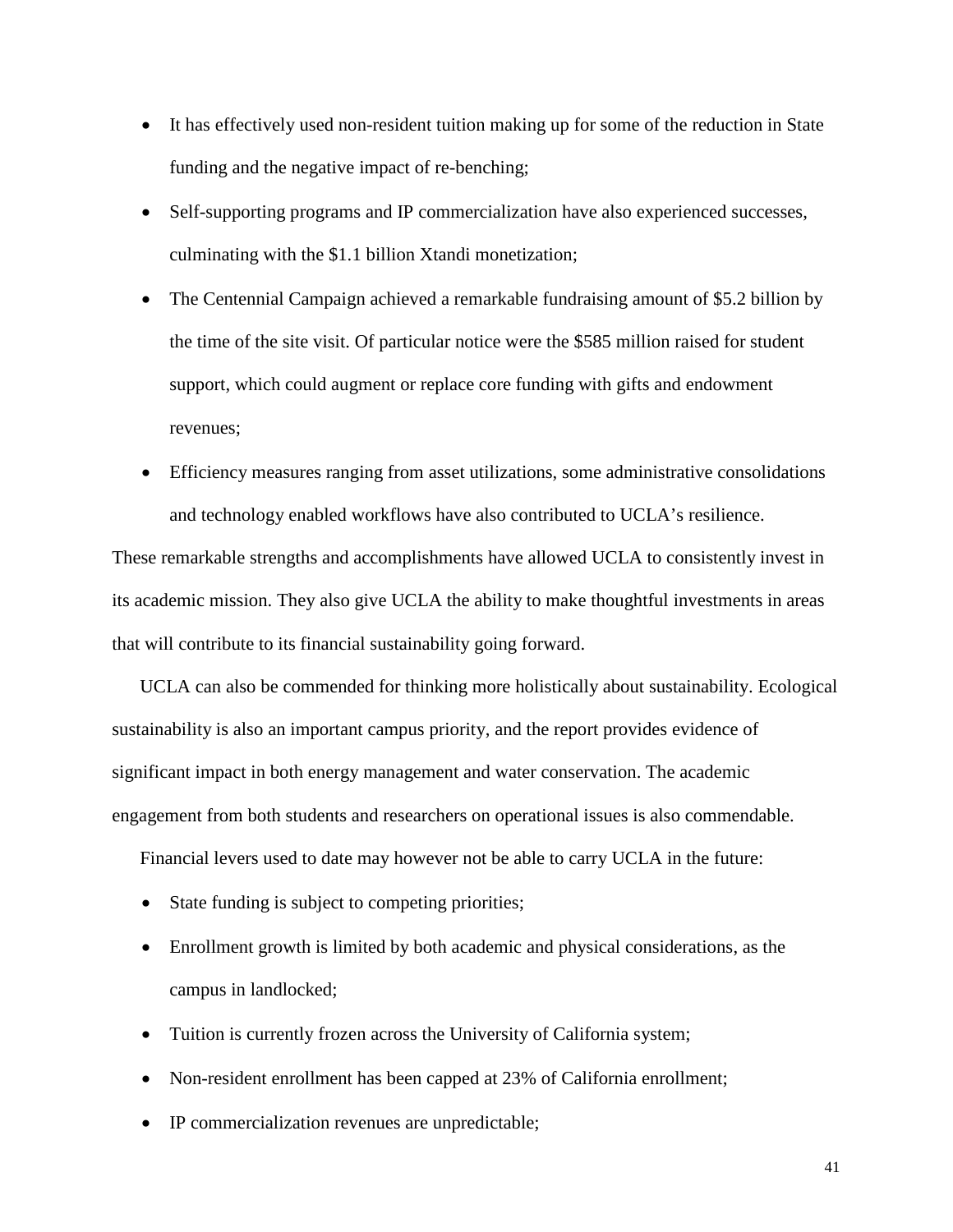• The Health System's ability to contribute to the Health Sciences academic enterprise may be impacted by industry-wide margin compression.

In addition, UCLA recognizes the need for further investment in both ladder-rank faculty (in select areas) and in graduate student funding.

In this context, UCLA's Strategic Planning Initiative and the Institutional Effectiveness Task Force have focused on how to make UCLA more agile and more able to respond more quickly and effectively to changes in the external environment, particularly changes in resources. Its findings should help UCLA tackle the need for more revenue diversification and further improve its organizational effectiveness.

From a revenue standpoint, the team encourages UCLA to keep looking at new revenue sources, both from academic program innovation and from business or financial income. Such efforts will benefit from the excellent work under way in several areas. First, UCLA appreciates that more self-supporting programs will allow the institution to expand its teaching mission, respond to market and employment demands, and explore new modes of instructional delivery. The approval process for self-supported degree programs has been challenged by some differences in expectations between the academic and administrative leadership and the Academic Senate. Department chairs feel caught between the demands of the administration and the Academic Senate, slowing down innovation. All parties are looking for increased engagement. Their suggestions for consideration included a town hall meeting of the chairs with the Senate leadership, more regular consultative meetings between the chancellor, the EVCP and the Senate leadership. Such interactions might be beneficial in improving relations and in encouraging a wider diversity of faculty to participate in Senate leadership positions. The team recommends that UCLA strengthen communication on approval processes and expectations for new programs among department chairs, deans, the Academic Senate, and the administration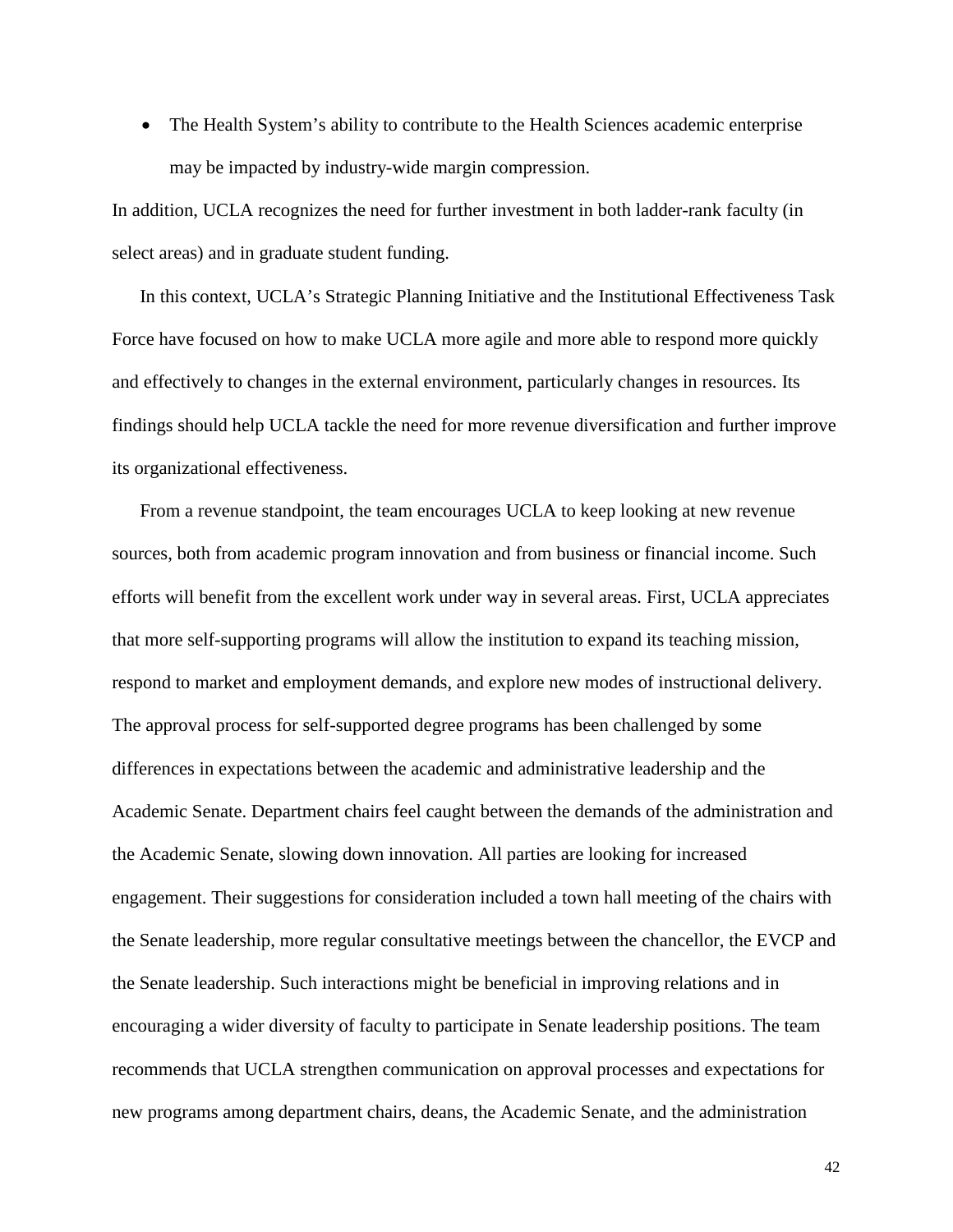(CFRs 3.7, 4.7).

Another new revenue consideration includes on-line or flexible learning, certificates, or summer programs, which would provide new revenue sources within the physical constraints of a land-locked campus. UCLA Extension could play an important role in such strategies if appropriately integrated with the rest of the institution. The development of a new budget model can be instrumental in providing appropriate incentives to local academic units while still contributing to the financial health of the campus as a whole. Budget models are key enablers of a successful strategic plan. Not surprisingly, there is anxiety and apprehension about the new model which is still not broadly understood. Clearly articulating its benefits, actively and iteratively engaging academic and financial leaders and watching for unintended consequences will be essential to its success. It is also worth noting that while activity-based models are common amongst UCLA's peers, none are under the constraints imposed by the outside. The ability to set compensation and raises is one of the important levers in activity-based budgeting, and these are not entirely within UCLA's control. This will present some challenges that will require special attention.

From an effectiveness standpoint, the UCLA campus enjoys a culture of fairly extensive decentralization. While local empowerment has created a rich ecosystem and fostered local innovation, it creates a risk of duplicative or suboptimal infrastructure and presents an opportunity to better drive synergies to ensure that "the total is greater than the sum of the parts". For example, several offices support UCLA's transformational initiatives in pedagogy such as the Center for the Advancement of Teaching, the Center for Education Innovation & Learning in the Sciences, and the Center for Community Learning. As another example, institutional research (IR) at UCLA is decentralized across 12 offices. The fragmentation is most acute in IT: most administrative and academic units have their own IT organization.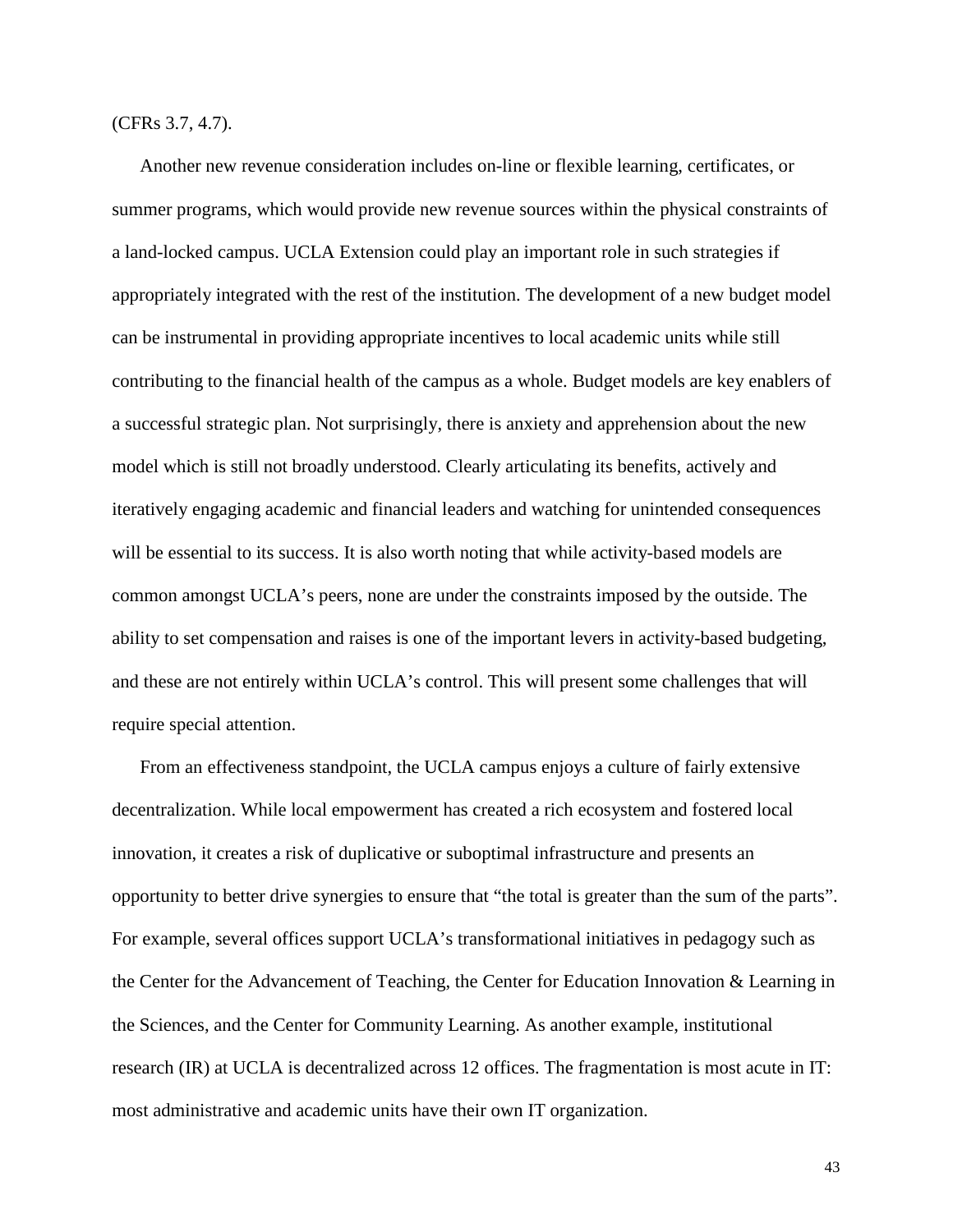UCLA has been actively thinking on the balance between centralization and decentralization, a challenge faced by many large universities. During 2018, a campus institutional research capacity evaluation assessed the alignment of IR resources to better support local campus decision makers. The Institutional Effectiveness Task Force also recommended empowering a group to create and implement a standard set of criteria and process for determining what campus functions should (and should not) be centralized. It also recommended implementing a UCLA "Lean Team" that identifies opportunities for improving processes across campus, develop plans for addressing them, and facilitates their implementation. More recently, a crossfunctional team of administrative and academic leaders implemented a robust governance system to foster collaboration and harmonization across the multiple IT units. Yet during the visit, many staff members lamented the lack of progress and expressed frustration with duplicate functions, lack of shared data and the resulting pervasiveness of multiple shadow systems with their associated risk on data integrity and cybersecurity. IT and HR were seen as primary areas of concern.

Acting selectively but decisively and actively managing change will be important for the success of the campus. IT remains a priority area in response to the new data-driven IT landscape. While the new governance model will improve coordination, the team strongly encourages UCLA to formally integrate its fragmented IT units for a number of reasons, including:

- The importance of system integration and data aggregation for student success analytics;
- The need for cost-effective and optimized business processes to improve service to students, faculty and staff;
- The opportunity to optimize systems selection and licensing costs from a campus-wide perspective;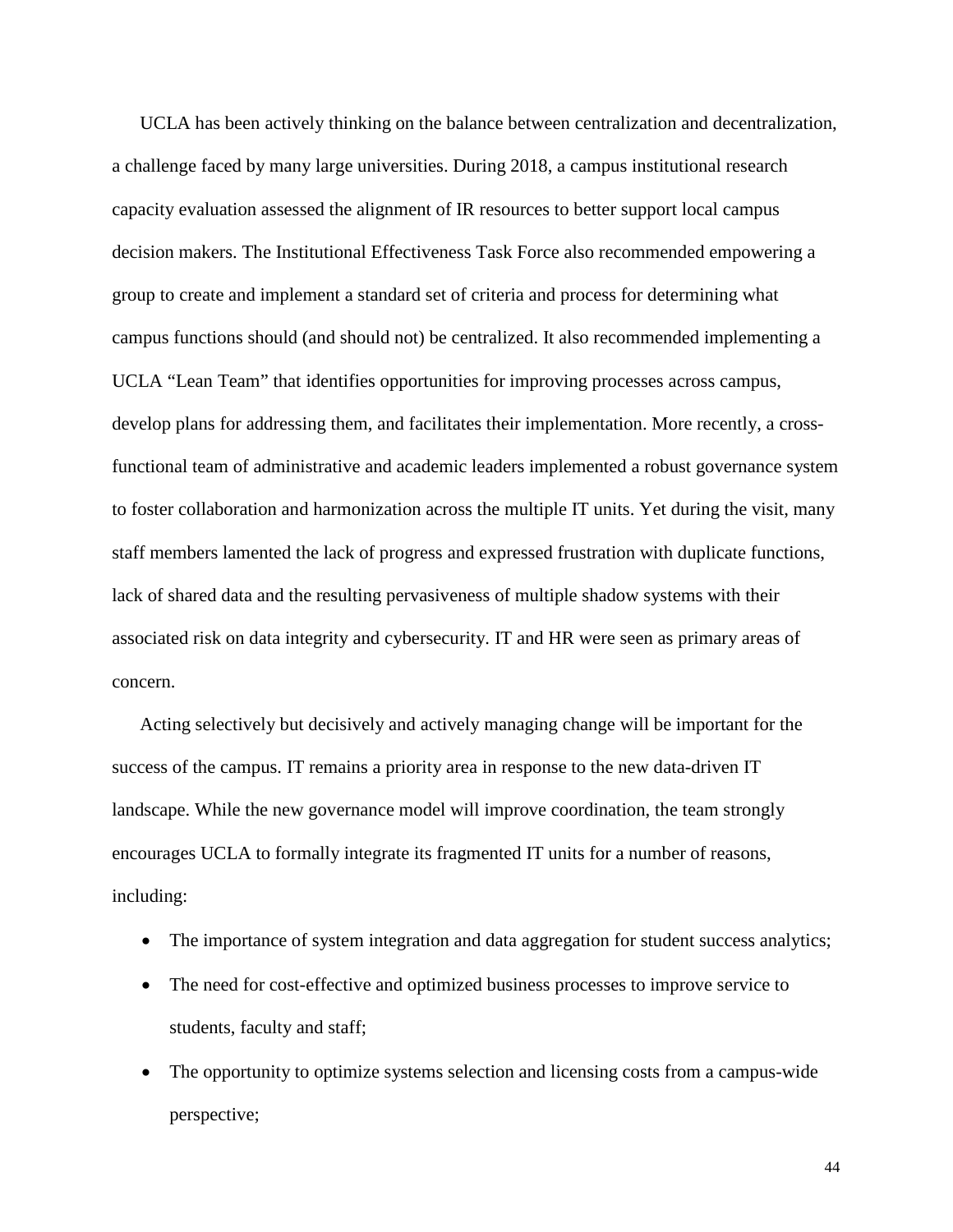- <span id="page-45-0"></span>• The development of coherent and scalable institutional responses to cybersecurity threats and increased compliance demands;
- The need to tightly and measurably integrate IT with the university strategy;
- The importance for skill development and promotion of scarce IT talent.

The team recommends that UCLA continue to actively optimize its organizational models, and particularly integrate its fragmented IT units, to make the total greater than the sum of its parts (CFRs 3.5, 3.7, 4.7). Developing a campus-wide culture of continuous improvement that extends well beyond the scope of a "Lean Team" will be equally important.

At the same time, careful change management and deep engagement at all levels will be critical in an organization operating under a certain amount of stress. After years of very stable leadership, UCLA has recently made some substantive leadership changes (with a new EVCP and a new CFO). This change presents the opportunity to re-evaluate strategies and operating models from a new perspective. Not surprisingly, there is anxiety and apprehension about the many changes underway, including the planned introduction of a new budget model as mentioned above. The UCPath implementation has tested the resilience of the UCLA community, and continues to present challenges and frustration. As an unfortunate result, many staff members expressed anxiety with respect to upcoming system implementation efforts. On the positive side, there is tremendous commitment to the mission across the UCLA community. The caliber of talent, passion and proven ability to adapt gives much confidence in the campus' ability to successfully implement its strategic intent. The team recommends that UCLA deeply engage with key stakeholders, adjust pace to reflect change readiness and the multiplicity of initiatives, ensure transparency, and respond to feedback as needed (CFRs 3.7, 4.7).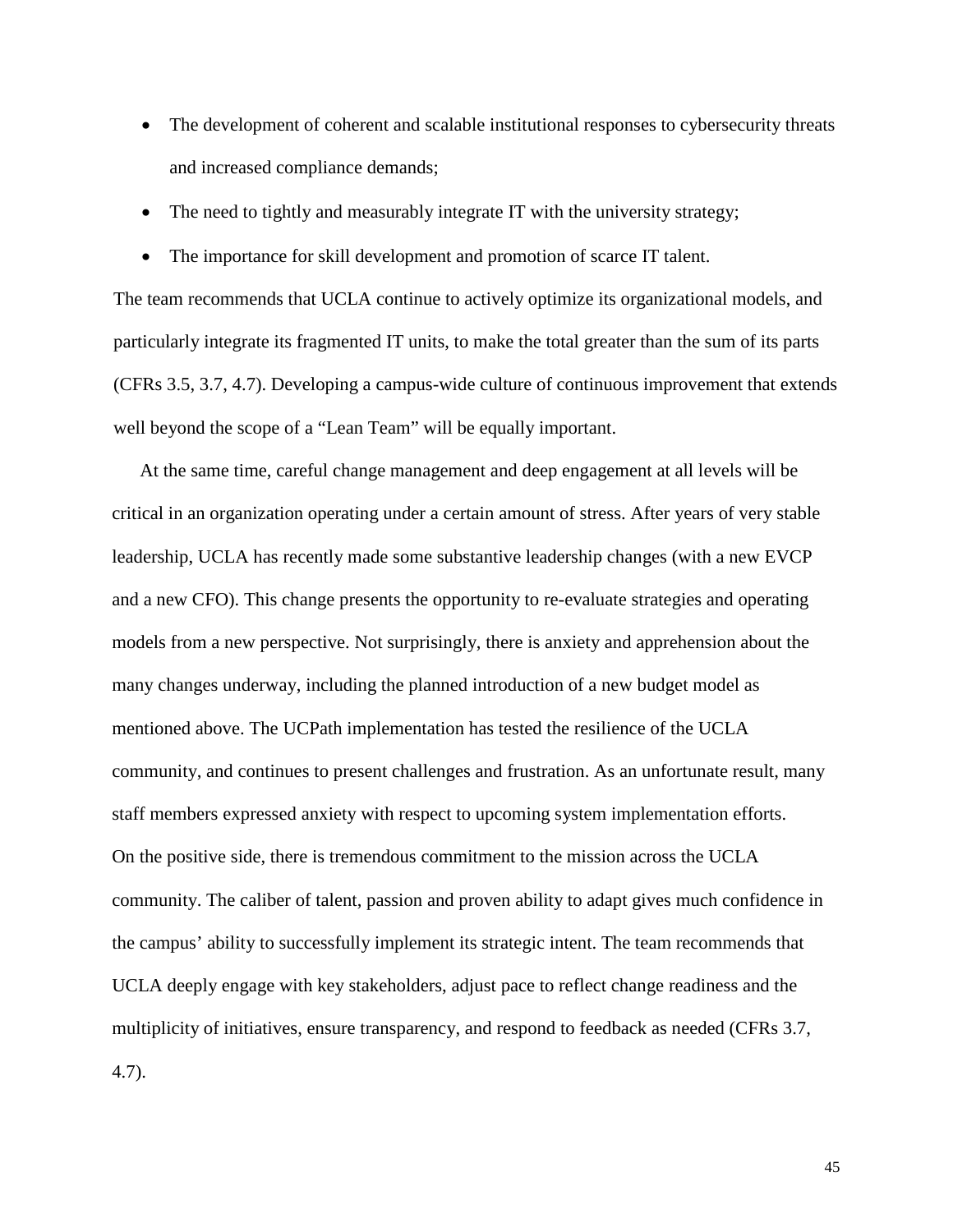#### **IIH. Component 8: Reflection and Plans for Improvement**

UCLA's centennial celebration is a significant marker in the maturation of a diverse, international university powered by extensive resources and a renowned reputation. The Institutional Report comprehensively depicts the institutions deep foundation in educational effectiveness, commitment to the academic mission, and recent advances to assure greater emphasis on attaining a diverse, equitable and inclusive educational community. UCLA has dedicated appropriate attention to issues of concern including assessment of student learning and diversity raised in its previous reaffirmation review. Student success measures including completion rates and post-college outcomes are particularly impressive. Of course, the Institutional Report and meetings with UCLA faculty, staff and students during the team's visit pointed out new challenges raised by state funding gaps, a lagging IT infrastructure, a proposed new budget model, and pending changes in administrative leadership.

UCLA's comprehensive and self-reflective Institutional Report thoughtfully discussed plans for improvement. With regard to quality assurance and WSCUC standards, UCLA conducted a complete review that demonstrated appropriate institutional self-analysis and the identification of strengths and areas of good practice as well as areas that may need attention. The institution described the topics to which it aspires to greater accomplishment in four areas that represent both institutional achievements and plans for further growth: strategic planning, assessment of student learning, exploration of new budget models, and attainment of equity, diversity and inclusion.

UCLA appropriately reflected on its strengths in the assessment of student learning, namely the generation of knowledge through assessment research that informs the science of teaching and learning. However, areas for growth include more formal assessment of culminating student work in academic programs at all degree levels. This requires greater investment in learning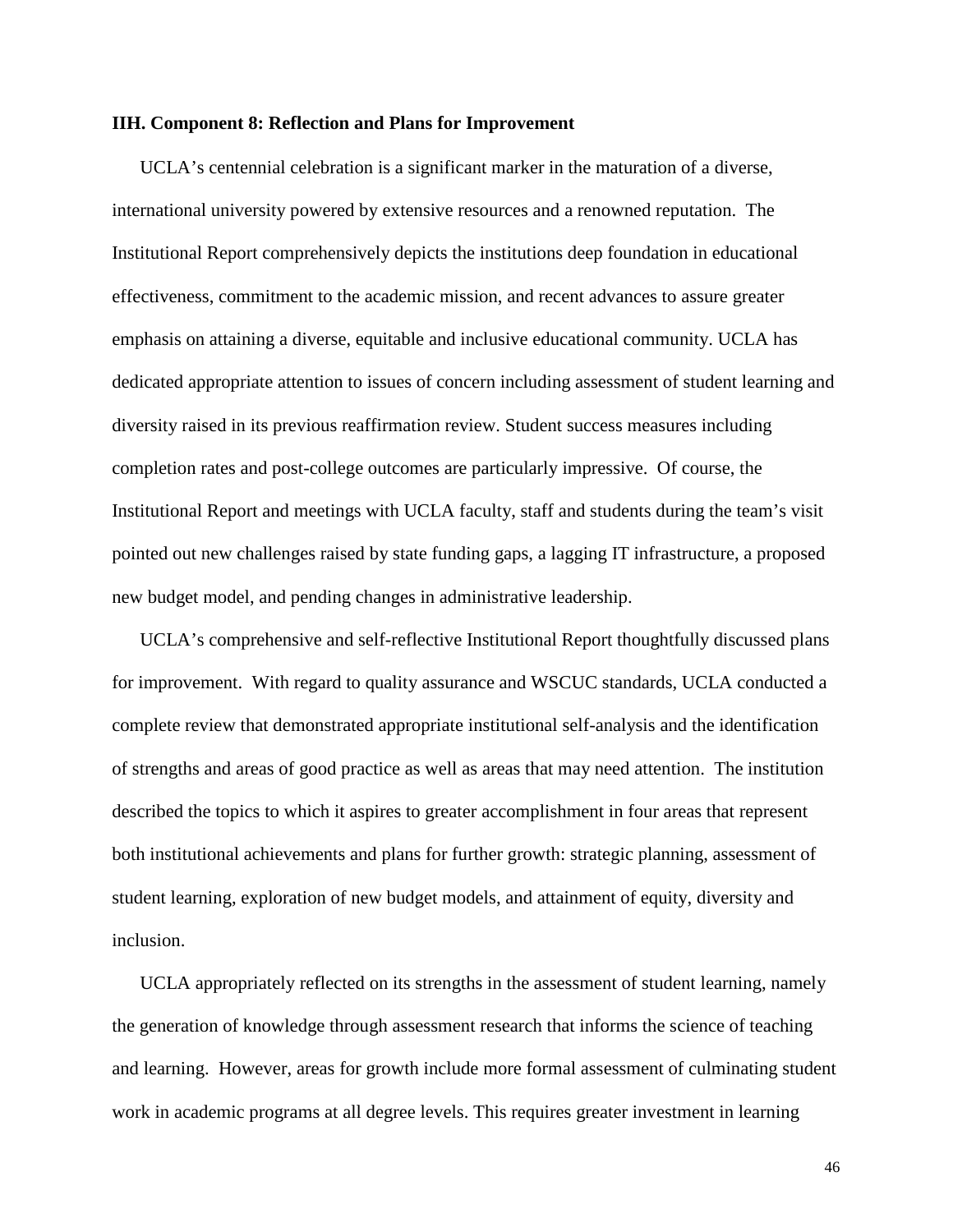outcomes assessment infrastructure, building of curricular maps and stronger program learning outcomes, and greater connection between assessment and faculty development.

The team wholeheartedly encourages UCLA to invest in its plans to strengthen and transform pedagogy via cross-campus support for teaching needs to create an imaginative range of activities to advance classroom practice. This effort and others to enrich civic engagement promise to deepen students' experience of living and working in Los Angeles, and to assure the institution's longer-term vision for pedagogic advancement and a place that inspires acting locally while thinking globally. The team recommends that UCLA continue to deepen its investment in the Los Angeles community and to better document its impact and outcomes (CFRs 1.1, 4.6).

UCLAs longstanding efforts to create a campus environment characterized by equity, diversity, and inclusion, is an essential commitment to ensure future growth. The institution has an outstanding record of creating equitable and just processes, conducting groundbreaking research regarding diversity, and to addressing inequities. Leadership for diversity, equity and inclusion will be important to maintaining these strengths and to advance campus plans to capitalize on empirical scholarship to design and implement localized student-centered interventions that ultimately close achievement gaps. UCLA is well positioned to develop national models for using data to promote equity, diversity, and inclusion.

#### <span id="page-47-0"></span>**SECTION III– COMMENDATIONS AND RECOMMENDATIONS**

UCLA has conducted a thorough examination of its practices, policies and programs to fulfill the intended outcomes of a WSCUC reaccreditation review. The institution's comprehensive approach to produce an Institutional Report, to provide the team additional evidence, and to ensure a wide range of faculty, staff and student participation in site visit, reflects the institution's commitment to standards and more importantly, to strengthening its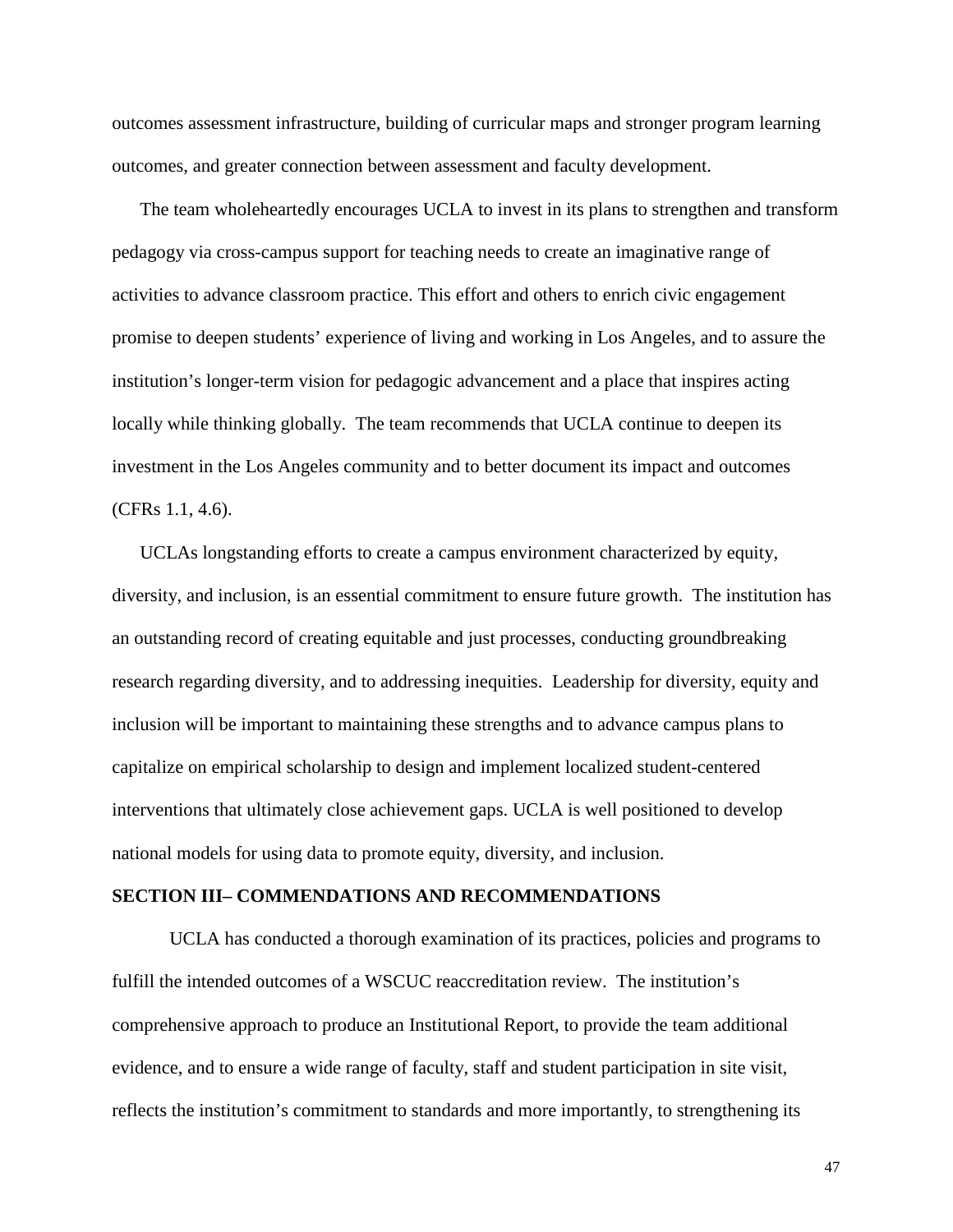educational effectiveness. This closing section discusses the team's commendations and recommendations.

Commendations. The team commends UCLA for the following accomplishments and practices:

- 1. Preparing a thorough, comprehensive Institutional Report that reflects an engaging process of widespread involvement in a long-term process of critical self-reflection and innovation. The team also commends UCLA for the warm welcome at the site visit, and the participation of so many stakeholders who came out to meet with the team.
- 2. Facing issues of equity, diversity and inclusion head-on, through the articulation of thoughtful "principles of community," dedicated leadership, integrated processes, curricular requirements, and a commitment to assessing climate.
- 3. Supporting faculty to expand their capacity to teach in more inclusive, culturally relevant ways and to enact active, engaging pedagogy that supports students and their learning and makes a demonstrable improvement in the quality of teaching. What is impressive is the extent to which faculty genuinely engage in their own capacity building experiences as a result of these efforts and are committed to creating sustainable long-term change.
- 4. Focusing significant attention and care for undergraduate students and their success. Sustaining a high six-year graduation rate of 91% during a 14-year period where the number of undergraduates increased from 27,120 to 31,346. During this time period, the four-year graduation rate increased in a remarkably monotonic manner.
- 5. Responding to the needs of an impressively diverse and talented student body through a variety of programs and support services. The team was impressed with the emphasis on student health and wellbeing, particularly the Healthy Campus Initiative and the Depression Grand Challenge.
- 6. Establishing a data-rich, evidence-informed culture through systematic surveys,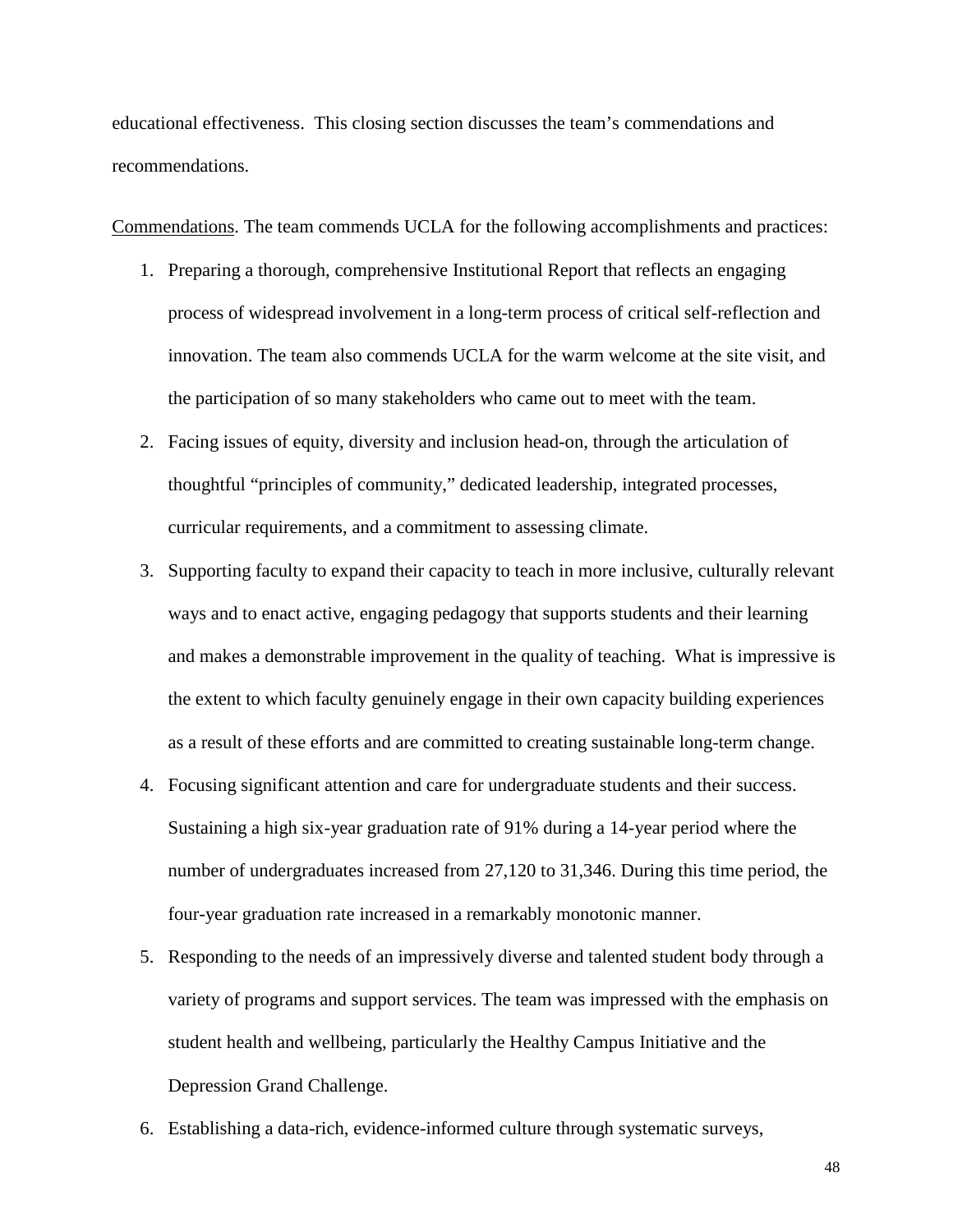dashboards, analyses, and a commitment to using information to assess and improve the student experience, faculty diversity and pedagogical practice.

- 7. Successfully mitigating the reduction in state funding and the negative impact of rebenching through use of non-resident tuition, revenue generation from self-supporting programs and IP commercialization, and targeted efficiency measures. The Centennial Campaign achieved a remarkable fundraising amount of \$4.4 billion by the time of the report. These efforts have enabled UCLA to work from a position of relative strength and to make thoughtful investments in areas that will contribute to its financial sustainability. Recommendations. The team makes five recommendations.
	- 1. After years of very stable leadership at the top, UCLA has recently made some substantive leadership changes that present the opportunity to re-evaluate strategies and processes with a new perspective, which can be very positive. Not surprisingly, there is anxiety and apprehension about the many changes underway, including plans to introduce a new budget model that is still not well understood. The team recommends that UCLA deeply engage with key stakeholders, adjust pace to reflect change readiness and the multiplicity of initiatives, ensure transparency, and respond to feedback as needed. (CFRs 3.7, 4.7)
	- 2. UCLA has made significant progress to advance equity, diversity and inclusion. The team recommends that UCLA continue its work in this area with a focus on eliminating equity gaps in retention and graduation rates and in recruiting and retaining faculty of color. The team also recommends that UCLA strengthen more formal collaborations between the office of the Vice Chancellor for Equity, Diversity and Inclusion and the cultural, educational, and resource support services for students across the campus. (CFRs 1.2, 1.4, 2.13)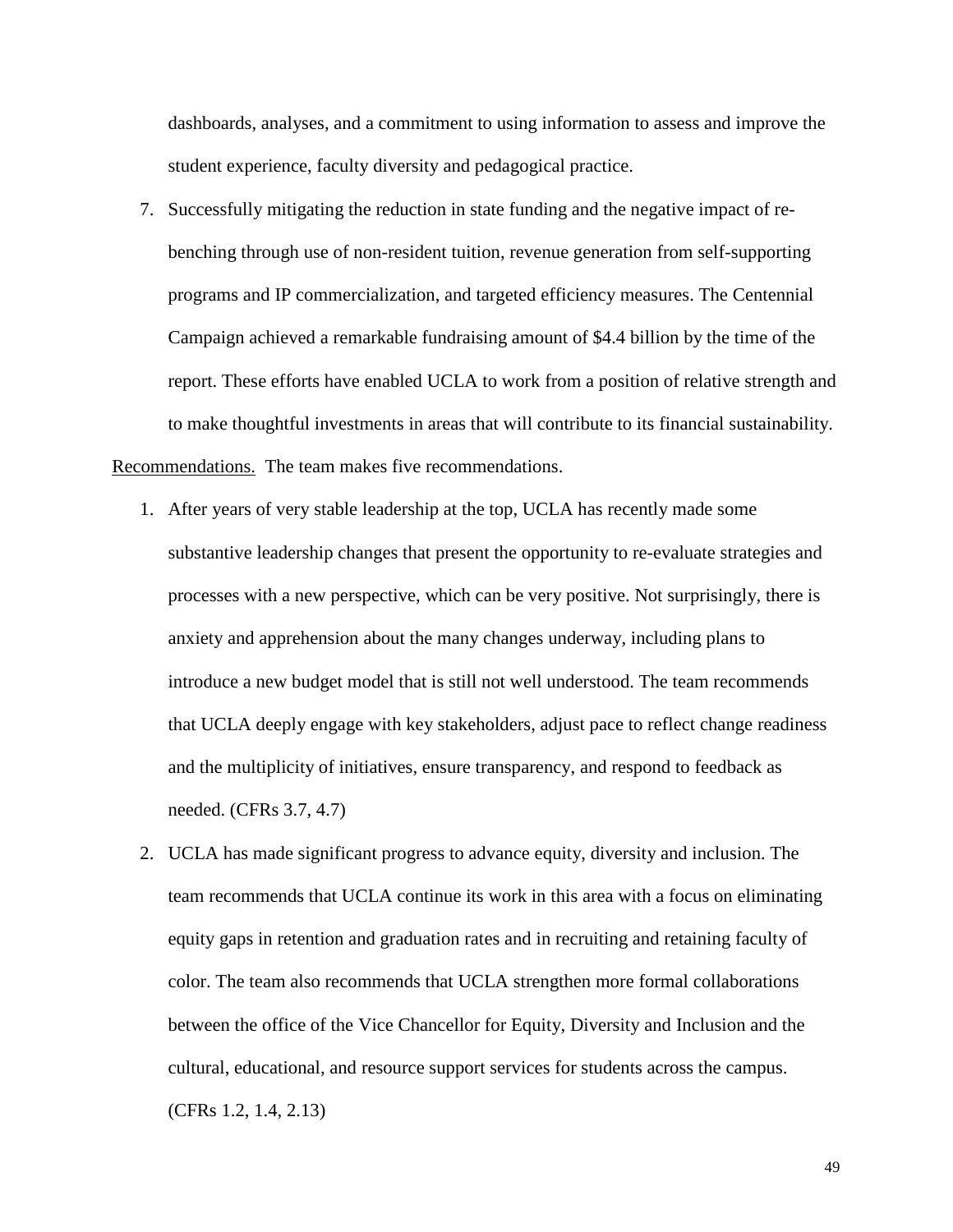- 3. The strategic plan has called for educational, research and strategic innovation as a priority for UCLA. The team recommends that UCLA strengthen communication on approval processes and expectations for new programs among department chairs, deans, the Academic Senate, and the administration. (CFRs 3.7, 4.7)
- 4. UCLA's strategic plan calls attention to advancing civic engagement. The team applauds UCLA's effort to further develop, coordinate and highlight its civic activities and programs. The team recommends that UCLA continue to deepen its investment in the Los Angeles community and to better document its impact and outcomes. (CFRs 1.1, 4.6)
- 5. UCLA has operated as a decentralized campus, fostering innovation through multiple local initiatives and ecosystems. While this model has evolved over time and has greatly benefitted the campus, it may create inefficiencies, confusion and shadow systems. The fragmentation is most acute in Information Technology. The team recommends that UCLA continue to actively optimize its organizational models, and particularly integrate its fragmented IT units to make the total greater than the sum of the parts. (CFRs 3.5, 3.7, 4.7)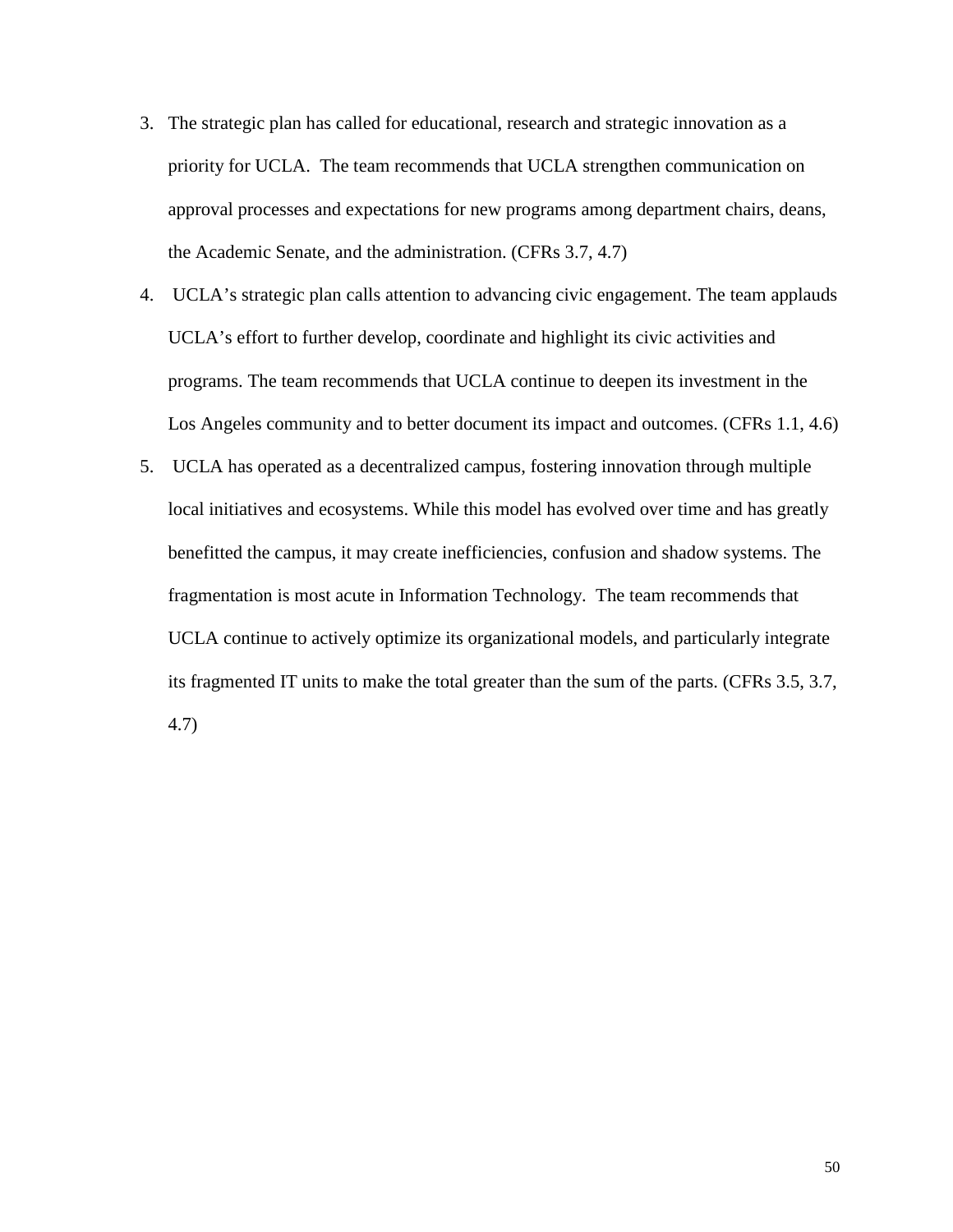# <span id="page-51-0"></span>**Appendix 1 - CREDIT HOUR AND PROGRAM LENGTH REVIEW FORM**

| <b>Material</b>                                                    | Questions/Comments (Please enter findings and recommendations in the Comments sections                                                                                     |  |  |  |
|--------------------------------------------------------------------|----------------------------------------------------------------------------------------------------------------------------------------------------------------------------|--|--|--|
| <b>Reviewed</b>                                                    | as appropriate.)                                                                                                                                                           |  |  |  |
| Policy on credit hour                                              | Is this policy easily accessible?<br>$\boxtimes$ YES $\Box$ NO                                                                                                             |  |  |  |
|                                                                    | If so, where is the policy located? University of the President Academic Senate – Regulations of                                                                           |  |  |  |
|                                                                    | the Academic Senate Part III. Colleges, Schools, and Graduate Divisions - Chapter 4. Credit                                                                                |  |  |  |
|                                                                    | in Courses - Number 760: https://senate.universityofcalifornia.edu/bylaws-<br>regulations/regulations/rpart3.html                                                          |  |  |  |
|                                                                    | Online https://catalog.registrar.ucla.edu/index.html#accred and as PDF                                                                                                     |  |  |  |
|                                                                    | https://www.registrar.ucla.edu/Portals/50/Documents/catalog-archive/2001-2049/ucla-                                                                                        |  |  |  |
|                                                                    | catalog2019-20.pdf                                                                                                                                                         |  |  |  |
|                                                                    | Comments: For undergrad and graduate hours                                                                                                                                 |  |  |  |
| Process(es)/ periodic                                              | Does the institution have a procedure for periodic review of credit hour assignments to ensure that                                                                        |  |  |  |
| review of credit hour                                              | they are accurate and reliable (for example, through program review, new course approval process,                                                                          |  |  |  |
|                                                                    | periodic audits)? X YES $\Box$ NO<br>If so, does the institution adhere to this procedure?<br>$\boxtimes$ YES $\Box$ NO ?                                                  |  |  |  |
|                                                                    |                                                                                                                                                                            |  |  |  |
|                                                                    | Comments: Reviewed at new course approval and through program review.                                                                                                      |  |  |  |
| Schedule of on-ground                                              | Does this schedule show that on-ground courses meet for the prescribed number of hours?                                                                                    |  |  |  |
| courses showing when                                               | $\boxtimes$ YES $\Box$ NO                                                                                                                                                  |  |  |  |
| they meet                                                          | Comments:                                                                                                                                                                  |  |  |  |
| Sample syllabi or                                                  | How many syllabi were reviewed? 5                                                                                                                                          |  |  |  |
| equivalent for online and<br>hybrid courses                        | What kind of courses (online or hybrid or both)? face-to-face, 2 summer online courses - EPS SCI                                                                           |  |  |  |
| Please review at least 1 -                                         | 16: Major Events in History of Life (Session C) ; PHILOS 3: Historical Introduction to Philosophy                                                                          |  |  |  |
| 2 from each degree level.                                          | What degree $level(s)?$<br>$\Box$ AA/AS<br>X BA/BS<br>X MA<br>$\boxtimes$ Doctoral                                                                                         |  |  |  |
|                                                                    | What discipline(s)? Psych, Econ, Health Policy Management, Environmental Health Sciences,                                                                                  |  |  |  |
|                                                                    | Department of Earth, Planetary, and Space Sciences; Philosophy, History<br>Does this material show that students are doing the equivalent amount of work to the prescribed |  |  |  |
|                                                                    | hours to warrant the credit awarded?<br>$\boxtimes$ YES $\Box$ NO                                                                                                          |  |  |  |
|                                                                    | Comments: appropriate                                                                                                                                                      |  |  |  |
|                                                                    |                                                                                                                                                                            |  |  |  |
| Sample syllabi or                                                  | How many syllabi were reviewed? 3                                                                                                                                          |  |  |  |
| equivalent for other<br>kinds of courses that do                   | What kinds of courses? Applied Field Project, FILM TV 194 "Internship Seminar", 195CE<br>Internship Course, MLIS Internships                                               |  |  |  |
| not meet for the<br>prescribed hours (e.g.,                        | What degree $level(s)?$<br>$\boxtimes$ BA/BS<br>$\boxtimes$ MA $\boxtimes$ Doctoral<br>$\Box$ AA/AS                                                                        |  |  |  |
| internships, labs,<br>clinical, independent<br>study, accelerated) | What discipline(s)? Health Policy Management, Film, Education, MLIS                                                                                                        |  |  |  |
|                                                                    | Does this material show that students are doing the equivalent amount of work to the prescribed                                                                            |  |  |  |
| Please review at least 1-                                          | hours to warrant the credit awarded?<br>$\Box$ YES $\Box$ NO                                                                                                               |  |  |  |
| 2 from each degree level.                                          | Comments: Interesting Film internship requires co-enrollment in weekly course.                                                                                             |  |  |  |
| Sample program                                                     | How many programs were reviewed? 3                                                                                                                                         |  |  |  |
| information (catalog,                                              | What kinds of programs were reviewed? Dept of Information Sciences; Geography, Economics                                                                                   |  |  |  |
| website, or other<br>program materials)                            | $\Box$ BA/BS<br>☑ MAØ Doctoral<br>What degree $level(s)?$<br>$\Box$ AA/AS                                                                                                  |  |  |  |
|                                                                    | What discipline(s)? Information Sciences, Geography, Economics                                                                                                             |  |  |  |
|                                                                    | Does this material show that the programs offered at the institution are of a generally acceptable                                                                         |  |  |  |
|                                                                    | length? $\boxtimes$ YES $\Box$ NO                                                                                                                                          |  |  |  |
|                                                                    | Comments: standard descriptions                                                                                                                                            |  |  |  |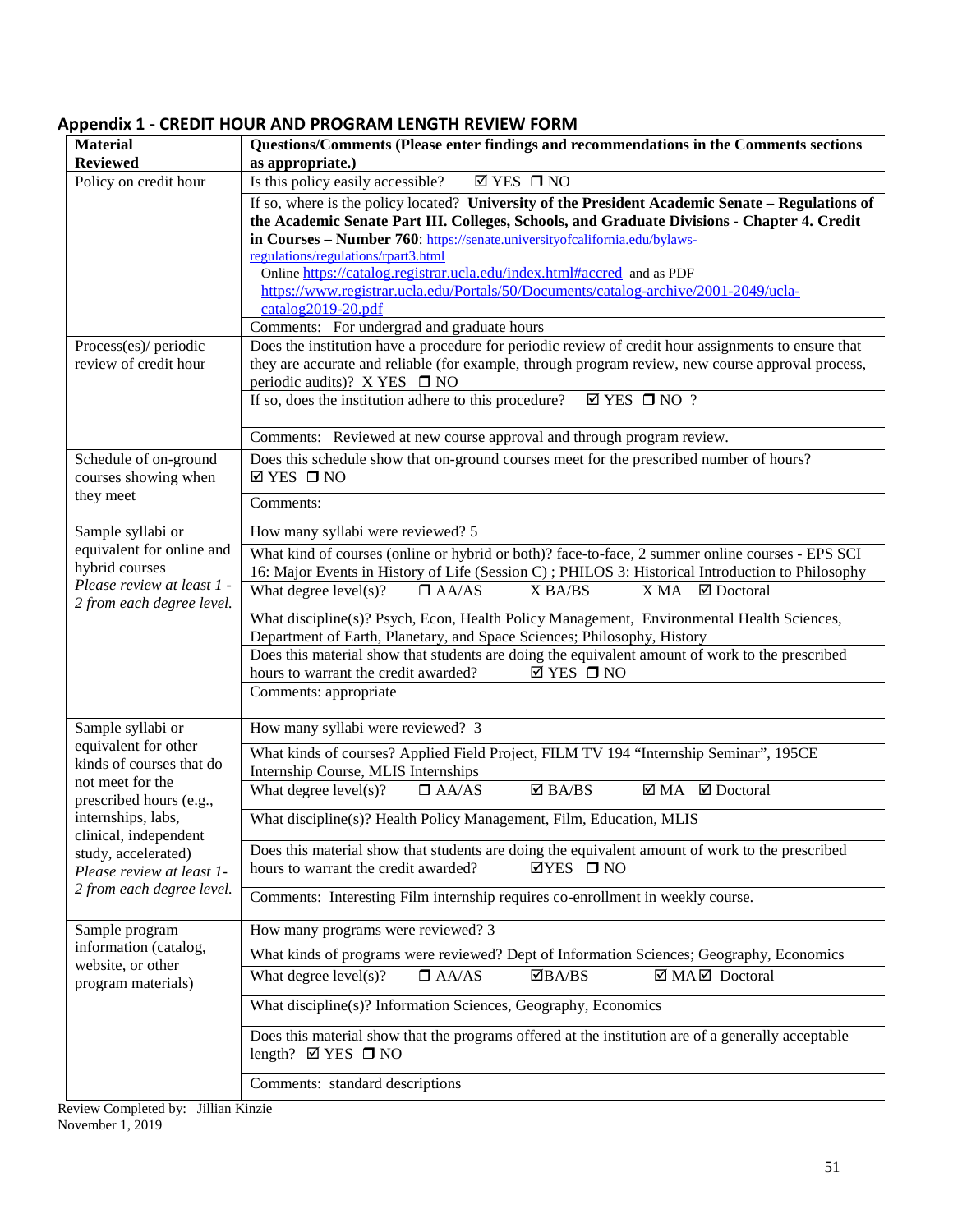## **Appendix 2 - MARKETING AND RECRUITMENT REVIEW FORM**

<span id="page-52-0"></span>

| <b>Material</b>                  | Under federal regulation*, WSCUC is required to demonstrate that it monitors the institution's recruiting and admissions practices.<br>Questions and Comments: Please enter findings and recommendations in the comment section of |
|----------------------------------|------------------------------------------------------------------------------------------------------------------------------------------------------------------------------------------------------------------------------------|
| <b>Reviewed</b>                  | this table as appropriate.                                                                                                                                                                                                         |
| **Federal<br>regulations         | Does the institution follow federal regulations on recruiting students?<br>X YES □ NO                                                                                                                                              |
|                                  | Comments: This policy is in place. However, UCLA was implicated in the Varsity Blues scandal in<br>2019. UCLA has put new measures and procedures in place to ensure the situation is not repeated.                                |
|                                  | University of California - Undergraduate Recruitment Practices:<br>https://policy.ucop.edu/doc/2700628/UndergraduateRecruitmentPractices                                                                                           |
| Degree<br>completion and<br>cost | Does the institution provide information about the typical length of time to degree?<br>X YES □ NO                                                                                                                                 |
|                                  | Does the institution provide information about the overall cost of the degree?<br>$\boxtimes$ YES $\Box$ NO                                                                                                                        |
|                                  | Comments:                                                                                                                                                                                                                          |
|                                  | Undergraduate Time to Degree: https://www.apb.ucla.edu/campus-statistics/graduation-ttd                                                                                                                                            |
|                                  | Graduate Time to Degree: https://grad.ucla.edu/academics/graduate-study/program-<br>requirements-for-ucla-graduate-degrees/ (see "Program Statistics" after looking up a program)                                                  |
|                                  | Cost of the degree: www.admission.ucla.edu/prospect/budget.htm                                                                                                                                                                     |
| Careers and<br>employment        | Does the institution provide information about the kinds of jobs for which its graduates are qualified, as<br>$X \text{YES} \quad \Box \text{NO} \quad \text{(this is uneven across fields)}$<br>applicable?                       |
|                                  | Does the institution provide information about the employment of its graduates, as applicable?<br>$\boxtimes$ YES $\Box$ NO                                                                                                        |
|                                  | Comments: Great variety of sources of information about employment post-graduation                                                                                                                                                 |
|                                  | First Destination Survey: https://www.sairo.ucla.edu/2017-first-destination-survey-data                                                                                                                                            |
|                                  | <b>Main AMCAS Storyboard:</b><br>https://tableau.uclanet.ucla.edu/t/apb/views/CombinedAMCASData2015-2017-<br>ALLDATA2/Story1?iframeSizedToWindow=true&:embed=y&:showAppBanner=false&:display_co<br>unt=no&:showVizHome=no          |
|                                  | <b>MCAT Storyboard:</b><br>https://tableau.uclanet.ucla.edu/t/apb/views/CombinedAMCASData2015-2017-<br>MCAT/Story1?iframeSizedToWindow=true&:embed=y&:showAppBanner=false&:display_count=n<br>o&:showVizHome=no                    |
|                                  | <b>Mapping/Med School Storyboard:</b><br>https://tableau.uclanet.ucla.edu/t/apb/views/CombinedAMCASData2015-2017-<br>SCHOOLMAP/Story1?iframeSizedToWindow=true&:embed=y&:showAppBanner=false&:display<br>count=no&:showVizHome=no  |
|                                  | <b>UCOP Dashboard with EDD Data:</b><br>https://www.universityofcalifornia.edu/infocenter/uc-alumni-work                                                                                                                           |

\*§602.16(a)(1)(vii)

\*\*Section 487 (a)(20) of the Higher Education Act (HEA) prohibits Title IV eligible institutions from providing incentive compensation to employees or third party entities for their success in securing student enrollments. Incentive compensation includes commissions, bonus payments, merit salary adjustments, and promotion decisions based solely on success in enrolling students. These regulations do not apply to the recruitment of international students residing in foreign countries who are not eligible to receive Federal financial aid.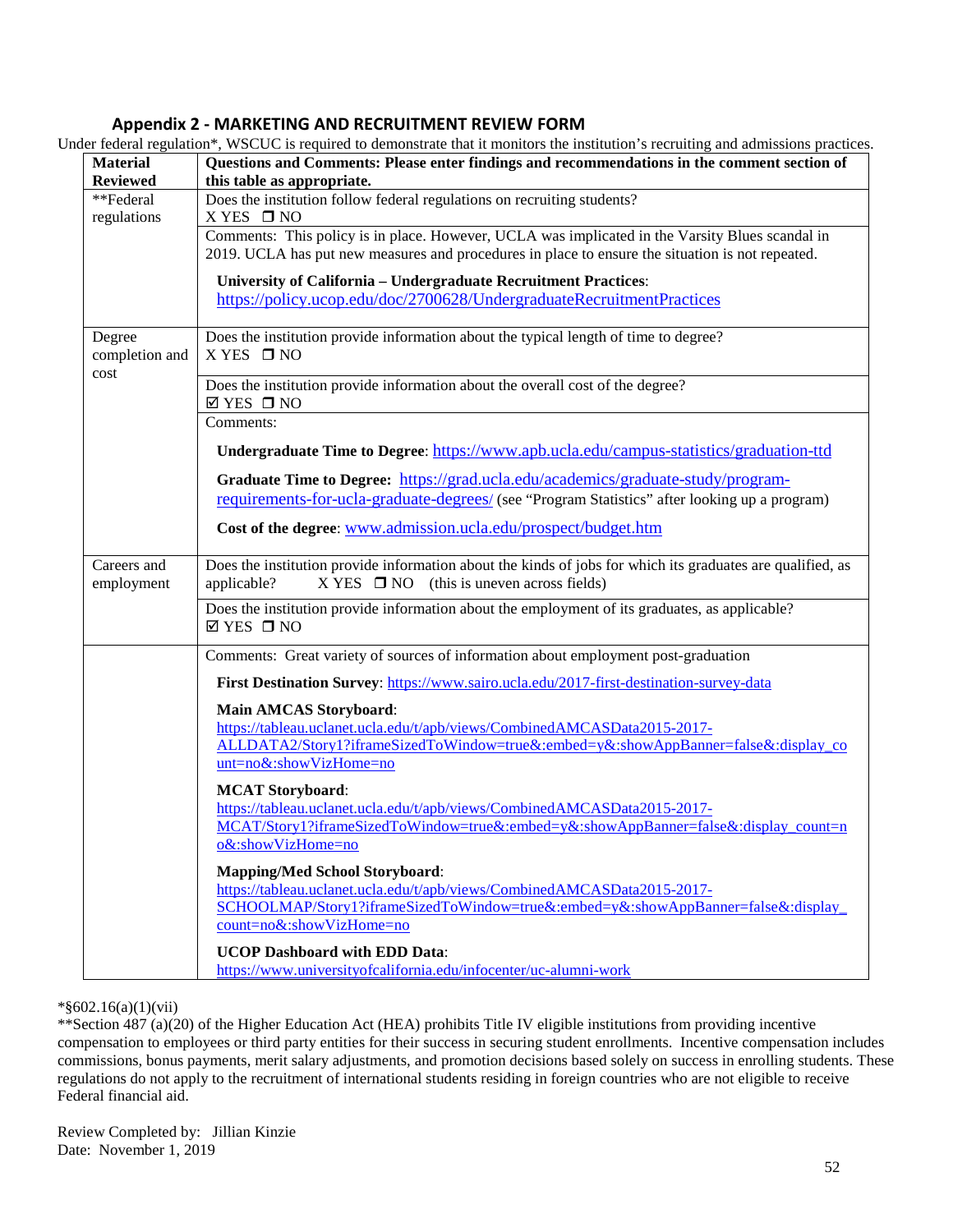# <span id="page-53-0"></span>**Appendix 3 - STUDENT COMPLAINTS REVIEW FORM**

Under federal regulation\*, WSCUC is required to demonstrate that it monitors the institution's student complaints policies, procedures, and records.

| <b>Material</b>   | Questions/Comments (Please enter findings and recommendations in the comment section of this                                                                      |  |  |
|-------------------|-------------------------------------------------------------------------------------------------------------------------------------------------------------------|--|--|
| <b>Reviewed</b>   | column as appropriate.)                                                                                                                                           |  |  |
| Policy on student | Does the institution have a policy or formal procedure for student complaints?                                                                                    |  |  |
| complaints        | $X$ YES $\Box$ NO                                                                                                                                                 |  |  |
|                   | If so, is the policy or procedure easily accessible? Is so, where?<br>A. If claim is against faculty –                                                            |  |  |
|                   |                                                                                                                                                                   |  |  |
|                   | <b>Academic Personnel Office (APO)</b><br>1.                                                                                                                      |  |  |
|                   | Conflict Resolution – https://apo.ucla.edu/conflict-resolution                                                                                                    |  |  |
|                   | <b>Academic Senate</b><br>2.                                                                                                                                      |  |  |
|                   | Grievances and Charges (how to file) – https://senate.ucla.edu/grievance<br>٠                                                                                     |  |  |
|                   | Charges Committee - https://senate.ucla.edu/committee/charges                                                                                                     |  |  |
|                   | Judicial Committee Documents and Forms - https://senate.ucla.edu/content/pt-forms-and-documents                                                                   |  |  |
|                   | Grievance Advisory Committee (GAC) – https://senate.ucla.edu/committee/gac                                                                                        |  |  |
|                   | 3.<br>Office of Instructional Development –                                                                                                                       |  |  |
|                   | The Teachers Guide Professional Behavior -<br>٠<br>http://www2.oid.ucla.edu/publications/teachersguide/policies/behavior/probehavior                              |  |  |
|                   |                                                                                                                                                                   |  |  |
|                   | Office of Equity, Diversity and Inclusion - Discrimination Prevention team:<br>4.<br>Discrimination based on protected class.                                     |  |  |
|                   | $\text{dpo@equity.ucla.edu} - (310)$ 794-1232                                                                                                                     |  |  |
|                   | Complaint Form – (word version)   (PDF version)                                                                                                                   |  |  |
|                   | <b>Investigation Fact Sheet</b>                                                                                                                                   |  |  |
|                   | In certain cases, the DP team investigates discrimination claims against entities and individuals who are not<br>٠                                                |  |  |
|                   | faculty. This could occur, for instance, when non-faculty conduct is reasonably likely to have a substantial                                                      |  |  |
|                   | negative impact on campus climate.                                                                                                                                |  |  |
|                   | If claim is against staff -<br>В.                                                                                                                                 |  |  |
|                   | Campus Human Resources – Staff Diversity & Compliance:<br>1.                                                                                                      |  |  |
|                   | Chandra Bhatnagar, Director – chhatnagar@chr.ucla.edu – (310) 794-0691<br>Filing an EEO complaint<br>$\bullet$                                                    |  |  |
|                   |                                                                                                                                                                   |  |  |
|                   | If claim is <b>against students</b> –<br>C.                                                                                                                       |  |  |
|                   | <b>Office of Dean of Students:</b><br>1.                                                                                                                          |  |  |
|                   | $dean@saonet.ucla.edu - (310) 825-3871$                                                                                                                           |  |  |
|                   | <b>Student Conduct</b>                                                                                                                                            |  |  |
|                   | <b>Student Code of Conduct</b><br>٠                                                                                                                               |  |  |
|                   | To report violent behavior or threats of harm affecting the workplace -<br>D.                                                                                     |  |  |
|                   | Campus Human Resources - Behavioral Intervention Team:                                                                                                            |  |  |
|                   | The team depends on referrals and reviews situations involving faculty, staff and others that have raised concern they may                                        |  |  |
|                   | be at risk of harming themselves or others, or pose a significant disruption to the campus environment. Behavior does not<br>need to be illegal to be of concern. |  |  |
|                   | Chris Silva, Behavioral Intervention Coordinator – ccsilva@chr.ucla.edu – (310) 794-0422                                                                          |  |  |
|                   | <b>Reporting tool</b>                                                                                                                                             |  |  |
|                   | Not imminent or immediate danger - http://www.adminpolicies.ucla.edu/APP/Number/132<br>$\bullet$                                                                  |  |  |
|                   |                                                                                                                                                                   |  |  |
|                   | If claim is against UCPD -<br>Е.<br>$\bullet$                                                                                                                     |  |  |
|                   | <b>Commendations &amp; Complaint Procedures</b><br><b>UCPD Complaint from Member of the Public</b><br>$\bullet$                                                   |  |  |
|                   |                                                                                                                                                                   |  |  |
|                   | UCLA has a variety of outlets for student complaints.<br>Comments:                                                                                                |  |  |
| Process(es)/      | Does the institution have a procedure for addressing student complaints?<br>$\boxtimes$ YES $\Box$ NO                                                             |  |  |
|                   | Policies are spelled out in areas outlined above.<br>If so, please describe briefly:                                                                              |  |  |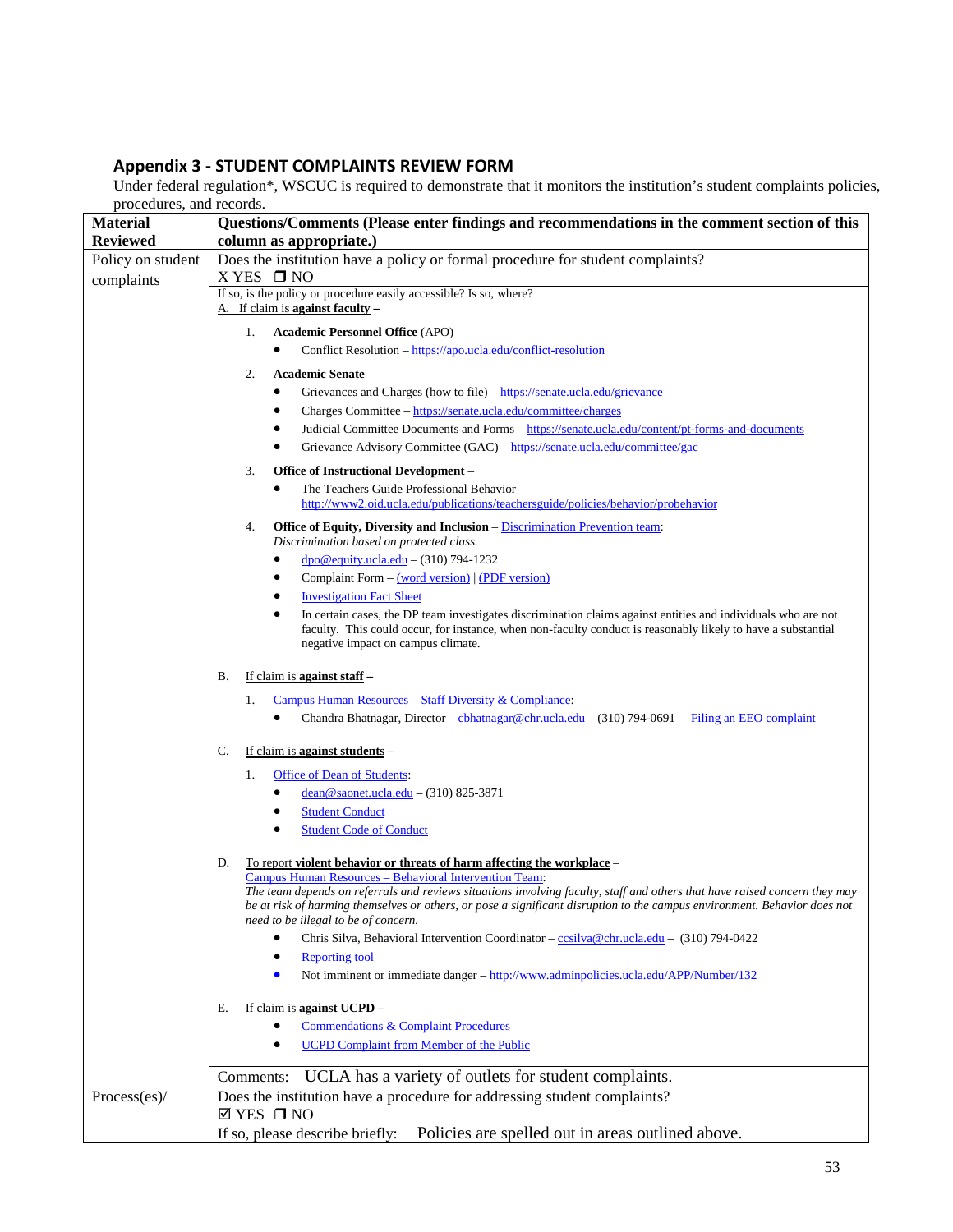| DPO keeps digital files relating to complaints we receive on a shared computer drive and in our<br>digital case management system. Where matters also have paper files they are kept in a locked cabinet                                                                                                                                                                                                                                                                                                                                                                                                                                                                                                                                     |
|----------------------------------------------------------------------------------------------------------------------------------------------------------------------------------------------------------------------------------------------------------------------------------------------------------------------------------------------------------------------------------------------------------------------------------------------------------------------------------------------------------------------------------------------------------------------------------------------------------------------------------------------------------------------------------------------------------------------------------------------|
|                                                                                                                                                                                                                                                                                                                                                                                                                                                                                                                                                                                                                                                                                                                                              |
|                                                                                                                                                                                                                                                                                                                                                                                                                                                                                                                                                                                                                                                                                                                                              |
|                                                                                                                                                                                                                                                                                                                                                                                                                                                                                                                                                                                                                                                                                                                                              |
| in a locked suite, and older paper files are moved to a locked storage unit in the building. DPO<br>generally receives complaints against faculty members, including complaints by students against<br>faculty members. DPO keeps digital files relating to complaints we receive on a shared computer<br>drive and in our digital case management system. Access to these digital records is limited to DPO<br>staff members. These records have never been purged/deleted since DPO began. Where matters also<br>have paper files they are kept in a locked cabinet in a locked suite, and older paper files are moved to                                                                                                                  |
|                                                                                                                                                                                                                                                                                                                                                                                                                                                                                                                                                                                                                                                                                                                                              |
| They use Advocate (case management system) to keep track of all of the incident reports that they<br>receive. Advocate has existed for approximately three years, and before that, previous coordinators<br>used paper files which are in the Murphy Hall attic in locked areas. A Title IX legal intern has been<br>working on getting those older matters inputted into Advocate as well. As far as they know, paper                                                                                                                                                                                                                                                                                                                       |
|                                                                                                                                                                                                                                                                                                                                                                                                                                                                                                                                                                                                                                                                                                                                              |
|                                                                                                                                                                                                                                                                                                                                                                                                                                                                                                                                                                                                                                                                                                                                              |
| Student conduct records are confidential. The disclosure of information from such records is subject<br>to section 130.00 of the University of California Policies Applying to Campus Activities,<br>Organizations and Students (http://policy.ucop. edu/doc/2710533/PACAOS-130), UCLA Policy 220<br>(http://www.adminpolicies.ucla.edu/app/Default.aspx?&id=220) to the California Information                                                                                                                                                                                                                                                                                                                                              |
| In cases where the final disposition is Dismissal, the Office of Student Conduct retains student                                                                                                                                                                                                                                                                                                                                                                                                                                                                                                                                                                                                                                             |
| For cases that do not result in dismissal but which are required to be included in the UCLA Jeanne<br>Clery Crime Statistics Report, the Office of Student Conduct retains student conduct records for<br>seven years from the date of the Notice of final disposition. Student conduct records in all other cases<br>are retained for five years from the date of the Notice of final disposition. When there have been<br>repeated violations of the UCLA Student Conduct Code, all student conduct records pertaining to an<br>individual student will be retained for five years (seven years for cases which are required to be<br>included in the UCLA Jeanne Clery Crime Statistics Report) from the date of the final disposition in |
| Upon receipt of a request from professional schools, graduate programs, employers, or others, for the<br>disciplinary records of a student, after the student provides an appropriate confidentiality waiver<br>(where applicable), the Office of Student Conduct will only report and/or release records where<br>violations resulted in a sanction of suspension and/or dismissal, either imposed and deferred.                                                                                                                                                                                                                                                                                                                            |
| Does the institution have an effective way of tracking and monitoring student complaints over time?                                                                                                                                                                                                                                                                                                                                                                                                                                                                                                                                                                                                                                          |
| Comments: For the most part yes, but tracking and communicating across units is something                                                                                                                                                                                                                                                                                                                                                                                                                                                                                                                                                                                                                                                    |
|                                                                                                                                                                                                                                                                                                                                                                                                                                                                                                                                                                                                                                                                                                                                              |

\*§602-16(1)(1)(ix) See also WASC Senior College and University Commission's Complaints and Third Party Comment Policy. Review Completed By: Jillian Kinzie Date: November 2, 2019

# <span id="page-54-0"></span>**Appendix 4 – TRANSFER CREDIT POLICY REVIEW FORM**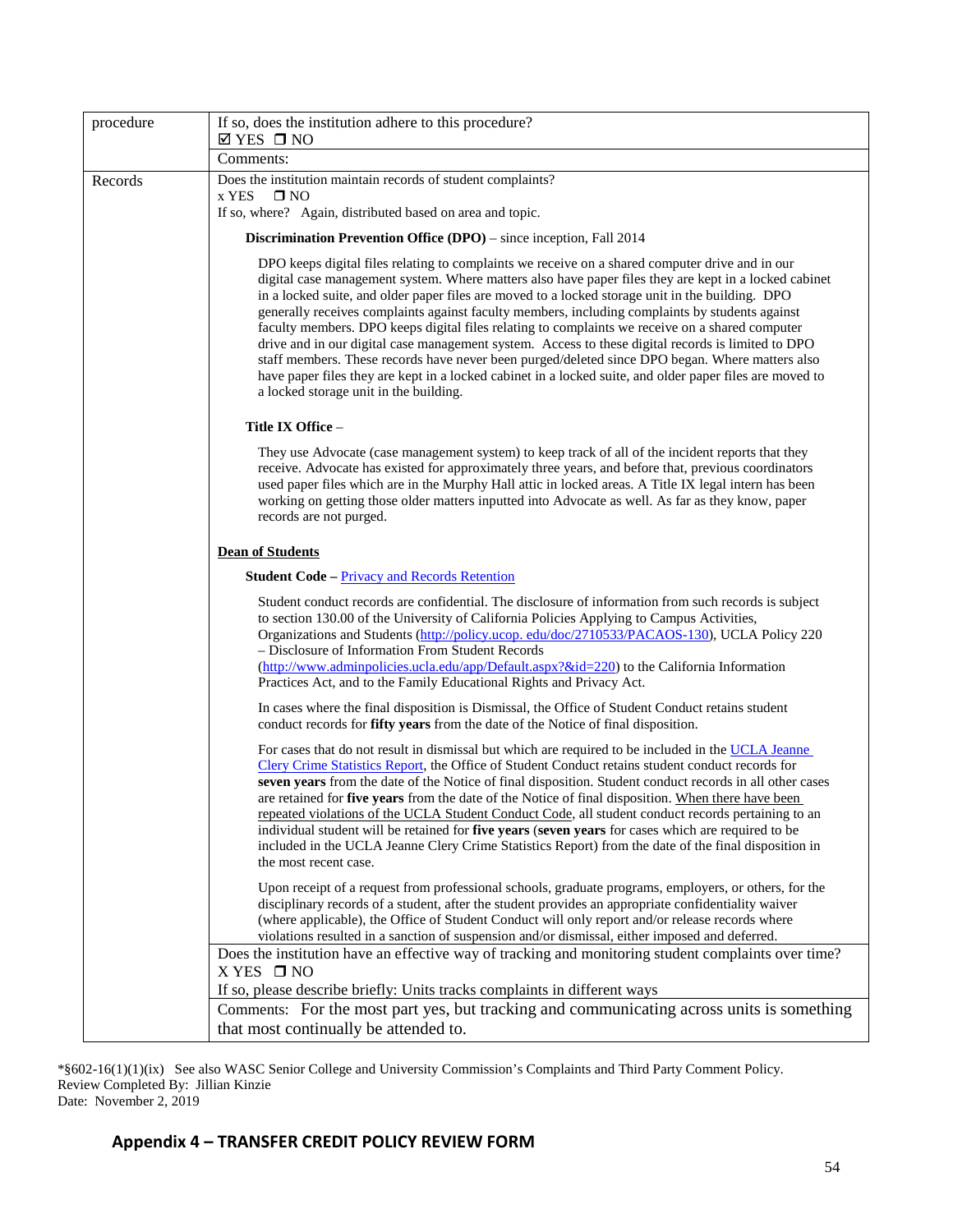Under federal regulations\*, WSCU is required to demonstrate that it monitors the institution's recruiting and admissions practices accordingly.

| <b>Material</b>        | Questions/Comments (Please enter findings and recommendations in the comment section                                                                                         |  |  |
|------------------------|------------------------------------------------------------------------------------------------------------------------------------------------------------------------------|--|--|
| <b>Reviewed</b>        | of this column as appropriate.)                                                                                                                                              |  |  |
| <b>Transfer Credit</b> | Does the institution have a policy or formal procedure for receiving transfer credit?                                                                                        |  |  |
| Policy $(s)$           | $\boxtimes$ YES $\Box$ NO                                                                                                                                                    |  |  |
|                        | If so, is the policy publically available?                                                                                                                                   |  |  |
|                        | $\boxtimes$ YES $\Box$ NO                                                                                                                                                    |  |  |
|                        | If so, where?<br>http://www.admission.ucla.edu/trcredit.htm                                                                                                                  |  |  |
|                        | Does the policy(s) include a statement of the criteria established by the institution regarding the<br>transfer of credit earned at another institution of higher education? |  |  |
|                        | $X$ YES $\Box$ NO                                                                                                                                                            |  |  |
|                        | Comments: UCLA has outlined specific policies and issues associated with transferring from a<br>community college, another UC, and other institutions.                       |  |  |
|                        |                                                                                                                                                                              |  |  |
|                        |                                                                                                                                                                              |  |  |
|                        |                                                                                                                                                                              |  |  |
|                        |                                                                                                                                                                              |  |  |

\*§602.24(e): Transfer of credit policies. The accrediting agency must confirm, as part of its review for renewal of accreditation, that the institution has transfer of credit policies that--

(1) Are publicly disclosed in accordance with 668.43(a)(11); and

(2) Include a statement of the criteria established by the institution regarding the transfer of credit earned at another institution of higher education.

See also WASC Senior College and University Commission's Transfer of Credit Policy. Review Completed By: Jillian Kinzie Date: November 2, 2019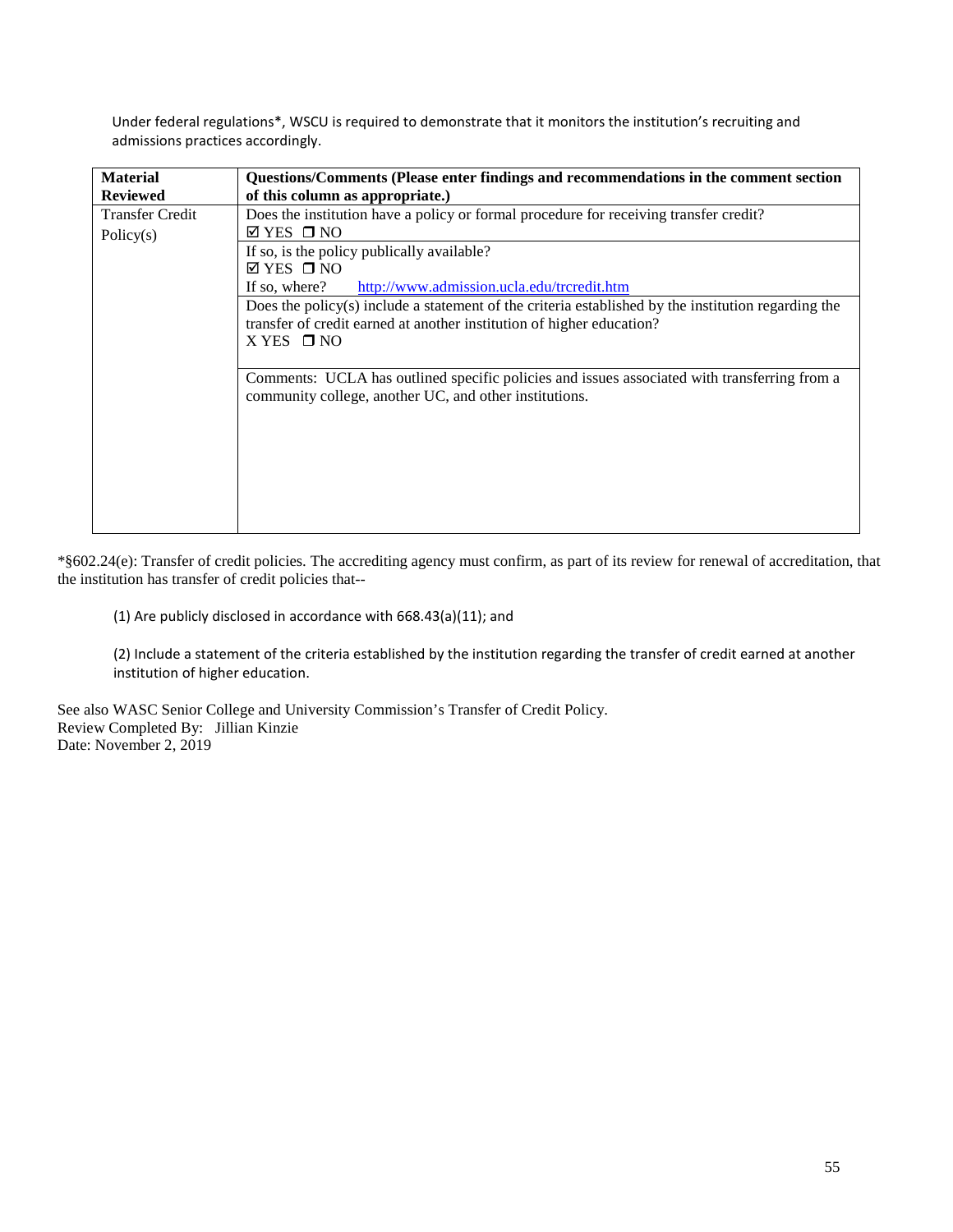# <span id="page-56-0"></span>**Appendix 5 – DISTANCE EDUCATION REVIEW**

Institution: University of California, Los Angeles Type of Visit: Name of reviewer/s: Oliver M. O'Reilly Date/s of review: September 2019

A completed copy of this form should be appended to the team report for all comprehensive visits to institutions that offer distance education programs<sup>[1](#page-56-1)</sup> and for other visits as applicable. Teams can use the institutional report to begin their investigation, then, use the visit to confirm claims and further surface possible concerns. Teams are not required to include a narrative about this in the team report but may include recommendations, as appropriate, in the Findings and Recommendations section of the team report. (If the institution offers only online courses, the team may use this form for reference but need not submit it as the team report is expected to cover distance education in depth in the body of the report.)

Programs and courses reviewed (please list)

Programs reviewed:

- 1. M.S. Engineering- Mechanical
- 2. M.S. Engineering- Aerospace
- 3. M.S. Engineering- Materials Science
- 4. M.S. Engineering- Computer Networking

#### Courses reviewed

**.** 

- 1. [Electrical and Computer Engineering 235A](https://ccle.ucla.edu/course/view/191A-ECENGR235A-80) LEC 80 - [Mathematical Foundations of Data Storage Systems](https://ccle.ucla.edu/course/view/191A-ECENGR235A-80)
- 2. [Engineering 206](https://ccle.ucla.edu/course/view/191A-ENGR206-80) LEC 80 - [Engineering for Systems Assurance](https://ccle.ucla.edu/course/view/191A-ENGR206-80)
- 3. [Mechanical and Aerospace Engineering C296A](https://ccle.ucla.edu/course/view/191A-MECHAEC296A-80) LEC 80 - [Mechanical Design for Power Transmission](https://ccle.ucla.edu/course/view/191A-MECHAEC296A-80)
- 4. [Mechanical and Aerospace Engineering 250D](https://ccle.ucla.edu/course/view/191A-MECHAE250D-80) LEC 80 - [Computational Aerodynamics](https://ccle.ucla.edu/course/view/191A-MECHAE250D-80)
- 5. [Mechanical and Aerospace Engineering 156A](https://ccle.ucla.edu/course/view/191A-MECHAE156A-80) LEC 80 - [Advanced Strength of Materials](https://ccle.ucla.edu/course/view/191A-MECHAE156A-80)
- 5. Background Information (number of programs offered by distance education; degree levels; FTE enrollment in distance education courses/programs; history of offering distance education; percentage growth in distance education offerings and enrollment; platform, formats, and/or delivery method)

UCLA's Henry Samueli School of Engineering and Applied Sciences (HSSEAS) began offering an online coursework-based Master of Science in Engineering (MSE) degree starting in the Fall of 2007 and offered students certificates of completion in areas of study. The program was first reviewed by the Academic Senate in 2012. One of the recommendations was to change the program to offer designated degrees by discipline. Subsequently in the Fall of 2013, 10 designated degree programs were established, and the programs were implemented in the Fall of 2015. The degree programs are

<span id="page-56-1"></span><sup>&</sup>lt;sup>1</sup> See Distance Education Review Guide to determine whether programs are subject to this process. In general only programs that are more than 50% online require review and reporting.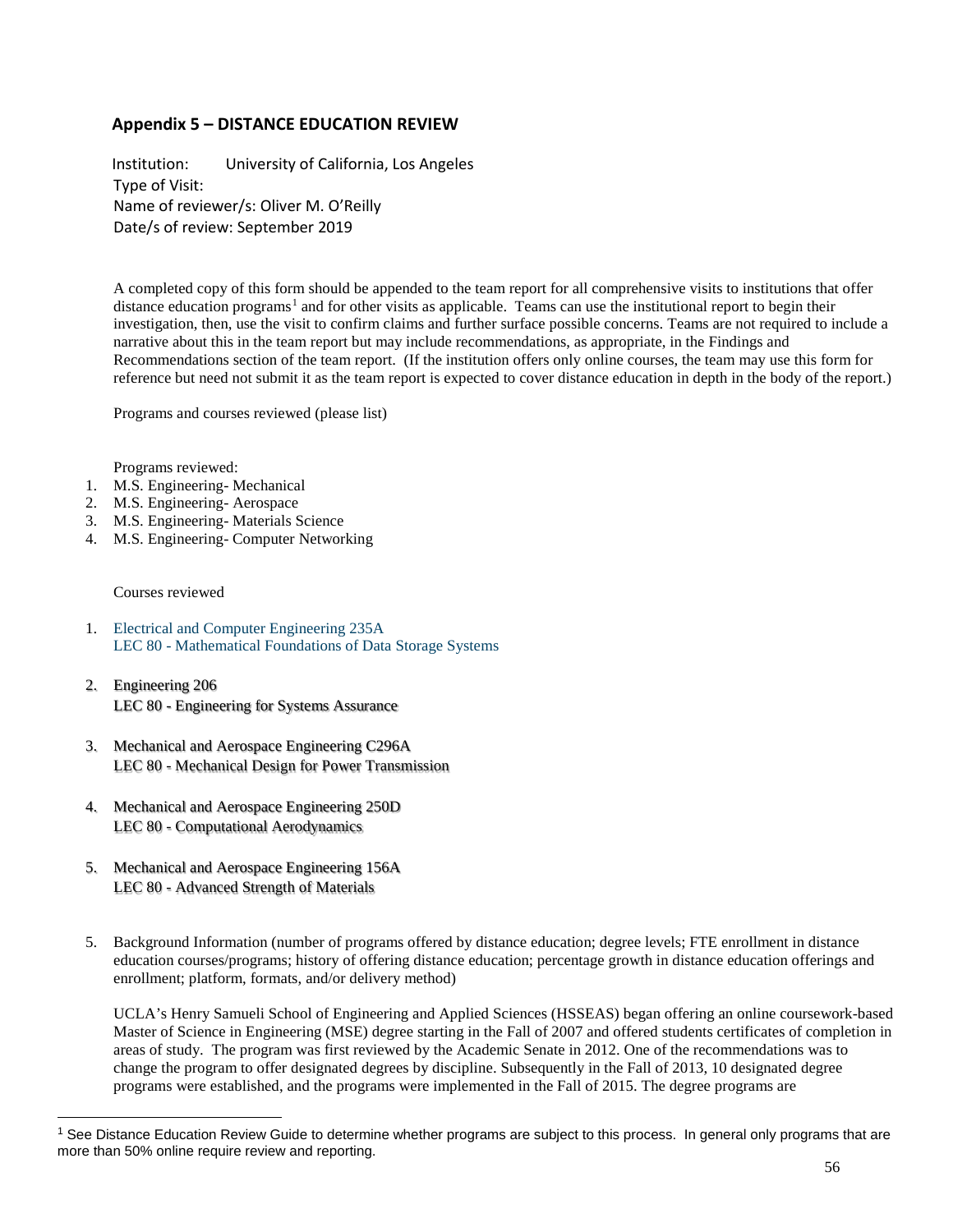- A. MS in Engineering-Integrated Circuits
- B. MS in Engineering-Signal Processing and Communications
- C. MS in Engineering-Electrical
- D. MS in Engineering-Aerospace
- E. MS in Engineering-Mechanical
- F. MS in Engineering-Manufacturing and Design
- G. MS in Engineering-Structural Materials
- H. MS in Engineering-Electronic Materials
- I. MS in Engineering-Computer Networking
- J. MS in Engineering-Materials Science

In addition, 5 programs with certificates of specialization are offered:

- K. MS in Engineering with Certificate of Specialization in Mechanics of Structures
- L. MS in Engineering with Certificate of Specialization in Systems Engineering
- M. MS in Engineering with Certificate of Specialization in Engineering Management
- N. MS in Engineering with Certificate of Specialization in Sustainable Water Engineering
- O. MS in Engineering with Certificate of Specialization in Data Science

Programs of this type are considered to be a self-supported degree program (SSDP) and while there are no faculty FTEs directly associated with the program, 68 HSSEAS ladder-rank faculty and instructors and 17 non HSSEAS faculty currently participate in the MSOL program and each of the 15 programs has a designated faculty lead. By way of comparison, the number of participating faculty was 54 in Fall 2013. Faculty involvement in the program ranges from 24 instructors in Mechanical and Aerospace Engineering to 6 instructors in Civil and Environmental Engineering.

The student enrollment show a steady increase from 57 students in the Fall of 2007 to 198 in the Fall of 2012, and 359 students in the Fall of 2018. The average GPA for incoming students is 3.5 and the cost per unit of the program of \$1000 makes this program one of the most affordable of its kind. The number of alumni for the program is close to 700. In contrast to many SSDP's in Engineering, enrollment in the MSOL program is primarily domestic; only 3% of students identified as international. For the 2018 year, the largest number of students, 123, were enrolled in Programs K-O, followed by Program E. with 91 students. Programs B, G, and J, had the lowest enrollment with 8 students in each of these programs. On average, approximately 20% of students enrolled in the program are female.

6. Nature of the review (material examined and persons/committees interviewed)

Examined lectures for the five courses listed previously. Read the ``Self-Review of the Engineering Master of Science Online (MSOL) Program" dated April 2019.

#### **Observations and Findings**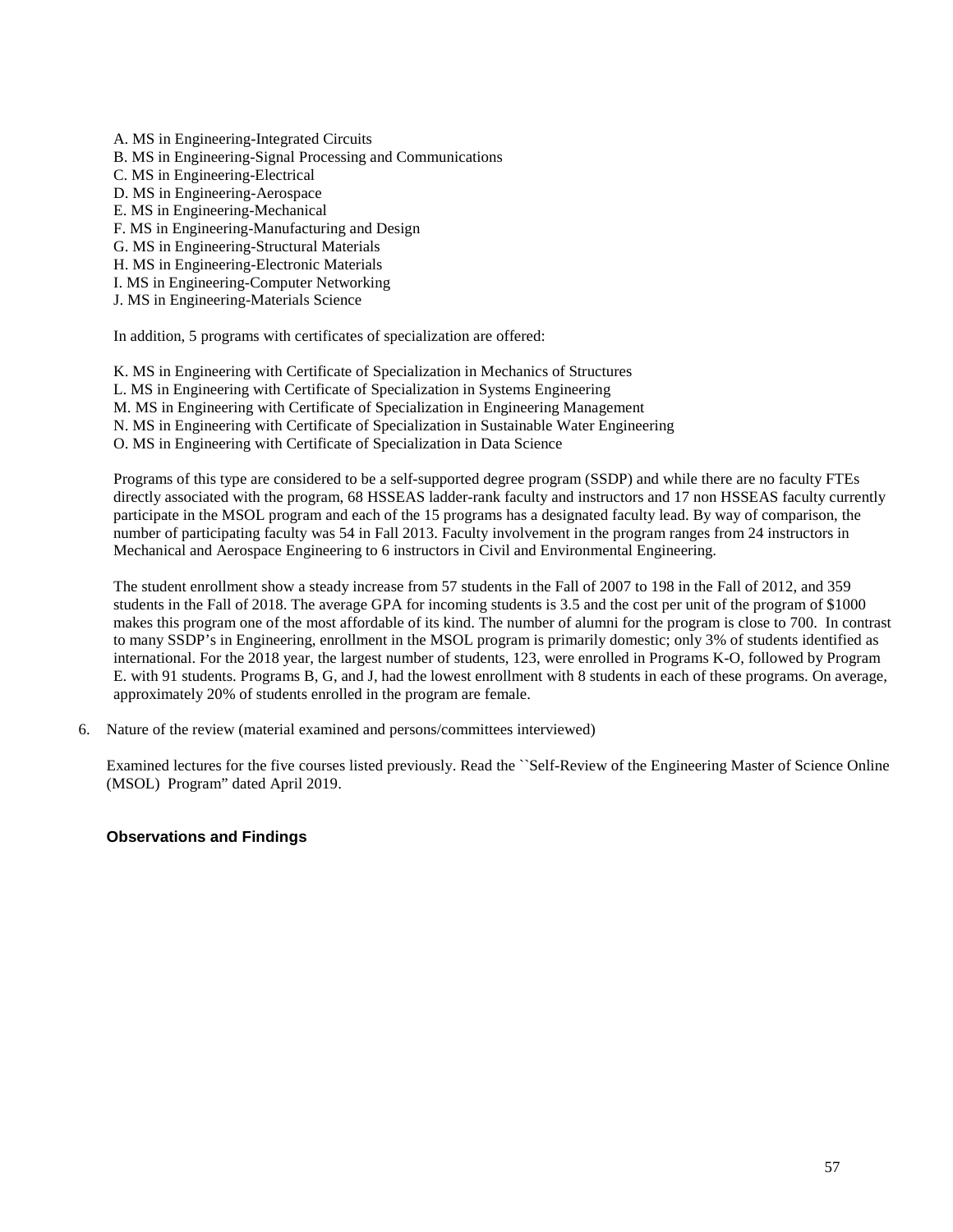| Lines of Inquiry (refer to relevant CFRs<br>to assure comprehensive consideration)                                                                                                                                                                                                                                                                                                                                                                                                | <b>Observations and Findings</b>                                                                                                                                                                                                                                                                                                                                                                                                                                                                                                                                               | <b>Follow-up Required</b><br>(identify the issues)                                         |
|-----------------------------------------------------------------------------------------------------------------------------------------------------------------------------------------------------------------------------------------------------------------------------------------------------------------------------------------------------------------------------------------------------------------------------------------------------------------------------------|--------------------------------------------------------------------------------------------------------------------------------------------------------------------------------------------------------------------------------------------------------------------------------------------------------------------------------------------------------------------------------------------------------------------------------------------------------------------------------------------------------------------------------------------------------------------------------|--------------------------------------------------------------------------------------------|
| Fit with Mission. How does the institution<br>conceive of distance learning relative to its<br>mission, operations, and administrative<br>structure? How are distance education<br>offerings planned, funded, and<br>operationalized?                                                                                                                                                                                                                                             | The program is consistent with the mission,<br>operation, and administrative structure.<br>Operation, planning and funding of the<br>program follows standard practices.                                                                                                                                                                                                                                                                                                                                                                                                       |                                                                                            |
| Connection to the Institution. How are<br>distance education students integrated into<br>the life and culture of the institution?                                                                                                                                                                                                                                                                                                                                                 | Most of the students in this program are<br>employed full-time as engineers so<br>integrating them into the life and culture of<br>UCLA is challenging. However, the Student<br>Affairs Officer (SAO) reaches out to each<br>student by email and coordinates student<br>orientations. While in the program, students<br>are given a faculty advisor and they<br>participate in lectures and discussion sessions<br>online. Exams are given using a standardized<br>proctoring system. According to the<br>documents provided, plans are underway to<br>organize alumni events | What efforts are<br>underway to organize<br>outreach to the alumni of<br>the MSOL program? |
| Quality of the DE Infrastructure. Are the<br>learning platform and academic<br>infrastructure of the site conducive to<br>learning and interaction between faculty and<br>students and among students? Is the<br>technology adequately supported? Are there<br>back-ups?                                                                                                                                                                                                          | The Echo360 learning platform is well<br>suited to the interaction of students and<br>instructors. This is the platform used by most<br>instructors. Many of the discussion sessions<br>with Teaching Assistants didn't use this<br>system - instead the discussion sessions were<br>posted on YouTube.                                                                                                                                                                                                                                                                        | Why don't all instructors<br>and teaching assistants<br>use the Echo360 system?            |
| Student Support Services: What is the<br>institution's capacity for providing advising,<br>counseling, library, computing services,<br>academic support and other services<br>appropriate to distance modality? What do<br>data show about the effectiveness of the<br>services?                                                                                                                                                                                                  | The institution is well-equipped to provide<br>these services. The facts that the average<br>number of terms taken for students to<br>complete the program is 9 terms and the<br>decreasing rate of students withdrawing from<br>the program is good evidence for the<br>effectiveness of the services.                                                                                                                                                                                                                                                                        |                                                                                            |
| <i>Faculty</i> . Who teaches the courses, e.g., full-<br>time, part-time, adjunct? Do they teach only<br>online courses? In what ways does the<br>institution ensure that distance learning<br>faculty are oriented, supported, and<br>integrated appropriately into the academic<br>life of the institution? How are faculty<br>involved in curriculum development and<br>assessment of student learning? How are<br>faculty trained and supported to teach in this<br>modality? | Over 80% of the instructors are regular<br>HSSEAS faculty. The faculty teach regular<br>courses and are compensated separately for<br>their work in the MSOL program. Faculty are<br>fully involved in curriculum development<br>and student assessment.                                                                                                                                                                                                                                                                                                                       |                                                                                            |
| Curriculum and Delivery. Who designs the<br>distance education programs and courses?<br>How are they approved and evaluated? Are<br>the programs and courses comparable in<br>content, outcomes and quality to on-ground<br>offerings? (Submit credit hour report.)                                                                                                                                                                                                               | Faculty design the programs and courses.<br>The proposed programs and courses are then<br>reviewed by the Academic Senate. The<br>courses and programs are comparable to their<br>on-ground offerings. Students need to take 9<br>courses (36 credit hours and at least 5 of<br>these courses must be graduate level. The<br>remaining 4 courses are upper division<br>undergraduate level) which is the same as<br>on-campus students.                                                                                                                                        |                                                                                            |